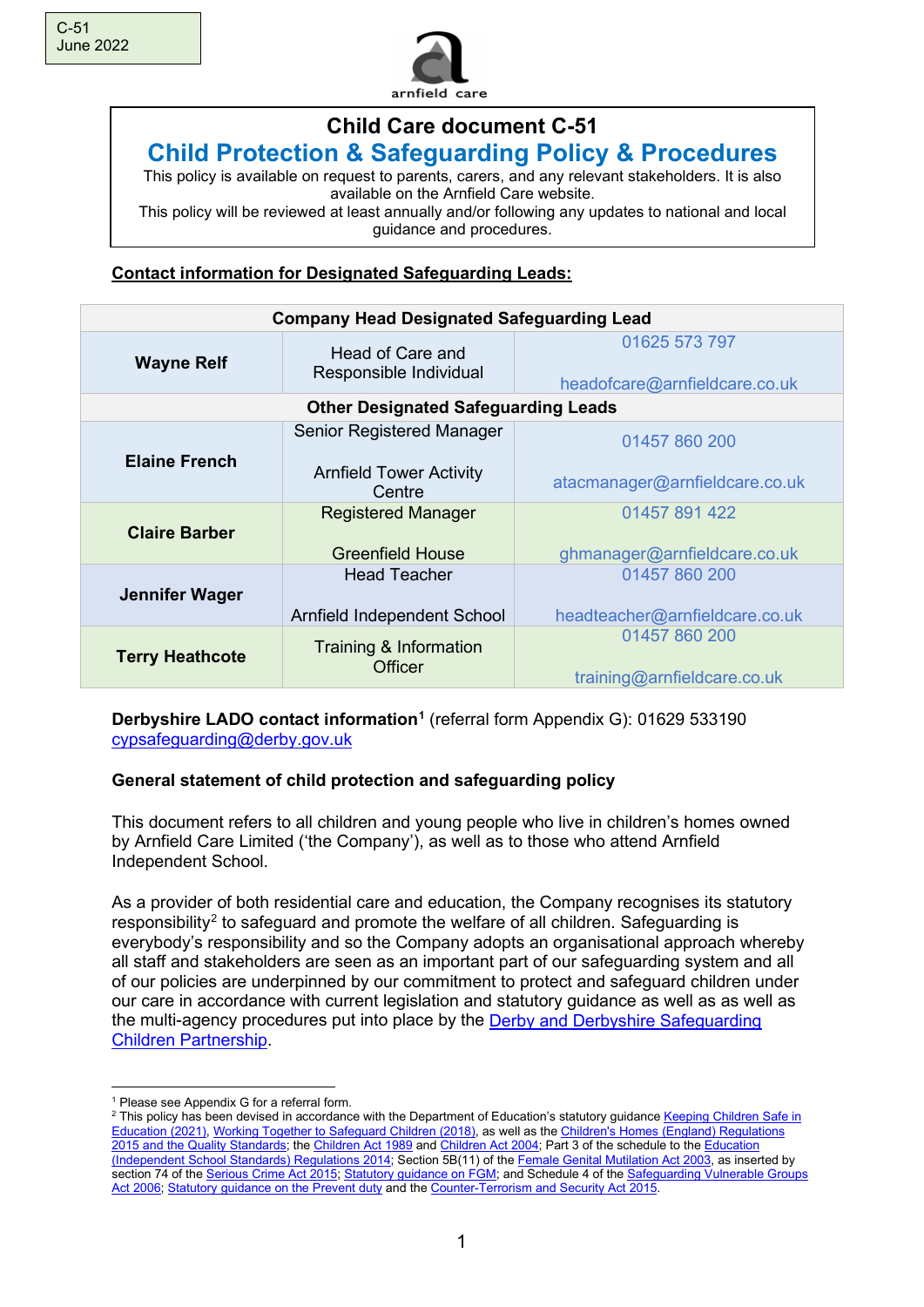

All children, regardless of age, gender, ability, culture, race, language, religion, or sexual identity, have a right to:

- Both **feel** and **be** safe, listened to, and have their wishes and feelings considered;
- Contribute to the development of home/school safeguarding policies;
- Receive help from a trusted adult; and
- Learn how to keep themselves safe, including online.

and the Company takes steps to enable children and young people to feel confident and assured in speaking openly and able to approach staff members with any concerns; feel respected by being included in decisions about their care, education and future; being supported through targeted keywork and the curriculum of Arnfield Independent School to teach children ways of keeping themselves healthy and safe as well as being informed of the options they have for sharing information about themselves or others that may be of concern.

Where required, proportionate action may be taken by the Company to ameliorate or deal with particular disadvantages that affect children with a particular protected characteristic in order to meet their specific need(s).

To facilitate these outcomes, children are made aware of the complaints process on arrival (if not before) as well as provided with contact details for individuals and bodies outside of the organisation, such as Social Workers, Ofsted, the Children's Commissioner, Independent Advocacy services and others as applicable with each child having access to these within their personal copy of the Children's Guide as well as through the staff teams.

The curriculum of Arnfield Independent School is designed to pre-empt safeguarding issues by teaching pupils about how to keep themselves healthy and safe. Pupils are also given information on who to speak to if they need to report any concerns.

### **The Local Authority**

All organisations and professionals who work with children and young people have a clear legal responsibility to safeguard and promote their welfare<sup>3</sup> with this being supported on a local level by the **Derby and Derbyshire Safeguarding Children Partnership (DDSCP)** which consists of a team of key professionals from three sectors<sup>[4](#page-1-1)</sup>:

- the **Local Authority** (Derby City Council and Derbyshire County Council);
- the **Clinical Commissioning Group** for areas that fall under the local authority (Derby and Derbyshire Clinical Commissioning Group, and the Tameside and Glossop Clinical Commissioning Group); and
- the **Chief Officer of Police** for areas that fall under the local authority (Derbyshire Constabulary).

The Partnership have a legal duty to investigate any safeguarding concerns and work in partnership with relevant agencies (including the NSPCC) to promote children and young people's welfare using their procedures.

Children and young people from local authorities other than Derbyshire, but who are placed in the Derbyshire area, remain the responsibility of their own local authority, but whilst they are living in Derbyshire, local child protection procedures will apply to them.

<span id="page-1-0"></span><sup>3</sup> Children Act 2004 sections 10 and 11

<span id="page-1-1"></span><sup>4</sup> As defined in the Children Act 2004, as amended by chapter 2 of the Children and Social Work Act 2017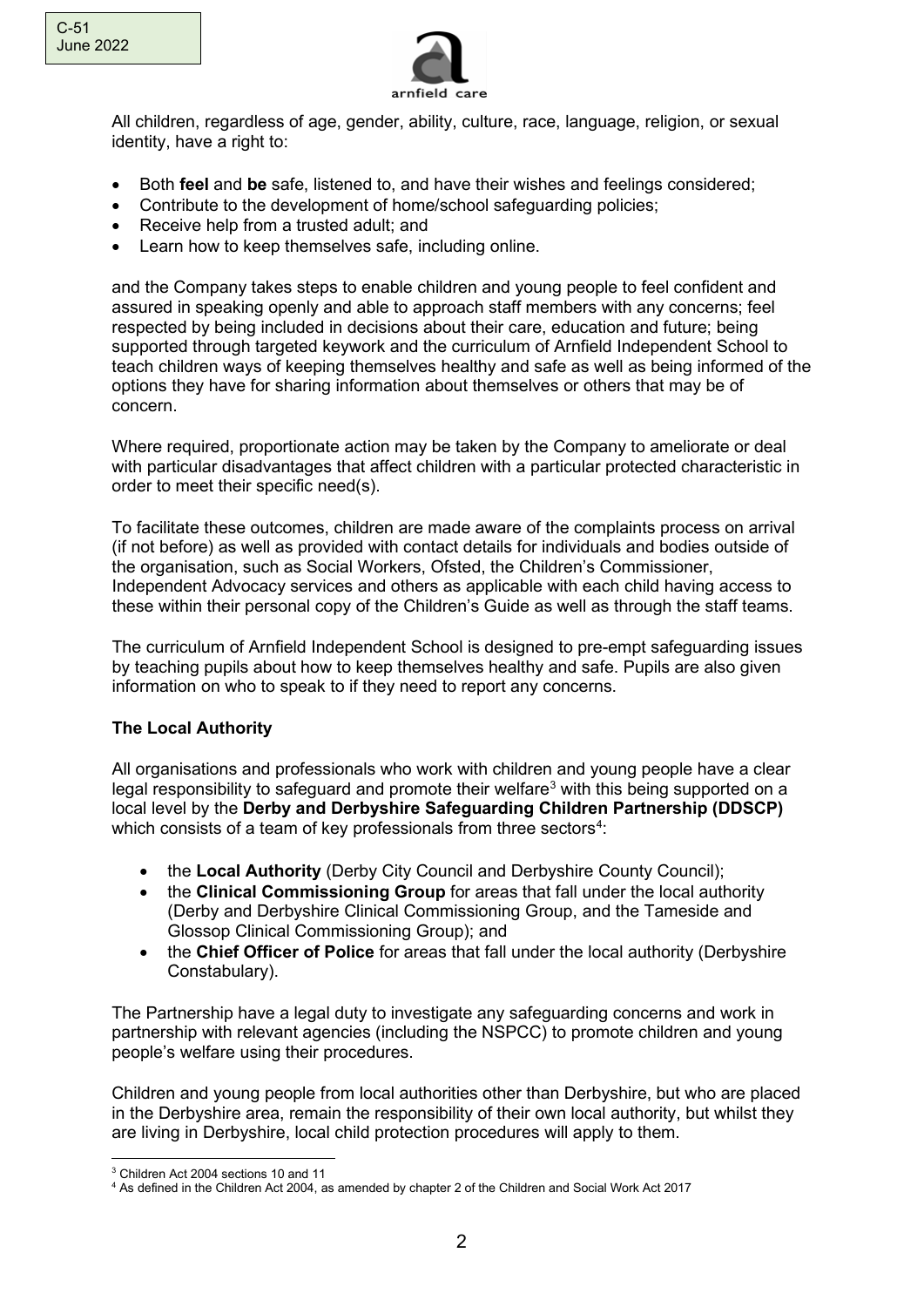

# **Definition of Safeguarding**

For the purposes of this document, safeguarding and promoting the welfare of children is defined as<sup>[5](#page-2-0)</sup>:

- Protecting children from maltreatment.
- Preventing impairment of children's mental and physical health or development.
- Ensuring that children grow up in circumstances consistent with the provision of safe and effective care; and
- Taking action to enable all children to have the best outcomes.

# **Roles and Responsibilities**

The Company will maintain procedures, which are regularly reviewed and updated, for the safer recruitment of staff, and for vetting visitors to children's homes, for the safeguarding and protection of children and young people including the prevention of bullying, and protection from radicalisation and extremism.

We take this responsibility extremely seriously and communicate this fact to all stakeholders including the young people who live with us and whom are pupils at Arnfield Independent School.

### **Responsibilities of all Directors, Managers, and employees**

### **All Staff**

The responsibility for safeguarding and protecting children and young people extends to all Directors, Managers, and employees of the Company. It applies not just to the children and young people who are being looked after by, or are receiving services from the Company, but also to any other children or young people, with whom any employee of the Company may come into contact through their work.<sup>[6](#page-2-1)</sup> This could include, for example, a member of staff's concerns about a visiting sibling of a child or young person living at one of the children's homes.

Each young person supported by the Company who is resident within one of the homes and/or is a pupil of Arnfield Independent School has a personalised risk assessment, which all staff are expected to be familiar with. This outlines previous risks and safeguarding concerns and explains how these risks should be managed. This is the first line of safeguarding procedure and is designed to minimise the number of safeguarding issues that arise.

Arnfield Care operates a Safer Working Practices policy<sup>[7](#page-2-2)</sup> which staff members are given a copy of and are supported to understand how this should inform their behaviour and practice as part of their Induction and ongoing training.

As well as this, all staff are provided with a copy of part 1 and annex B of the latest *'Keeping Children Safe in Education'*[8](#page-2-3) statutory guidance which they are required to read and sign a declaration confirming that they have done so.

<span id="page-2-0"></span><sup>5</sup> Taken from DfE Keeping Children Safe in Education 2021

<span id="page-2-1"></span><sup>6</sup> Children Act 2004, section 11

<span id="page-2-2"></span><sup>7</sup> Policy S-79 Safer Working Practices

<span id="page-2-3"></span><sup>8</sup> Keeping Children Safe in Education 2021.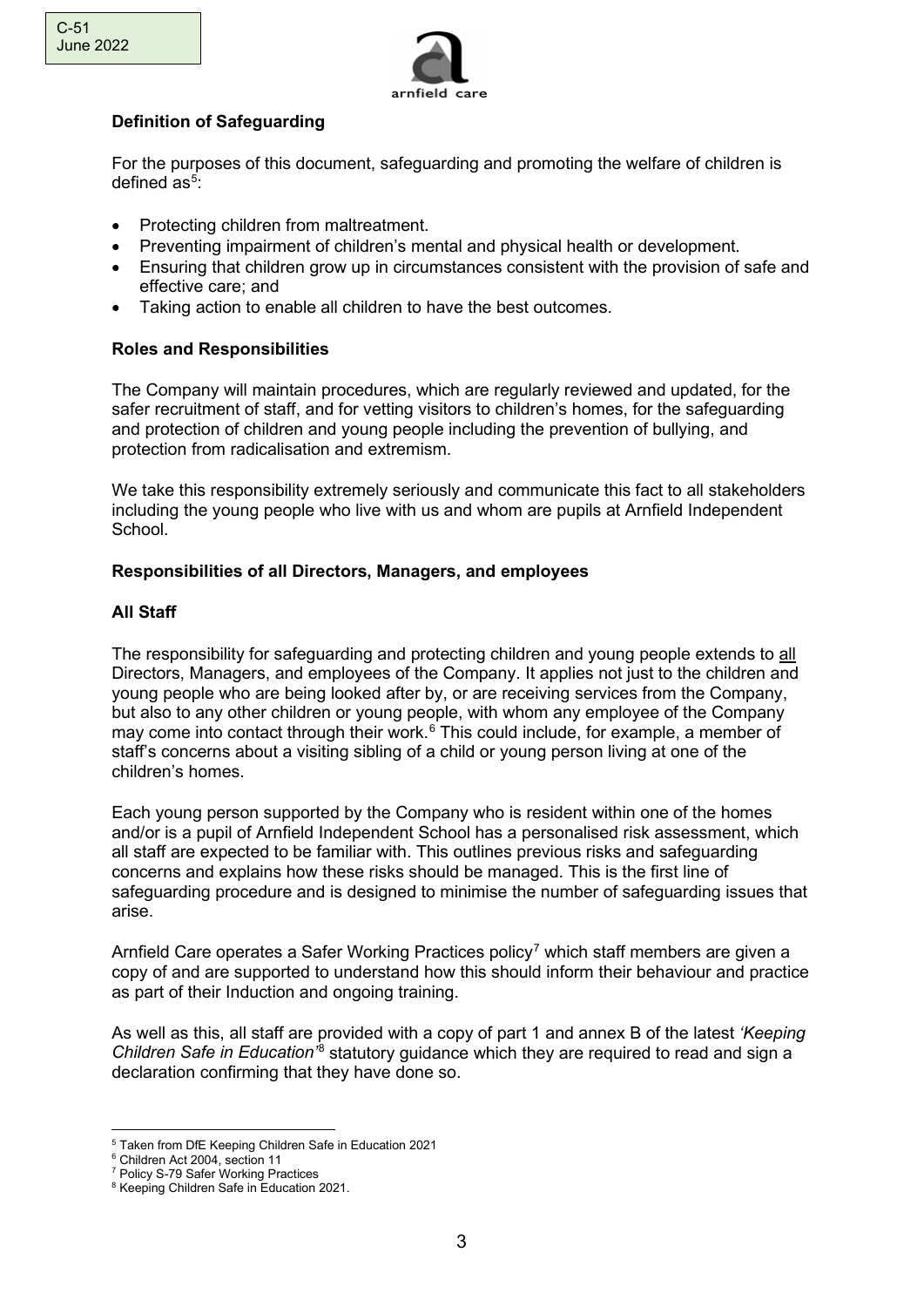

This is augmented through discussions, supervisions, and ongoing training<sup>[9](#page-3-0)</sup> with updates in statutory guidance (and how they are reflected in Company policies and procedures) being used within training sessions so developments in knowledge and practice are disseminated amongst the staff teams; existing knowledge is continually refreshed; and a company-wide culture of safeguarding and child protection is promoted.

Copies of the current 'Working Together to Safeguard Children' and 'Keeping Children Safe in Education' documents are also available to staff members through the on-site company desktop computers with paper copies being available in the staff offices.

Organisational procedures for child protection and safeguarding exist to ensure that appropriate action is taken to protect children and young people from any form of abuse or neglect or harm and are reviewed and revised regularly. These procedures mirror those of the Derby and Derbyshire Safeguarding Children Partnership and the Independent School Standards.

All staff are made aware of:

- Our systems which support safeguarding, including this policy as well as others that support  $it^{10}$  $it^{10}$  $it^{10}$ :
- The role, identity and contact details of the Company's Designated Safeguarding Leads;
- The process for making referrals to local and placing authority children's social care as well as an understanding of the statutory assessments that may follow this and the role they may be expected to play;
- Their role in listening to children and young people, including identifying emerging problems and barriers to disclosing information, liaising with the DSL, and sharing information with other professionals in line with data protection legislation
- What to do if they identify a safeguarding issue or a child tells them they are being abused or neglected, including specific issues such as FGM, and how to maintain an appropriate level of confidentiality while liaising with relevant professionals;
- How to act if they have suspicions or 'gut feelings' regarding individuals or situations;
- The signs of different types of abuse and neglect, as well as specific safeguarding issues, such as peer-on-peer (child-on-child) abuse, child sexual exploitation (CSE), child criminal exploitation (CCE), indicators of being at risk from or involved with serious violent crime, FGM and radicalisation;
- The importance of reassuring victims that they are being taken seriously and that they will be supported and kept safe.

# **Responsibilities of Directors**

All Directors receive annual training around safeguarding and child protection (including online) in order to equip them with the knowledge and information needed to perform their functions; understand their responsibilities; and assure themselves that the safeguarding policies and procedures in place are effective and support the delivery of a robust whole company approach to safeguarding.

The Head of Care and Responsible Individual receives Designated Safeguarding Lead training in order to enable him to act in this role in the event that the Head DSL is implicated in any safeguarding investigation, or it is deemed there is a conflict of interest.

<span id="page-3-0"></span><sup>&</sup>lt;sup>9</sup> Please see the 'Training' section below

<span id="page-3-1"></span><sup>&</sup>lt;sup>10</sup> See 'Other company and school policies that are in support of, or related to, safeguarding and child protection' below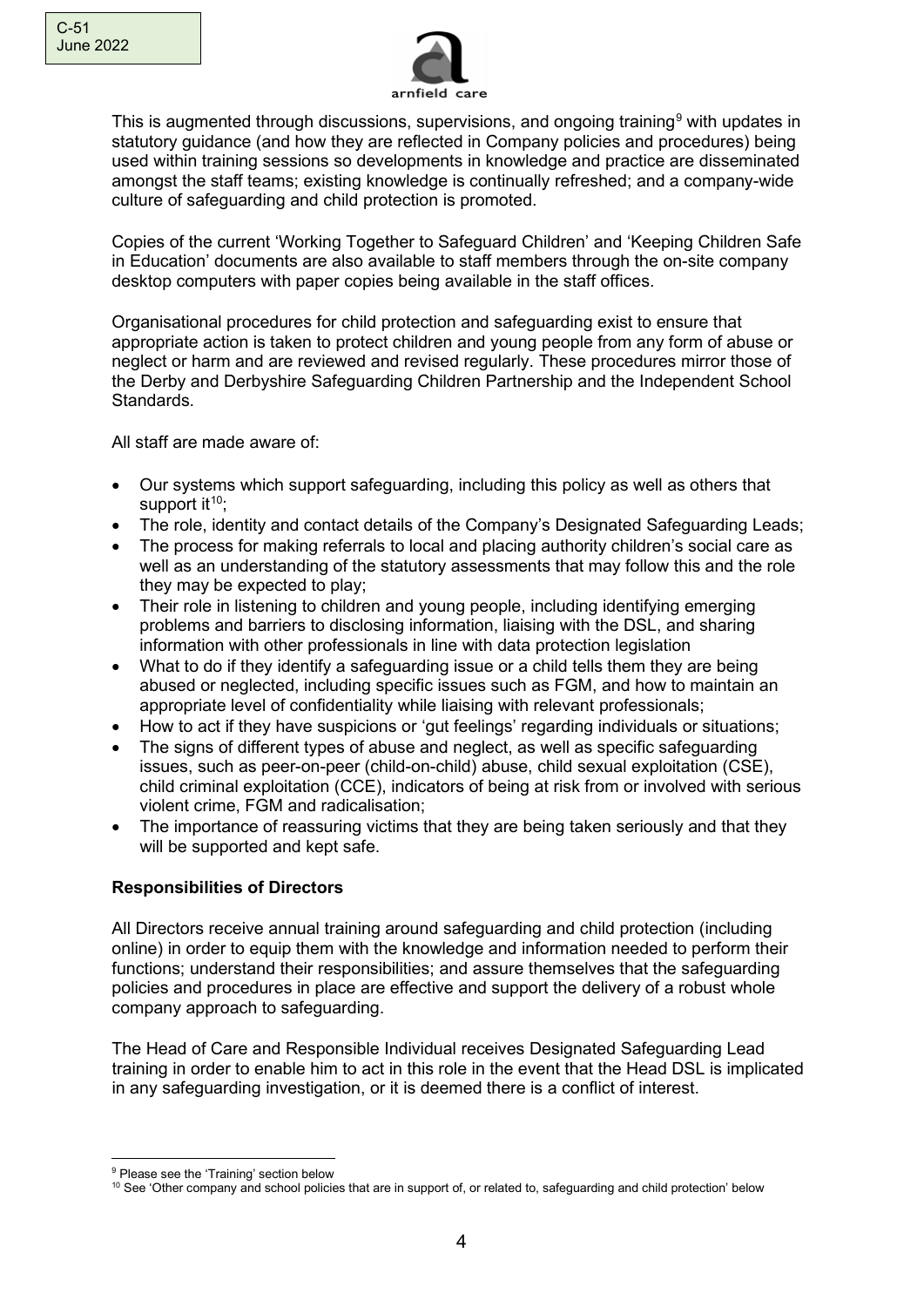

# **Designated Safeguarding Leads (DSLs)**

The Company has appointed Designated Safeguarding Leads<sup>[11](#page-4-0)</sup> across its frontline operations to ensure that there is always a named deputy available to manage any safeguarding incident(s), and who also has the specialist knowledge of an individual area to support both children and staff in the most effective way possible, including in the event of an allegation of abuse made against a of staff or volunteer.

Each DSL is in a position of management and/or seniority and so are responsible for the implementation of this policy across the Company, including ensuring that all staff (including relief and temporary staff as well as volunteers):

- Are aware of, and understand, the systems in place to support safeguarding, including this policy;
- Understand and follow the procedures within this policy, particularly those concerning cases of suspected abuse and neglect;
- Undertake appropriate safeguarding and child protection training, and updating the content of the training regularly.

Additionally, the Company has appointed a Head DSL (Wayne Relf) who has the ultimate lead responsibility for safeguarding and child protection.

The DSLs are contactable both within and out with of regular 'office hours' and have overall responsibility for the day-to-day oversight of safeguarding and child protection systems in their particular area and undergo appropriate and specific training to provide them with the knowledge and skills required to carry out their role. This training will be updated formally every two years, but the knowledge and skills of the DSLs will be updated through a variety of methods at regular intervals and at least annually in refresher training sessions.

In order to fulfil these responsibilities, the DSLs will be provided with sufficient time so they can provide appropriate support to staff and children regarding any safeguarding and welfare concerns, including handling of referrals to integrated social care and working with other agencies where appropriate.

The duties of the DSLs include:

- Acting as, and being available to do so, the central contact point for all staff to discuss any safeguarding concerns;
- Providing support for staff members who have concerns around safeguarding including making referrals;
- Liaise with other senior members within the Company to ensure valuable information is shared and lessons learned from experiences of dealing with safeguarding issues;
- Liaising with other agencies and professionals including referring suspected cases of abuse and exploitation to relevant bodies such as the Local Authority designated Officer, Channel programme, Disclosure and Barring Service and/or the Policeincluding ensuring children having access to, and support from, an Appropriate Adult $12$ :
- Liaise with the LADO and appropriate bodies/individuals if an allegation is made against an adult<sup>13</sup>;

<span id="page-4-0"></span><sup>&</sup>lt;sup>11</sup> See first section – 'Contact information for Designated Safeguarding Leads'

<span id="page-4-1"></span><sup>&</sup>lt;sup>12</sup> Please see 'Guidance on PACE and Staff Conduct' policy S-22

<span id="page-4-2"></span><sup>13</sup> See also 'Allegations against Adults' policy S-82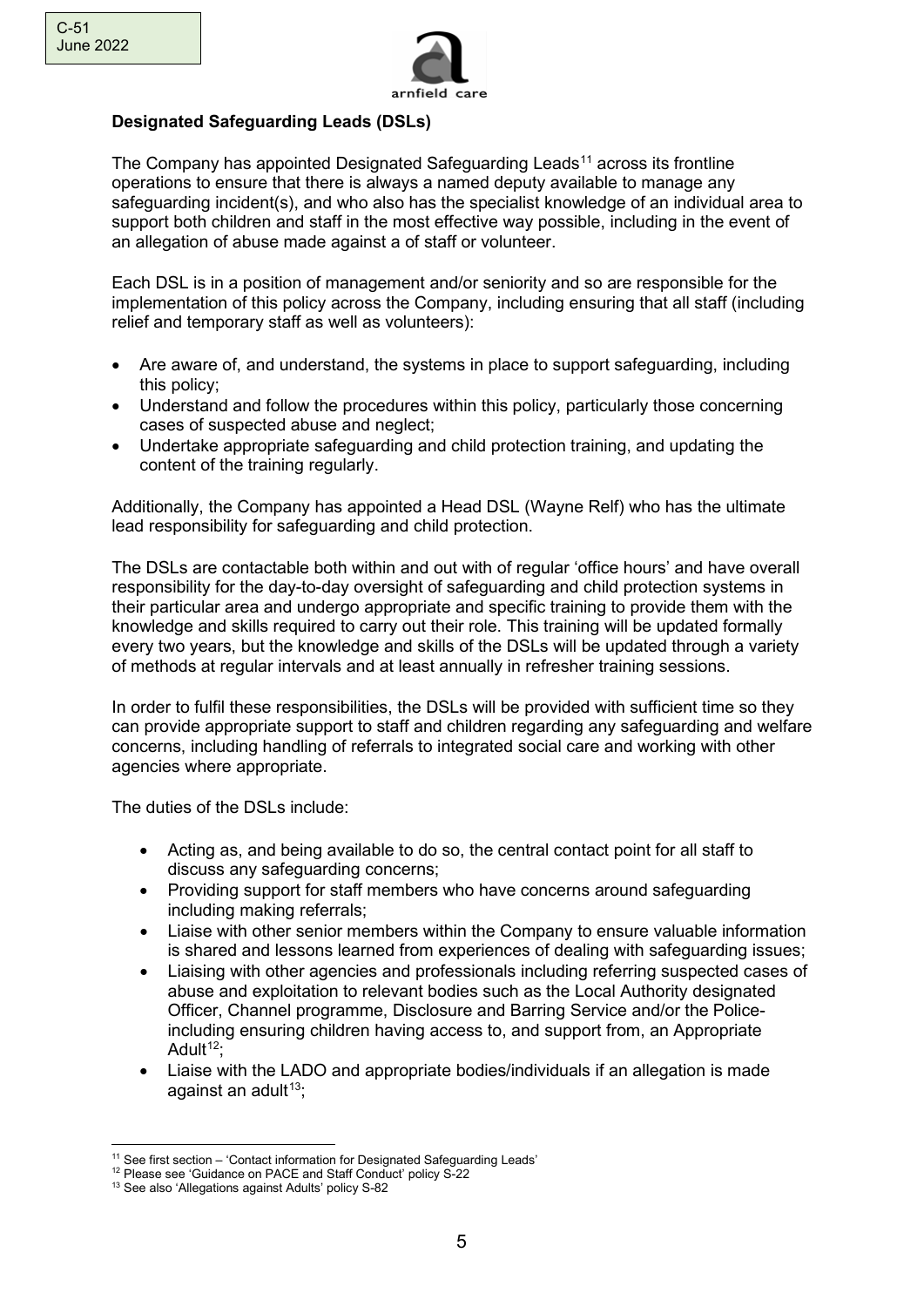

- Maintaining a confidential recording system for safeguarding and child protection concerns;
- Co-ordinating safeguarding action for individual children;
- Ensuring that accurate contact details for individual children's' social workers and virtual school heads $14$  are maintained;
- Ensuring that locally established procedures put in place by the Derby and Derbyshire Safeguarding Children Partnership are followed, as necessary;
- Representing, or ensuring the home/school is appropriately represented, at multiagency safeguarding meetings;
- Managing and monitoring the home/school role in any multi-agency plan for a child;
- Promoting the welfare, safeguarding and protection of children by sharing relevant information with staff and other professionals working with individual children, as appropriate;
- Ensuring there are adequate and appropriate DSL cover arrangements in response to instances where they may not be available;
- Keep the Directors informed of any safeguarding issues or concerns (including systemic ones identified) and work in conjunction with them to support the development of a safeguarding culture across the Company.

When notified of a child protection or safeguarding concern, a DSL will:

- review the information available; then
- investigate further and/or seek further advice, if necessary, before reaching a decision, based upon their professional judgment, as to whether a child or young person is suffering, or is at risk of suffering, significant harm.

If it appears that there is a child protection issue, then a notification will be made to the DDSCP without undue delay.

If it appears that a concern is not a child protection or safeguarding issue, then the matter will be recorded with full details of any action taken.

If a concern relates to the conduct of any employee or former employee of the Company, or any professional person working with children or young people, the DSL will report the matter to the Local Authority Designated Officer (LADO) within 24 hours of the concern having been initially investigated and found to be substantiated.

In exceptional circumstances another senior member of staff may make this notification (see appendix E).

# **Directors**

The board of Directors will:

- Facilitate a Company-wide approach to safeguarding, ensuring that safeguarding and child protection are at the forefront and underpin all relevant aspects of process and policy development;
- Evaluate and approve this policy at each review, ensuring it complies with all relevant legislation and statutory guidance, and hold individual home managers and the school's headteacher to account for its implementation;

<span id="page-5-0"></span><sup>&</sup>lt;sup>14</sup> The drafted Keeping Children Safe in Education 2022 includes a reference to VSH's having a non-statutory responsibility for oversight of the attendance, attainment, and progress of children with a social worker- which includes all children supported by the Company.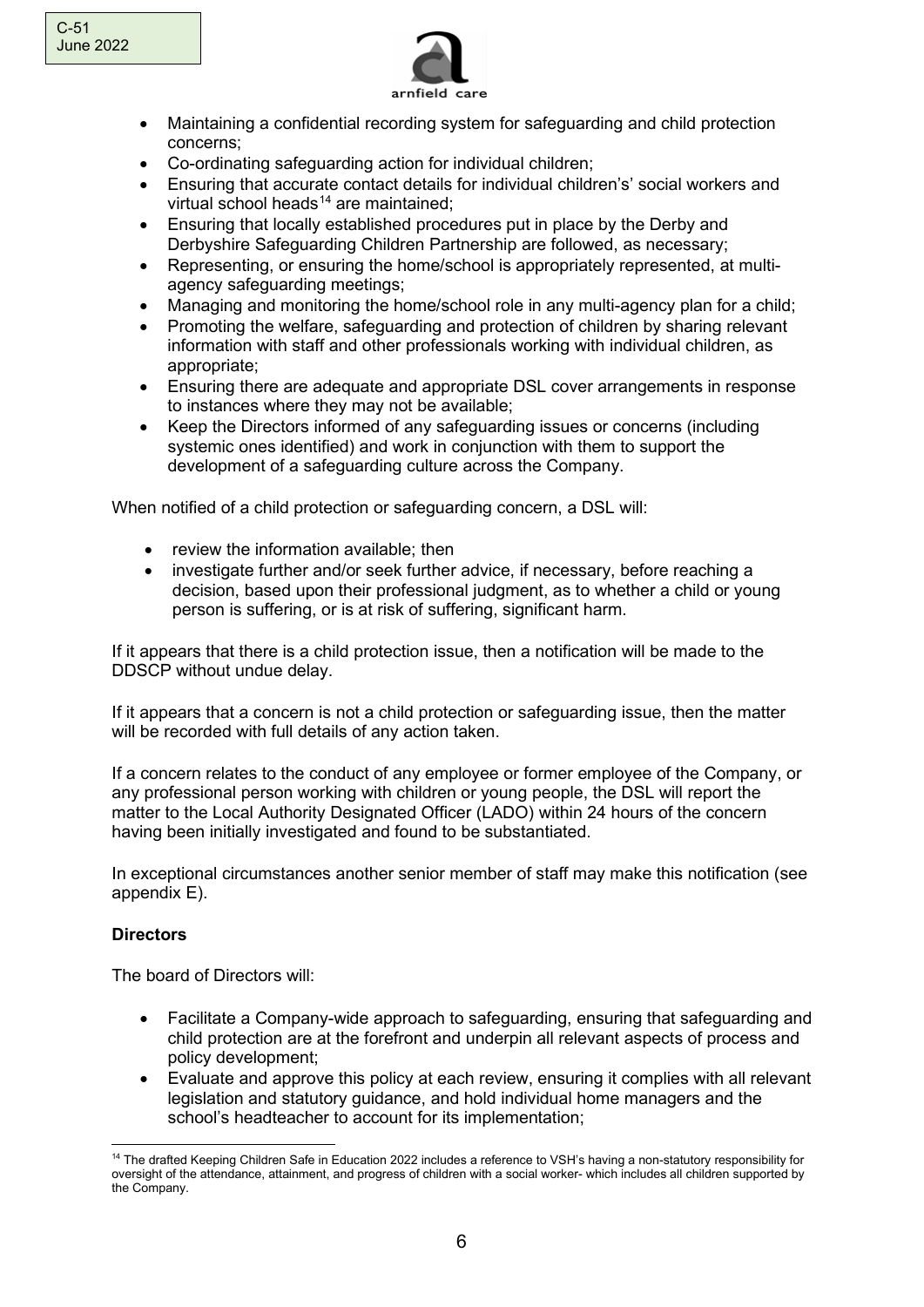

- Support Wayne Relf, Head of Care, to monitor the effectiveness of this policy in conjunction with the full board of Directors; and
- Communicate this policy to Parental Responsibility holders of children and young people resident within one of the Company's homes and/or educated by (or in conjunction with) Arnfield Independent School as well as via the Company website.

All Directors will read Keeping Children Safe in Education in its entirety.

### **Recognising Abuse and Taking Action**

Child abuse can take a variety of forms with the four main categories being described in appendix A along with safeguarding issues that can put children at risk of harm in appendix B.

At Arnfield Care and Arnfield Independent School we recognise that we provide care and education for a group in an especially vulnerable context. As a result, many of our safeguarding procedures include a consideration of the risks the young people may pose to each other, and how best to manage these risks and the dynamics of each group within both the residential homes and the school, in order to prevent peer-on-peer (child-on-child) abuse and manage safeguarding concerns.

The Company is also aware that safeguarding incidents and/or behaviours can be associated with factors outside the home/school and can occur between children outside of this environment. Children may be potentially vulnerable to multiple harms including (but not limited to) sexual exploitation, criminal exploitation, and serious youth violence.

We may also have young people placed with us who have (or have previously had) family members in prison. Carers and education staff receive training in the likely impact of such situations and how best to support these young people.

Frequently, no single person is in the position of being able to see the whole picture in relation to a child or young person, so it is vital that any concerns (which may arise from a statement made by them, any observation, or simply a feeling that something is wrong), are shared with colleagues and management without delay.

Concerns about a child or young person's welfare should never be treated as too trivial to mention and staff should be able to reassure children and young people who raise concerns that they will be supported and kept safe. No child who raises an issue or reports any form of abuse, sexual violence or harassment should be given the impression that they are creating a problem by doing so, nor should any child be made to feel ashamed.

Equally as important, staff should never assume that 'somebody else' has already taken action over a particular concern and so all staff, (including managers, volunteers, Directors and those who do not work directly with children and young people) must follow the procedures set out below in the event of a safeguarding issue.

### **If a child is suffering or likely to suffer harm, or in immediate danger**

There may be occasions where a child is in immediate danger-this may be within the home or school, in the community accompanied by a staff member, or in the community and unaccompanied.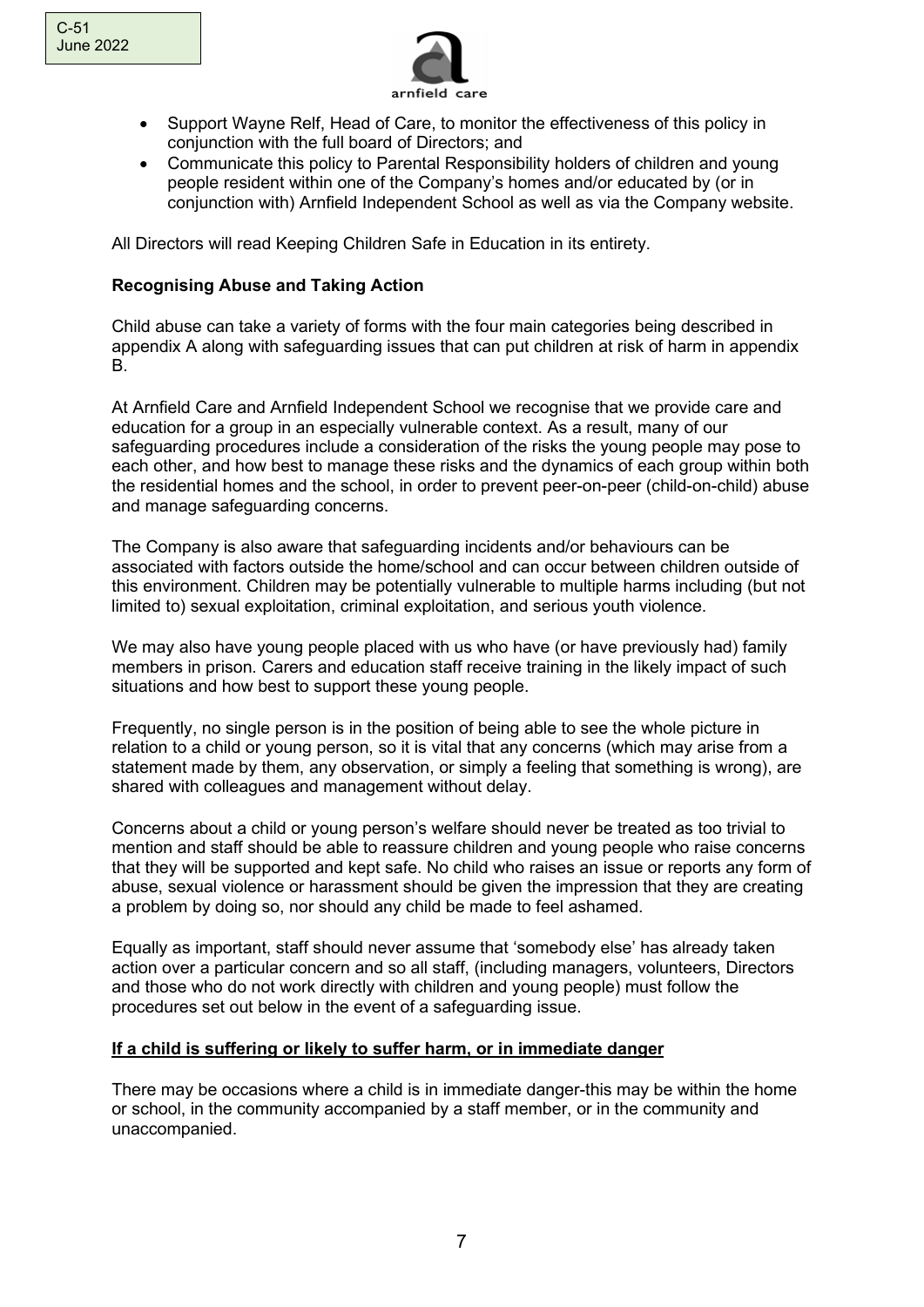

If a child is in immediate danger and is accompanied by a staff member(s) and they do not feel as if they are able to safeguard them without putting either the child(ren) or themselves at harm, they should contact the emergency services and request assistance, explaining both the context and circumstances of the child's situation and status.

When able to do so safely, the staff member should also liaise with the senior member of staff on duty who should report this to their area's manager and/or DSL (often this will be the same person).

In circumstances where the staff member(s) become aware of a child being in potential danger (for example if they are in the community and contact the home) the staff member should liaise with the senior staff member on duty and on-call manager to determine the most appropriate course of action.

### **If a staff member believes a child is at risk of suffering harm**

There may be instances whereby a staff member(s) believe that a child is at risk of suffering harm even if the child themselves does not believe this to be the case.

For example, a child may discuss with a staff member a relationship they have either within or without of the home/school that the staff member believes is exploitative or recognises elements that could be seen as 'grooming' behaviour.

In such instances the staff member should discuss this with the senior member of staff on shift and/or DSL depending on the context of the relationship and whether or not the child or young person will be meeting the other party or parties soon, in order to determine any immediate action to be taken in order to safeguard the child.

The DSL will then make a decision as to what steps should be taken next and whether to escalate this or not (see below **'Acting on a current child protection issue'**).

### **If a staff member has suspicions that may the safety or wellbeing of any child or young person is at risk**

Concerns about a child or young person's welfare should never be treated as too trivial to mention, and all staff are instructed that they should never assume that 'somebody else' has already taken action or communicated any suspicions or concerns to an appropriate individual.

Where staff have 'gut feelings' they should discuss these with a senior member of the management team and/or the DSL who may request the staff member (or do so themselves) records information on a 'CSE Information Report Operation Liberty' (see Appendix H) and forward this to the Derbyshire Police Service.

#### **If a staff member has concerns that the psychological safety or wellbeing of any child or young person is at risk**

All staff undergo training in Mental Health Awareness that incorporates the understanding that mental health problems can be an indicator that a child has suffered or is at risk of suffering abuse, neglect or exploitation.

This training includes an acknowledgment that mental health difficulties can be expressed through actions and behaviours.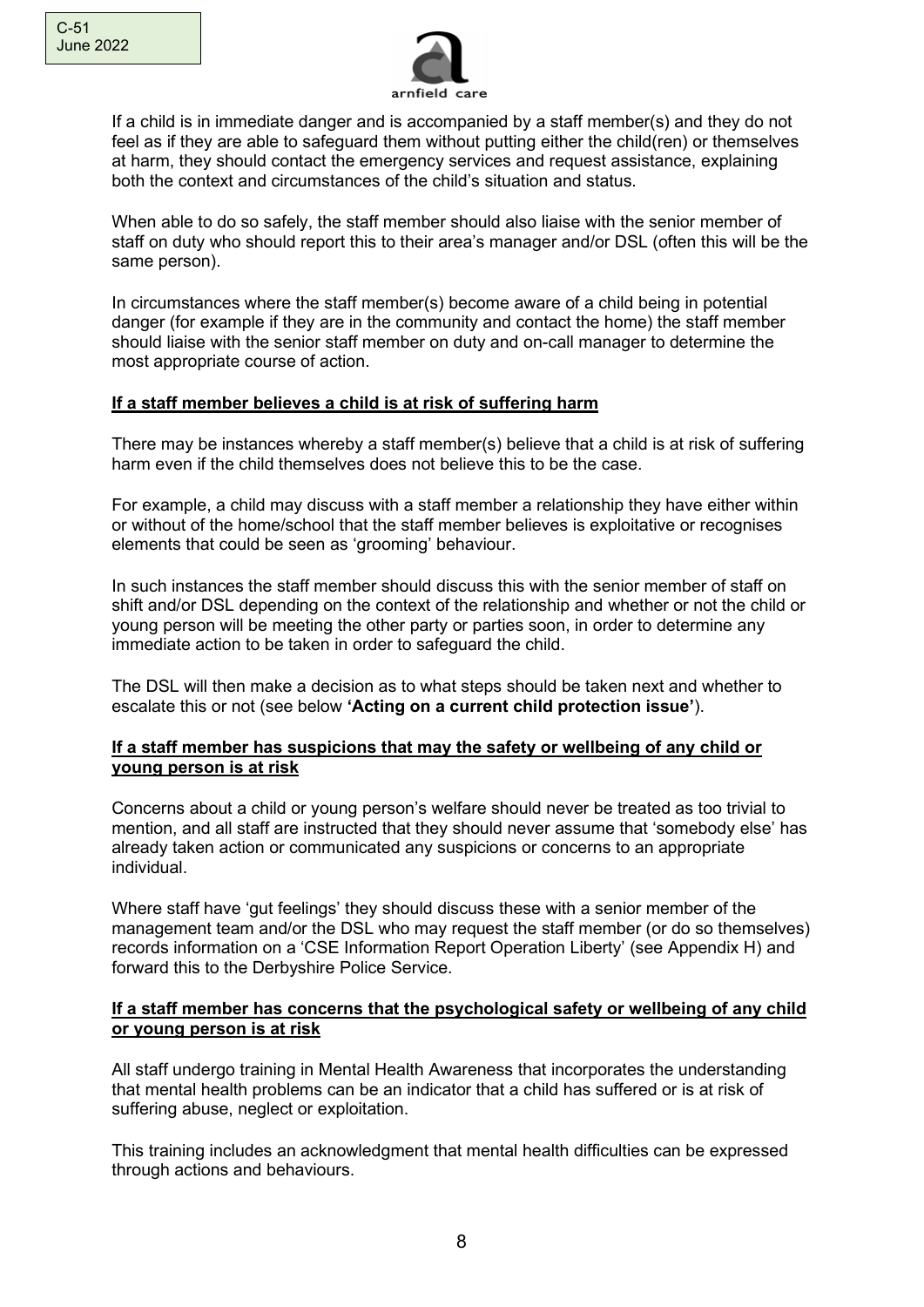

Staff who are concerned about the mental health of any of the children and young people we support should communicate this to a member of their management team, along with any safeguarding concerns they believe may be related.

The management team will then work in conjunction with the setting's DSL and liaise with the Company's Educational Psychologist to determine the best course of support for the child or young person, including making a referral to the Tameside and Glossop Healthy Young Minds service<sup>[15](#page-8-0)</sup> or co-operation with the placing authority to enlist external services.

### **If a child (or anyone else) makes a disclosure or allegation**

All staff members are aware that children in residential care have suffered, or have been at risk of suffering, significant harm.

At the same time, staff know that children may not always be ready or able to talk about their experiences of abuse, and that they may not always recognise that they have been abused.

Whilst there are a number of factors associated with this and every child is an individual with individual circumstances and challenges, the staff are aware that actively building trusted and nurturing relationships in an environment with clear structure and boundaries, can support children in feeling safe and secure enough to talk about abuses they have experienced.

Children may feel safe and secure enough to make a disclosure of historical and/or current abuse to a member of staff whom they feel they can trust. A disclosure of this kind can arise at any time and may be either anticipated or totally unexpected.

Whilst all staff members are aware of the potential for a child to speak with them about issues of abuse. It is important that all staff are conscious of their own ability to deal with such situations. If a staff member does not feel confident in their ability to support a child making a disclosure, they should carefully explain to the child or young person that they will support them with speaking to someone else such as a more senior member of staff, DSL or child or young person's social worker.

In the case that no-one else is available or if the child does not feel comfortable speaking with anyone else, the member of staff should continue to listen carefully, so that they do not give the child or young person the impression that they are being rejected or ignored.

In situations where a staff member is supporting a child with a disclosure, staff should:

- Demonstrate that they have the child's best interests at heart and prioritise keeping the child safe-this may involve moving to a private area and reassuring the child that they have done the right thing by speaking with them. Staff should not admonish the child or make statements about the child approaching them sooner;
- Listen impartially to the child or young person, giving appropriate support, but without introducing their own opinions or judgement, and without asking 'leading questions' or making assumptions as to what the child or young person means if they are unsure;
- Remain calm and not show any signs of shock or distress as the child may interpret these as judgements of them rather than the abuse;
- Explain what will happen next and that they will have to share this information with appropriate others to keep the child (and potentially others) safe. Staff members must **never** make unconditional promises of confidentiality to a child or young person though

<span id="page-8-0"></span><sup>15</sup> Referrals can be made through completion of the **[Multi Agency Referrals Service \(MARS\) form](https://secure.tameside.gov.uk/forms/mars/f1312mars.asp)**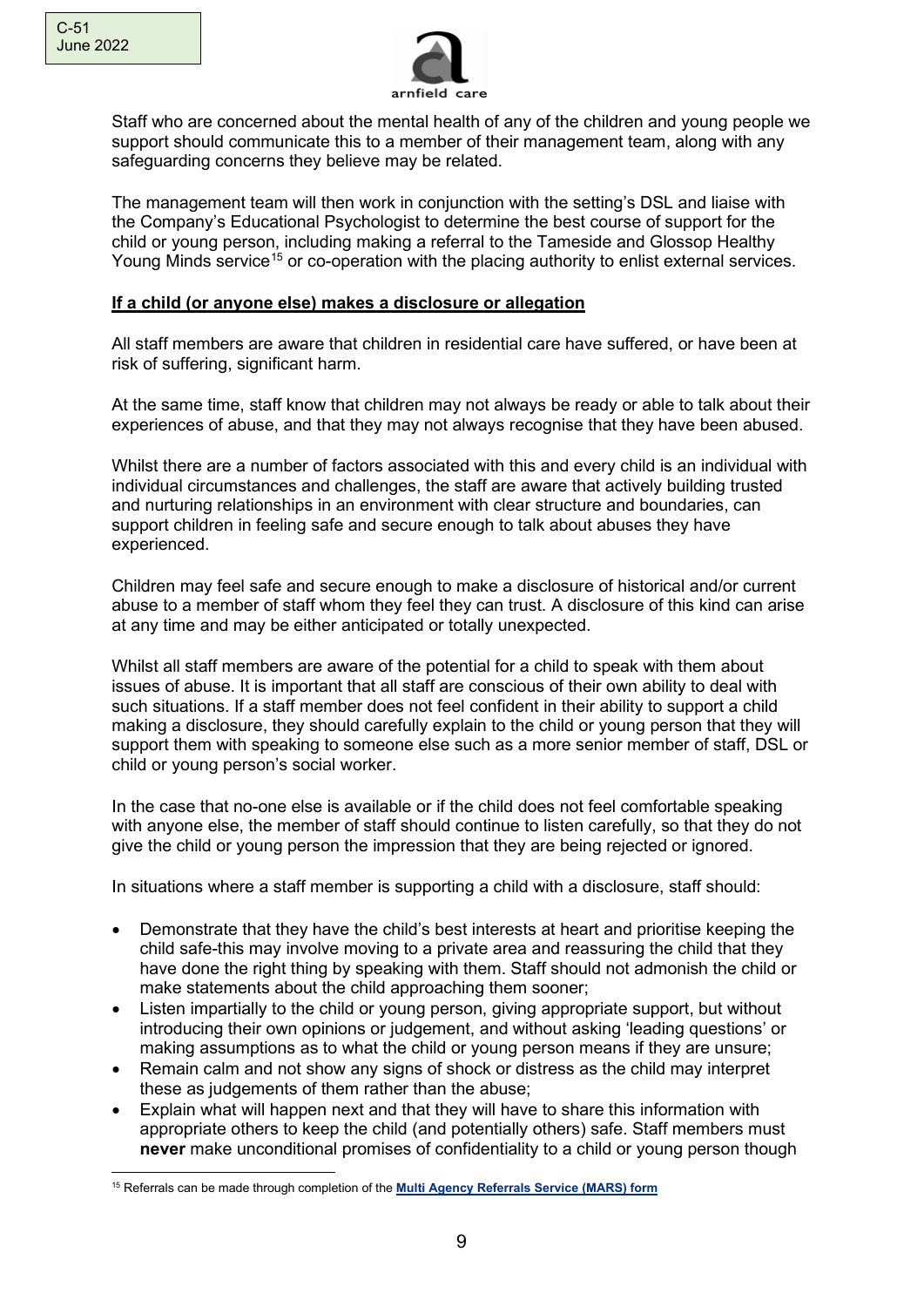

may need to reassure the child that they will not share this information directly with the focus of the allegation;

- Be aware that the child or young person may need more time and more than one opportunity to speak before they are able to fully voice all of their concerns;
- Understand that the child or young person may wish to retract a statement they have made earlier, or contradict a statement they have already made, or even refuse to speak at all. In these circumstances it is not appropriate to put any pressure on the child or young person, but to accurately record their reactions and comments;
- Accurately write up the conversation<sup>[16](#page-9-0)</sup> as soon as possible in the child's own words using only what was said and without expressions of judgement (see below for recording requirements):
- Report this as soon as is reasonably practical to the senior member of staff on shift and to the DSL (who may also be the on-call manager); and
- Be aware that what the child or young person has to say may be uncomfortable or distressing and make clear to them that they may seek support, help or advice for themselves if required (see below).

The DSL and senior staff member on shift will then decide on the most appropriate course of action in the immediate aftermath of the disclosure in order to keep the child or young person safe. Following this, the steps outlined below in the '**Acting on a current child protection issue'** will be followed.

If a disclosure or allegation is made by any other person (parent, family member, another professional, etc.) about a safeguarding or child protection issue, the same principles regarding recording and evidence will apply. Adults should be offered the opportunity to make a written statement, which should be signed and dated by them, and by any witness(es) to the statement.

The Head of Care & Responsible Individual, and the Residential Manager and/or the Head Teacher, must be notified immediately of any allegation or disclosure that calls into question the competence or suitability of another professional person (whether they are an employee of Arnfield Care Limited or not) to work with a child. Such information must be treated as being strictly confidential. Oral notifications of this kind must be followed up formally in writing and delivered electronically or by hand.

# **Acting on a current child protection issue**

Following any immediate steps taken to safeguard a child or young person and after discussion with the DSL, the DDSCP procedures will be followed with the DSL taking the lead role on behalf of the Company in any safeguarding or child protection issue<sup>[17](#page-9-1)</sup>.

In the first instance, the child or young person's placing authority along with the DDSCP should be informed without undue delay. The duty officer for the DDSCP is the contact point for any referral and is the person responsible for keeping the setting informed of the process and outcome. If not done so already, a decision will be reached as to whether any immediate action is necessary to secure the child or young person's safety and welfare, and on any subsequent investigation or action to be taken.

The school and homes hold at least two emergency contact numbers for each young person and, if it is deemed appropriate (i.e. if there is not an allegation against one of those

<sup>&</sup>lt;sup>16</sup> Please see Appendix F for the form used to do this

<span id="page-9-1"></span><span id="page-9-0"></span><sup>&</sup>lt;sup>17</sup> See appendix E to this document.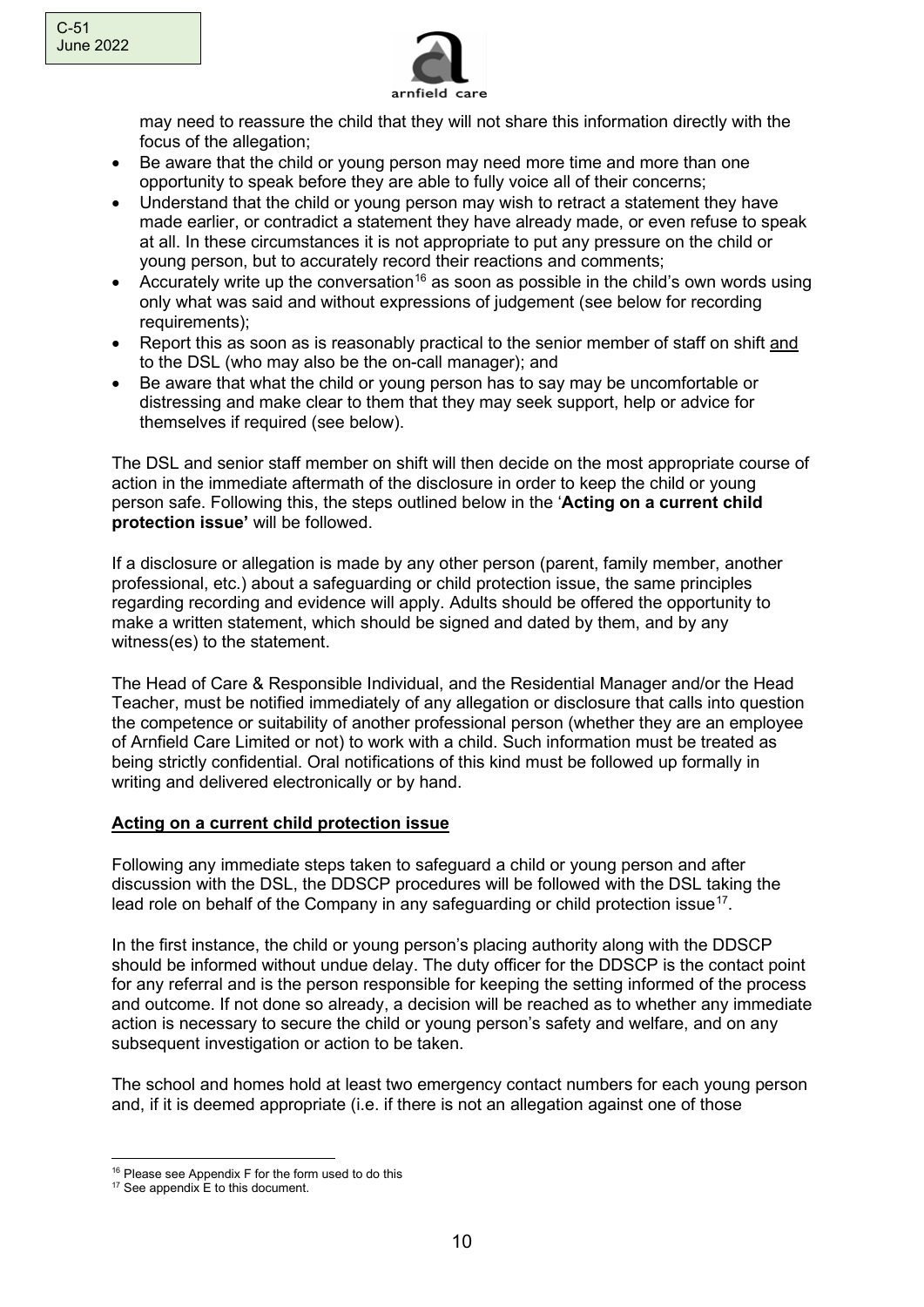

contacts) these people will be contacted in the event of any safeguarding concern or incident.

Discussions with the child or young person's parents, or any other person who has been, or may be implicated in the safeguarding concern **must** not take place without the agreement of their placing authority or the DDSCP.

The Company recognises that it is possible for any member of staff or any visitor to the home, to behave in a way that:

- Indicates they have harmed a child, or may have harmed a child;
- Means they have committed a criminal offence against or related to a child;
- Behaved towards a child or children in a way that indicates he or she may pose a risk of harm to children; or
- Behaved or may have behaved in a way that indicates they may not be suitable to work with children.

Where a child or young person has made a specific statement, it may be necessary to clarify what they have said, and it is vitally important to record this information accurately together with the circumstances in which the statement was given. The nominated DSL should meticulously record all observations, concerns, discussions, and actions, inclusive of the date and time they were noted. These records could provide crucial information that may be needed at a Child Protection Conference or in any subsequent legal proceedings.

#### **Concerns about a staff member, volunteer or contractor[18](#page-10-0)**

Any staff members who have concerns, or if any allegations are made, about a member of staff (including a volunteer or contractor) posing a risk of harm to children, a member of the management team and/or DSL **must** be informed as soon as possible.

If the concerns or allegations are about a member of the management team or Headteacher then the Head DSL and Head of Care and Responsible Individual **must** be informed.

In either instance the Local Authority Designated Officer (LADO) must be notified within 24 hours of the concern, allegation or incident being received<sup>19</sup> (see Appendices D and G).

#### **'Low-Level' Concerns about a staff member, volunteer or contractor**

In order to facilitate the effective safeguarding and protection of the children supported by the Company, all staff are encouraged to maintain a culture of openness, trust and transparency in which staff are confident and clear about expected behaviours of themselves, their colleagues, and others working or on behalf of the Company.

As part of the safeguarding culture fostered within the homes and the school, all staff are made aware of their duty to inform a member of the management team and/or DSL of any 'low level' concerns they may have.

Such concerns are not insignificant though may cause an observer to feel uneasy or develop a 'nagging doubt' about the individual's conduct, such as if their actions or practice are not in

<sup>&</sup>lt;sup>18</sup> For further information please see Allegations Against Staff policy

<span id="page-10-1"></span><span id="page-10-0"></span><sup>&</sup>lt;sup>19</sup> See 'Responsibilities for safeguarding and protecting children and young people, and for risk assessment and management' section; and appendix E to this document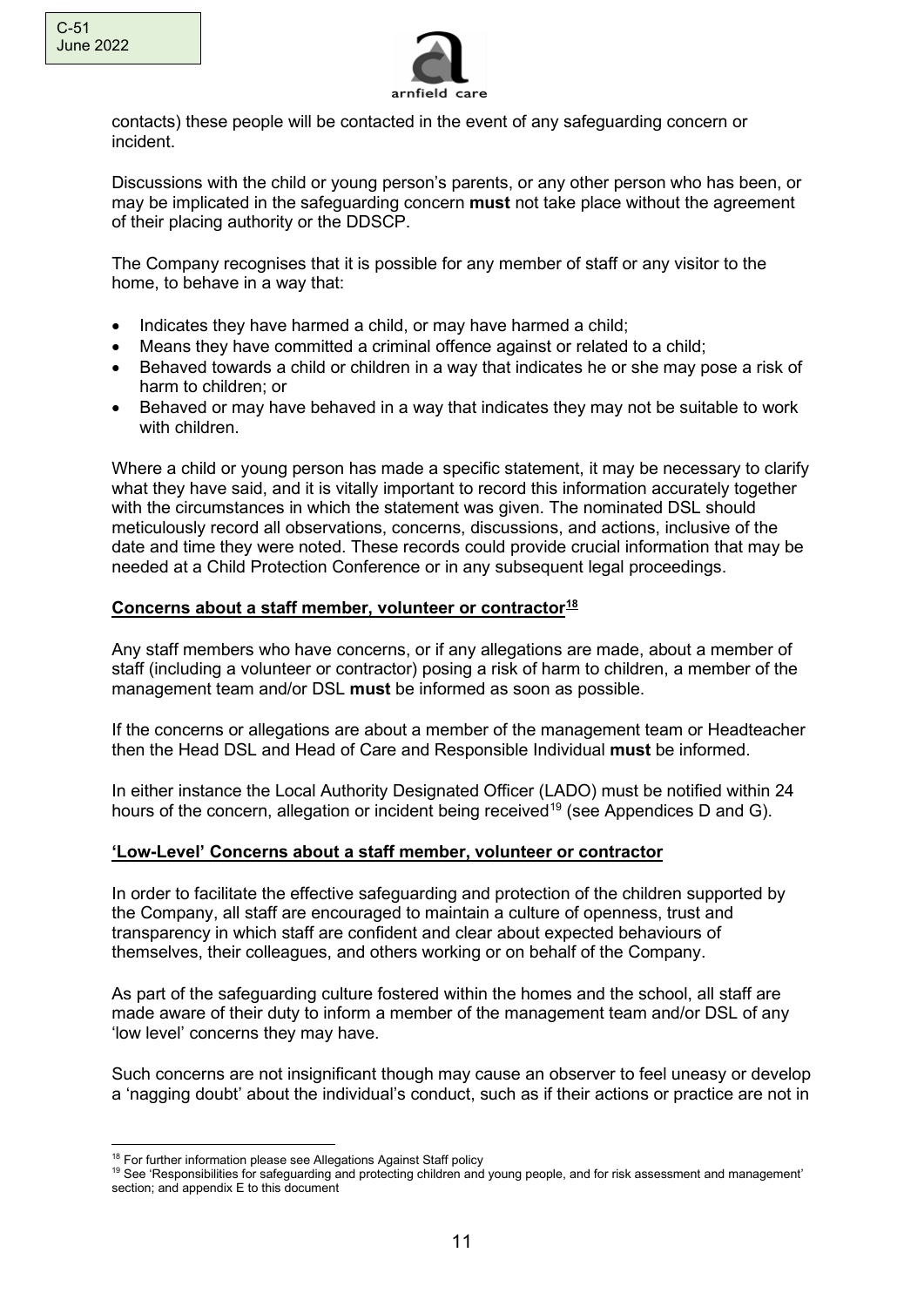

line with the Company's Safer Working<sup>20</sup> policy; good practice; and/or instructions/guidance from the management team.

In such cases, the member of the management team and/or DSL will record the concern(s) in writing, including details of the concern, the context in which it arose, and actions taken.

This record should also include the name of the individual who reported the concern though consideration should be given to any request for confidentiality on their behalf (if appropriate and possible)

If the concerns is in regard to a staff member, these will be confidentially maintained on their individual records in line with data protection legislation<sup>[21](#page-11-1)</sup> though will be regularly reviewed in order to help identify any patterns of improper conduct and to ascertain whether or not any further action is required-including referral to the LADO.

This record will be maintained until the individual leaves their employment.

### **Allegations of abuse made against other children and young people**

The Company recognises and understands that children and young people are capable of abusing their peers and any such peer-on-peer (child-on-child) abuse will never be tolerated or passed off as 'banter' as this can be perceived as trusted adults being complicit in and permissive of such actions and lead to a culture of unacceptable behaviours and an unsafe environment for young people.

The Company also recognises how children's individual backgrounds, characteristics and personal experiences may make them more vulnerable to peer-on-peer (child-on-child) abuse, including gender.

Whilst most cases of peer-on-peer (child-on-child) harms may be dealt with through the 'Preventing Bullying' and 'Promoting Positive Behaviour & Relationships' policies, there may be instances where behaviours or allegations constitute a safeguarding concern and so fall within the remit of this policy<sup>22</sup>.

Such instances include behaviours that are or may:

- Be criminal offences;
- Put other children and young people at risk;
- Be violent:
- Involve the use of, or coercion of others into using, drugs and/or alcohol;
- Involve blackmail, extortion, threats and/or intimidation;
- Involve sexual exploitation, sexual abuse or sexual harassment $^{23}$ , such as indecent exposure, sexual assault, upskirting or sexually inappropriate pictures or videos (including the sharing of nudes and semi-nudes)

Whilst many of the children and young people in the homes and school are closely supervised, the Company recognises that peer-on-peer (child-on-child) abuse can still take

<span id="page-11-0"></span> $^{20}$  Please see policy S-79 Safer Working<br> $^{21}$  Data Protection Act 2018 and UK GDPR

<span id="page-11-2"></span><span id="page-11-1"></span><sup>&</sup>lt;sup>22</sup> Please see Appendix B: Safeguarding issues that can put children at risk of harm for further information on Peer-on-Peer (Child-on-Child) Abuse

<span id="page-11-3"></span> $^{23}$  See also Appendix B heading 'Sexual Violence and Sexual Harassment'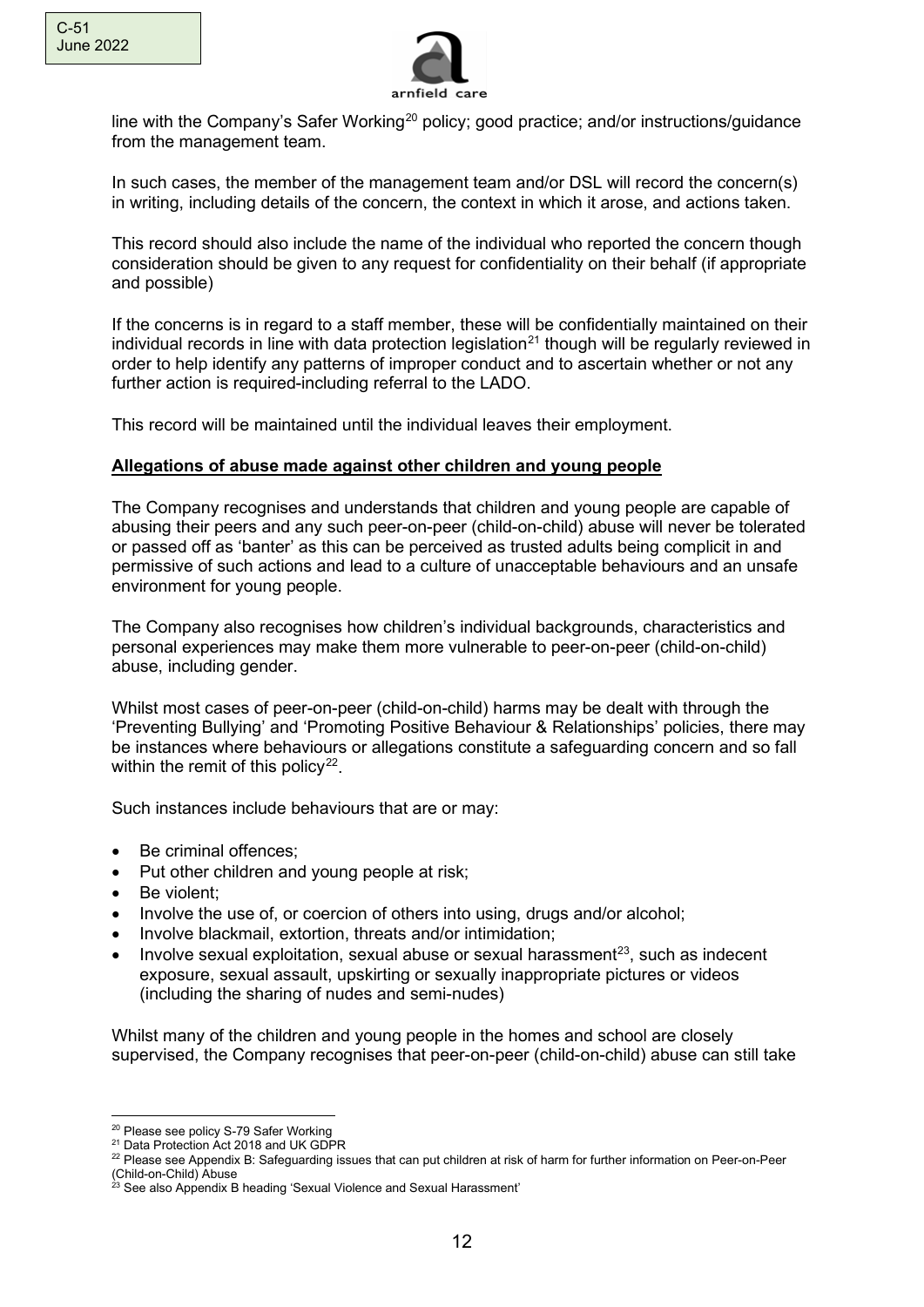

place and the staff teams are made aware that this is a possibility and remain vigilant to the signs and changes in social dynamics that this may be occurring.

The procedure for dealing with an allegation of peer-on-peer (child-on-child) abuse will follow that of when a child or young person makes a disclosure.

Following any investigation, the management team may amend individual children and young people's risk assessments and put in place further measures to keep any actual or potential victims of peer-on-peer (child-on-child) abuse safe.

These will take into account the thoughts and feelings of any victims of peer-on-peer (childon-child) abuse and may include separating them from a suspected or actual perpetrator as appropriate.<sup>[24](#page-12-0)</sup>

The Company recognises that perpetrators of peer-on-peer (child-on-child) abuse may exhibit such actions or behaviours as a result of their earlier experiences, or even if they are suffering current abuse themselves.

As such we understand that they may require support and further intervention in order to help the child or young person to understand the harm their actions can cause both to themselves and others but that this doesn't preclude the requirement for disciplinary actions to take place.

Children may also experience peer-on-peer (child-on-child) abuse in outside education settings or in personal relationships they have formed in the community.

Older children may also experience domestic abuse and/or violence in their own personal relationships.

In such instances staff should follow the procedures as above with DSLs liaising with appropriate external bodies such as the police and DSLs for external education providers.

### **Sexual Violence and Harassment**

Sexual violence<sup>[25](#page-12-1)</sup> and sexual harassment ('unwanted conduct of a sexual nature')<sup>[26](#page-12-2)</sup> can occur between two children of any age and sex. It can also occur through a group of children sexually assaulting or sexually harassing a single child or group of children.

Any form of harassment can constitute a breach of a child's rights and children who are victims of sexual violence and sexual harassment will likely find the experience stressful and distressing.

Sexual violence and sexual harassment exist on a continuum and may overlap, they can occur online and offline (both physical and verbal) and are never acceptable. It is important that all victims are taken seriously and offered appropriate support.

Children who are victims of sexual violence and sexual harassment will likely find the experience stressful and distressing. This will, in all likelihood, adversely affect their mental health and educational attainment and will be exacerbated if the alleged perpetrator(s) attends the same educational establishment- whether this be one provided by the Company

<span id="page-12-0"></span> $24$  Such measures may involve accommodating a young person at one of the Company's other homes  $25$  Offences prohibited by the Sexual Offences Act 2003

<span id="page-12-2"></span><span id="page-12-1"></span><sup>&</sup>lt;sup>26</sup> Keeping Children Safe in Education 2021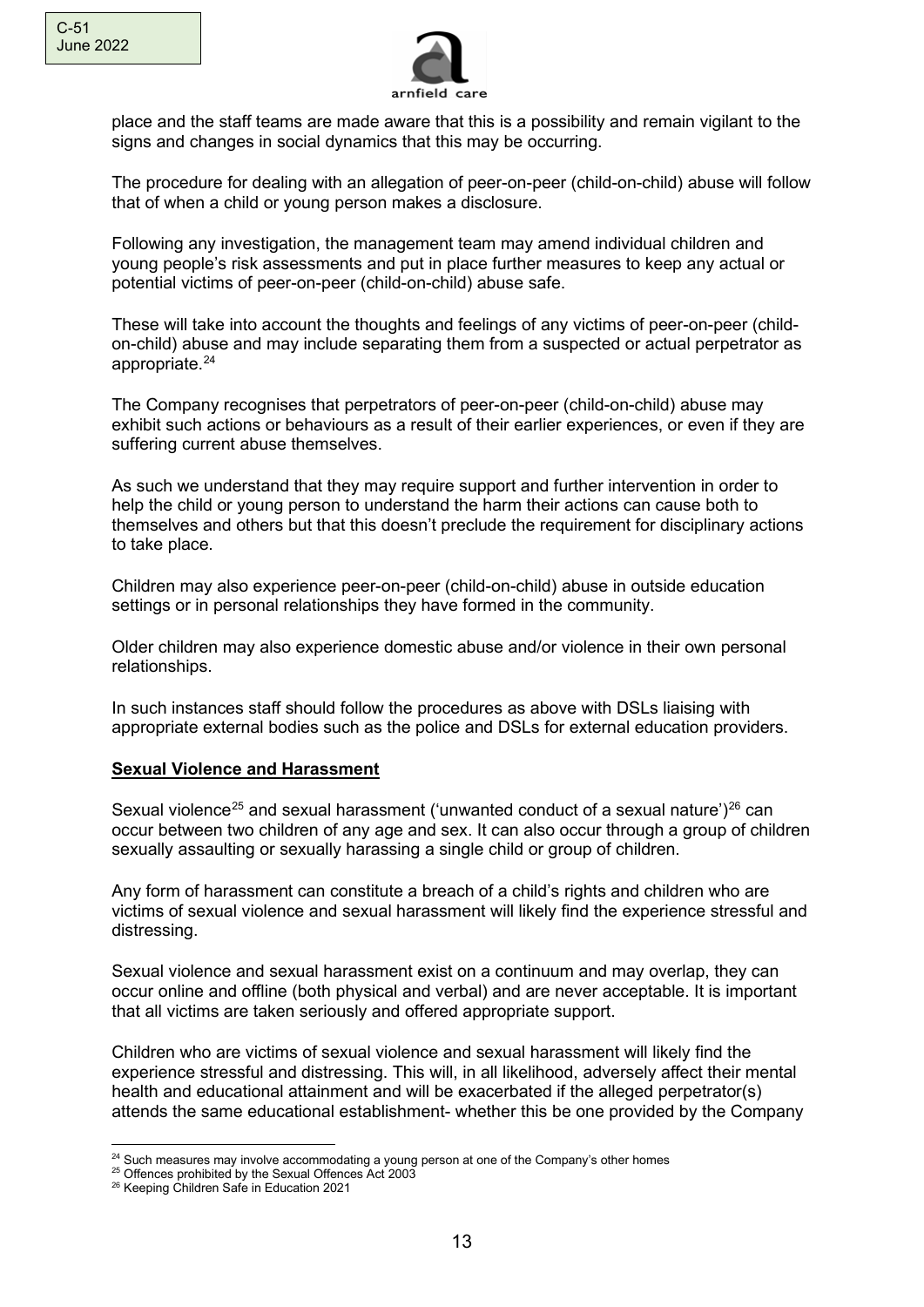

or an outside provider such as a mainstream school, college, apprenticeship provider or work experience placement.

If a victim reports an incident, it is essential that staff follow the guidance provided in the above section **'If a child (or anyone else) makes a disclosure or allegation',** making sure that they reassure the child that they are being taken seriously and that they will be supported and kept safe.

A victim should never be given the impression that they are creating a problem by reporting sexual violence or sexual harassment. Nor should a victim ever be made to feel ashamed for making a report.

Some groups are potentially more at risk. Evidence shows that girls, children with SEN and/or disabilities, and lesbian, gay, bisexual and transgender (LGBT) children are at greater risk $^{27}$  $^{27}$  $^{27}$  and children who identify as such should be provided with an emotionally (and physically safe) space to speak out or share their concerns with members of staff.

Staff at Arnfield Care are trained to recognise that expression or disclosure of such instances should not be dismissed as 'banter', and should be actively discouraged and challenged, and where applicable further appropriate action taken.

Staff should ensure that they:

- Challenge inappropriate behaviours:
- Make clear that expressions of sexual violence and sexual harassment are not acceptable, will never be tolerated and is not an inevitable part of growing up;
- Challenge physical behaviours (which may potentially be criminal in nature) such as grabbing bottoms, breasts and genitalia, pulling down trousers, flicking bras and lifting up skirts. Dismissing or tolerating such behaviours risks normalising them

If staff have any concerns about sexual violence or sexual harassment, or a child makes a report to them, they should follow the procedures set out in this policy and escalate their concerns to a DSL and member of the management team.

# **Sharing of nudes and semi-nudes ('sexting')[28](#page-13-1)**

Nude or semi-nude images or videos of children ('sexting' or 'youth produced sexual imagery') can be defined as images or videos generated by children under the age of 18 that are of a sexual nature or are considered to be indecent.

Indecent imagery does not always mean nudity; however, images are likely to be defined as such if they meet one or more of the following criteria:

- nude or semi-nude sexual posing (e.g. displaying genitals and/or breasts or overtly sexual images of young people in their underwear)
- someone nude or semi-nude touching themselves in a sexual way
- any sexual activity involving a child
- someone hurting someone else sexually
- sexual activity that includes animals

<span id="page-13-0"></span><sup>27</sup> Please also see below- 'PEER-ON-PEER / CHILD ON CHILD ABUSE'

<span id="page-13-1"></span><sup>28</sup> Please also see Sharing of Nudes and Semi-Nudes policy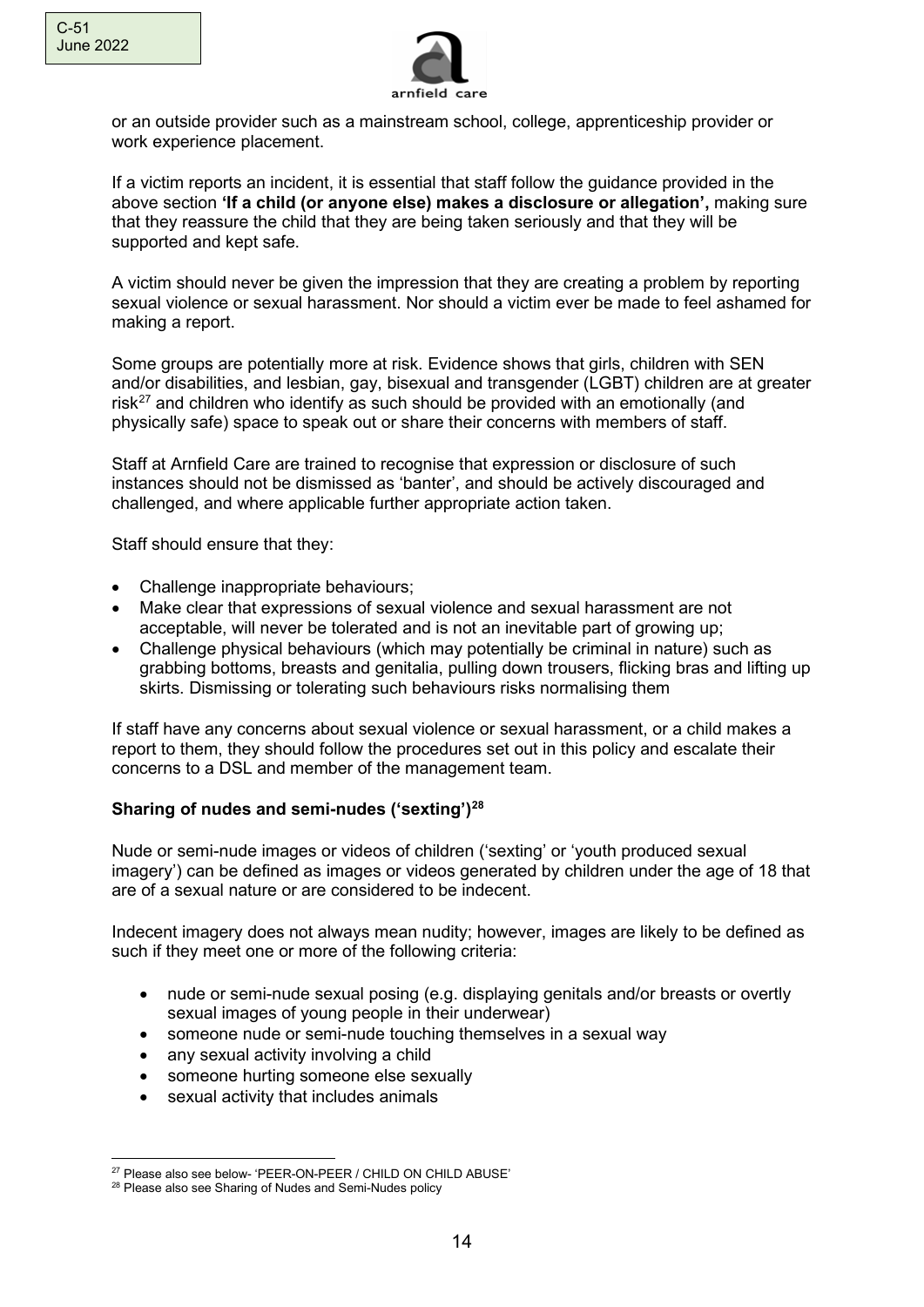

These images may be shared between children and young people and/or adults via a mobile phone, webcam, handheld device or website/app.

It is a crime to take, make, permit to take, distribute, show, possess, possess with intent to distribute, or to advertise indecent images of any person below the age of  $18^{29}$ .

This is irrespective of whether they have been taken with the subject's consent or if they are self-produced i.e. if the child has taken them of themselves.

All staff are made aware that legislation in place which criminalises such indecent images and all forms of sexual violence and harassment was created to protect children and young people from adults seeking to sexually abuse them or gain pleasure from their sexual abuse rather than to criminalise children. This is something that is actively discussed with children and young people to help overcome any associated barriers to them sharing concerns.

With this in mind, direct work and conversations undertaken with children and young people is used to reassure children of this fact and help create a sense that the police and online protection agencies can support children rather than seek to blame or criminalise them.

To reinforce the importance of how both the Company and the state view protecting children and young people, they are made aware that young people who share indecent images of themselves, or peers, are breaking the law.

Whilst the Company does not wish to risk the future livelihoods of children who have, or do, engage in such actions, we are also mindful of the risks posed through the sharing of such images and of the National Police Chief's Council's guidance that incidents involving sharing nudes and semi-nudes should have an immediate focus on safeguarding children

With this in mind, and in accordance with relevant guidance<sup>[30](#page-14-1)</sup>, this policy has been devised to support children who become involved in any incidences of either the consensual or nonconsensual sharing of nude or semi-nude images/videos

Staff members who become aware of an incident involving these must report it to the setting manager and/or DSL immediately.

They may become aware if a child or young person makes a disclosure to them personally, if a child or young person shows them an image of a child, or if they come across such an image whilst carrying out a check on a young person's device.

The staff member should explain to the young person that they will need to report the incident and reassure the child that they receive support and help them.

Staff members must not:

- View, copy, print, share, store or save any images- if they have viewed the image(s) already, this must be reported to the DSL;
- Ask a child or young person to copy, print, share, store or save any images;
- Delete the imagery or ask the child or young person to delete it;
- Ask the child(ren) who are involved in the incident to disclose information regarding the imagery;

<span id="page-14-0"></span><sup>&</sup>lt;sup>29</sup> Under the Crime and Justice Act 1988 and Protection of Children Act, 1978.

<span id="page-14-1"></span><sup>&</sup>lt;sup>30</sup> Guidance taken from the DfE non-statutory guidance 'Sharing nudes and semi-nudes: advice for education settings working with [children and young people' 2020](https://www.gov.uk/government/publications/sharing-nudes-and-semi-nudes-advice-for-education-settings-working-with-children-and-young-people/sharing-nudes-and-semi-nudes-advice-for-education-settings-working-with-children-and-young-people#annexb)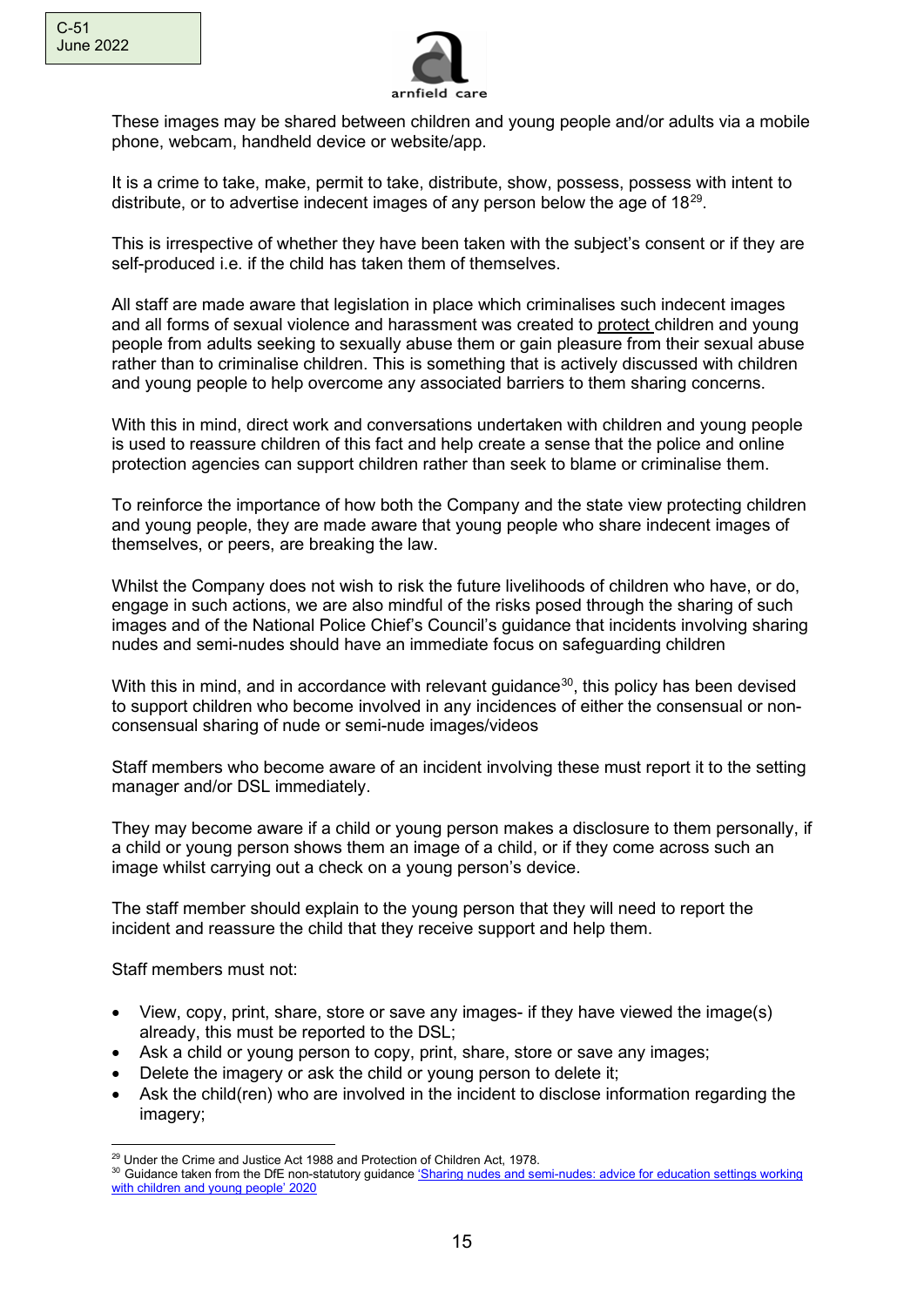

- Share information about the incident with any other child(ren) involved, other staff members, family members or other professionals (see below); or
- Say or do anything to blame or shame any young people involved.

In order to minimise any sense of embarrassment or shame the young person may experience, the staff member should consider whether or not any other staff members need to be aware of what has happened initially.

Unless the child is in immediate danger, staff members should consult with the DSL and/or a member of their management team.

The DSL will then decide how to proceed, taking into consideration the age of the child(ren), who was involved, the risk posed to those involved and whether the image(s) have been shared and where.

It is important that the DSL is able to ascertain the full nature of the incident before sensitively informing the child's parental responsibility holders and other relevant bodies so as to minimise the impact on the young person.

The DSL will make an immediate referral to police, DDSCP's LADO and the placing authority if:

- The incident involves an adult:
- There is reason to believe that a young person has been coerced, blackmailed or groomed, or if there are concerns about their capacity to consent (for example owing to special educational needs);
- What the DSL knows about the images or videos suggests the content depicts sexual acts which are unusual for the young person's developmental stage, or are violent;
- The imagery involves sexual acts and any child in the images or videos is, or appears to be, under 13; and/or
- The DSL has reason to believe a young person is at immediate risk of harm owing to the sharing of nudes and semi-nudes (for example, if they are presenting as suicidal or selfharming)

If none of the above apply then the DSL, in consultation with the headteacher and other members of staff as appropriate, may decide to respond to the incident without involving the police or children's social care. The decision will be made and recorded in line with the procedures set out in this policy.

# **Online safety and the use of mobile technolog[y31](#page-15-0)**

Whilst the use of digital technology and the internet is becoming increasingly common amongst children and young people for a variety of reasons, including in order to communicate, socialise, for leisure purposes as well as educational, the Company recognises the importance of safeguarding children from potentially harmful and inappropriate online material.

To address this, we aim to:

<span id="page-15-0"></span><sup>31</sup> Please also see policies C-54 Internet Access; C-55 Access to Age Classified Audio-Visual Material; and C-91 Contact and Communications.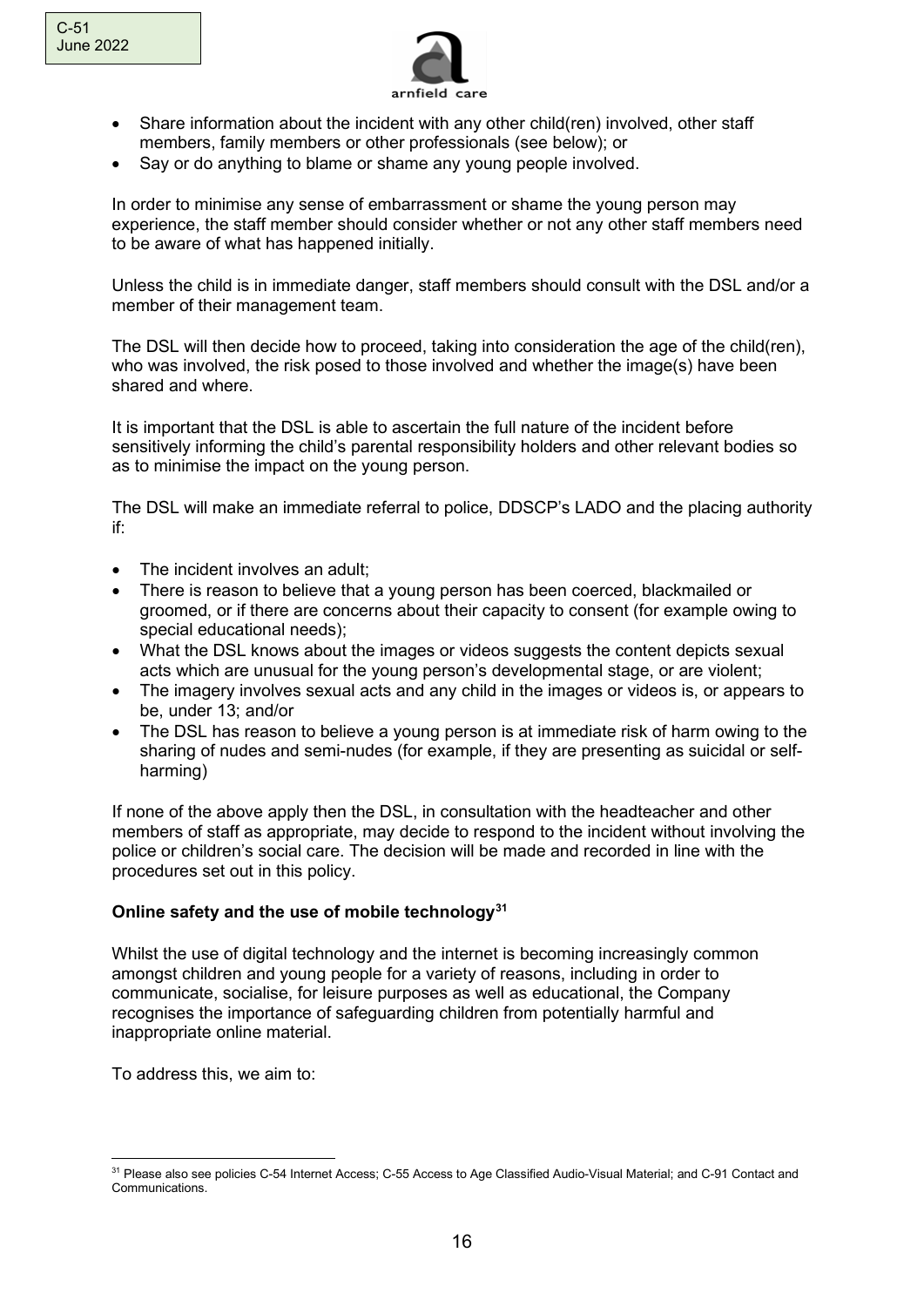

- Have robust processes in place to ensure the online safety of children resident within our homes and educated through Arnfield Independent School;
- Protect and educate both the staff teams and children and young people in the safe and responsible use of digital technology;
- Set clear guidelines for the use of mobile phones for children, young people, staff members, volunteers and all visitors; and
- Establish clear mechanisms to identify, intervene in and escalate any incidents or concerns, where appropriate.

The Company uses a wide range of technology, including includes desktop computers, laptops, tablets and other digital devices, the internet, server based systems and email systems. All devices and systems owned by the Company will be used in accordance with our acceptable use policies and with appropriate safety and security measures in place.

Arnfield Care will continue to provide a safe environment, including online<sup>[32](#page-16-0)</sup>. Where pupils are using computers as part of their education within Arnfield Independent School, appropriate supervision will be in place.

Where pupils use mobile devices, such as Company tablets, to augment their education a filtering and monitoring system $33$  will enable these to be used safely and responsibly. Where used, this will be reviewed regularly to ensure they remain effective.

Any inappropriate material, whether it be sexual, violent, extremist or illegal in nature will be blocked and the Head Teacher or member of staff responsible for supporting that individual child alerted.

Whilst these are integral parts of our online safety responsibilities, they are combined with other measures to help keep our children and young people safe online, including:

- Children and young people are supported in utilising digital technology through the delivery of targeted keywork within the residential homes;
- Online safety lessons are delivered to children and young people as part of the Arnfield Independent School curriculum;
- Staff undertake training around safe internet use and online safeguarding issues including cyber-bullying, the risks of online radicalisation and how the digital world can affect mental health and self-value;
- Ensuring all staff are aware of any restrictions placed on them with regards to the use of personal and company devices including mobile phones, computers and cameras, including not using any personal devices to take pictures or recordings of any children or young people supported by Arnfield Care;
- All computers and laptops provided for the use of children and young people (as well as those for staff or office use only) are password protected;
- Device passwords are changed on a regular basis; are logged out of after use to ensure they cannot be misused; and shutdown when no longer in use in order to protect user data;
- Children and young people will use appropriate search tools, apps and online resources as identified following an informed risk assessment;
- Internet use will be supervised by staff according to the child's age and ability;
- Children and young people will be directed to use age-appropriate online resources and tools by staff;

<span id="page-16-0"></span><sup>32</sup> C-54 Internet Access; C-55 Access to Age Classified Audio-Visual Material; and C-91 Contact and Communications.

<span id="page-16-1"></span><sup>33</sup> Qustodio online safety softwar[e https://www.qustodio.com/en/](https://www.qustodio.com/en/)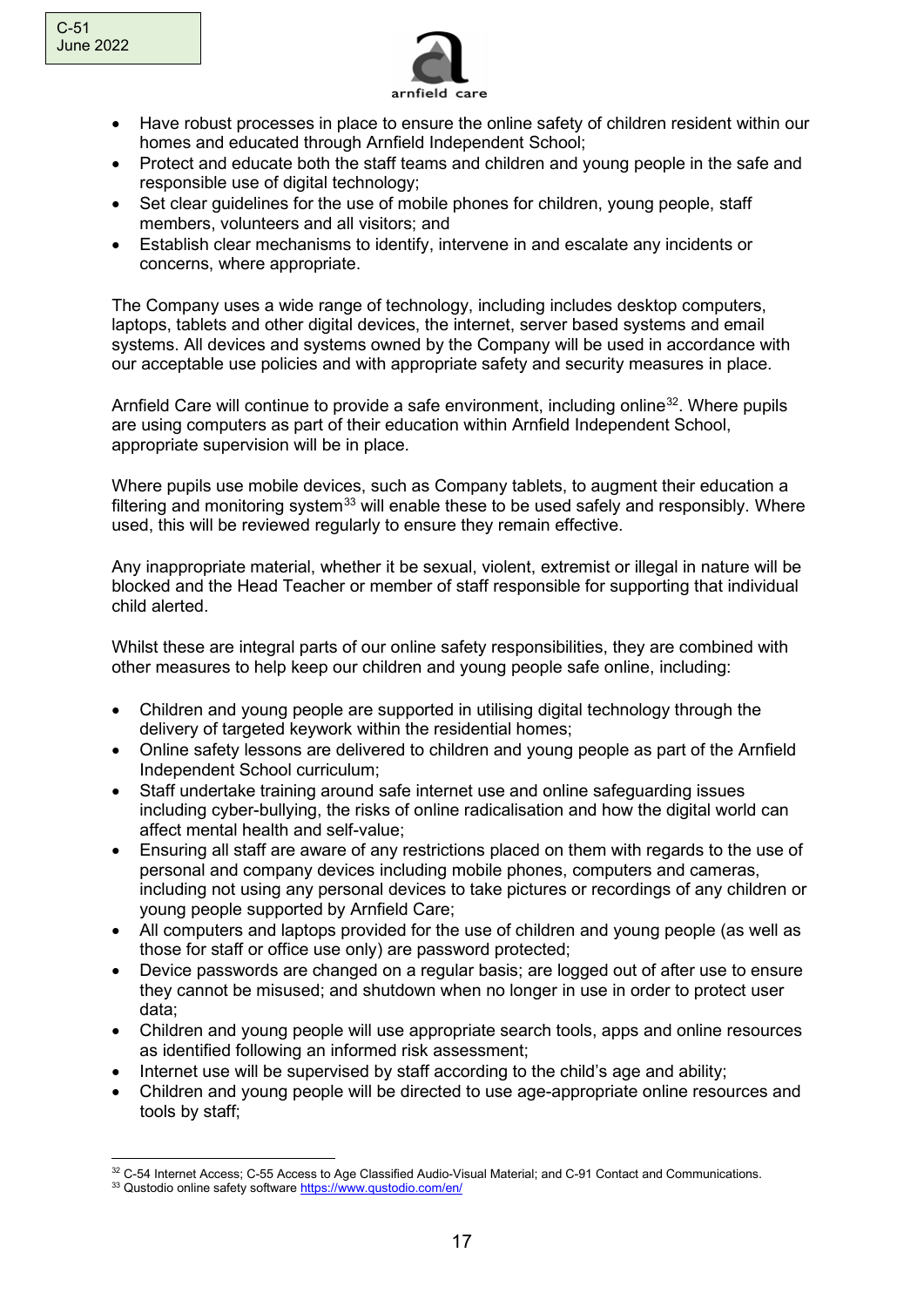

• Each child or young person has their own risk assessment that will include a decision about whether they are able to access online material safely.

If learners or staff discover unsuitable sites or material, they are required to turn off the monitor and report the concern immediately to a senior member of staff and DSL.

Depending on the child's individual risk assessment, they may be permitted to make use of internet based educational tools independently.

In such instances, and anywhere lessons are required to be delivered remotely fort any reason, communications between the child and teaching staff will be done verbally, on paper or through a company e-mail address. All staff are aware that personal means of communication (such as mobile phones, social media and e-mail addresses) with children are not permissible.

Webcams will not be used to deliver lessons during periods of self-isolation or inaccessibility.

### **Children and online safety away from the home and/or school**

It is important that all staff who interact with children are vigilant for signs a child may be at risk and any concerns should be discussed with the settings management team and/or DSL and, where appropriate, referrals should still be made to their placing authority and as required, the police.

In order to facilitate the safeguarding of children and young people supported by the Company, individual key teams will also maintain communications with families and significant others around online risks individual children may be vulnerable to, so others in the child life can help maintain their safety.

#### **Children who are disadvantaged, have SEN and/or disabilities**

The Company is aware that children with special educational needs (SEN) and disabilities; or who are disadvantaged in other ways, can face additional safeguarding challenges as they may have an impaired capacity to resist or avoid abuse.

This applies to all of our children, and as such, the school and homes are aware that there may be a need to provide additional support to children.

The difficulties experienced by these children may present in a number of ways, including:

- Communication difficulties young people may need support to articulate their feelings and/or report concerns. The safeguarding information or procedures may need to be presented in an accessible way;
- Presenting behaviours (mood, injury, behaviour that challenges) may be a way of communicating harm or impact of abuse. Staff to be aware of the need to look beyond the behaviour to the possible root cause and explore this with the young person at an appropriate time;
- These children may be more vulnerable to bullying or peer-on-peer (child-on-child) abuse; and/or
- These children may be at risk of isolation, and while our provision is 1:1 and provides the benefit of removing young people from peer influence, every effort must still be made to promote inclusion and interaction with the school and local community.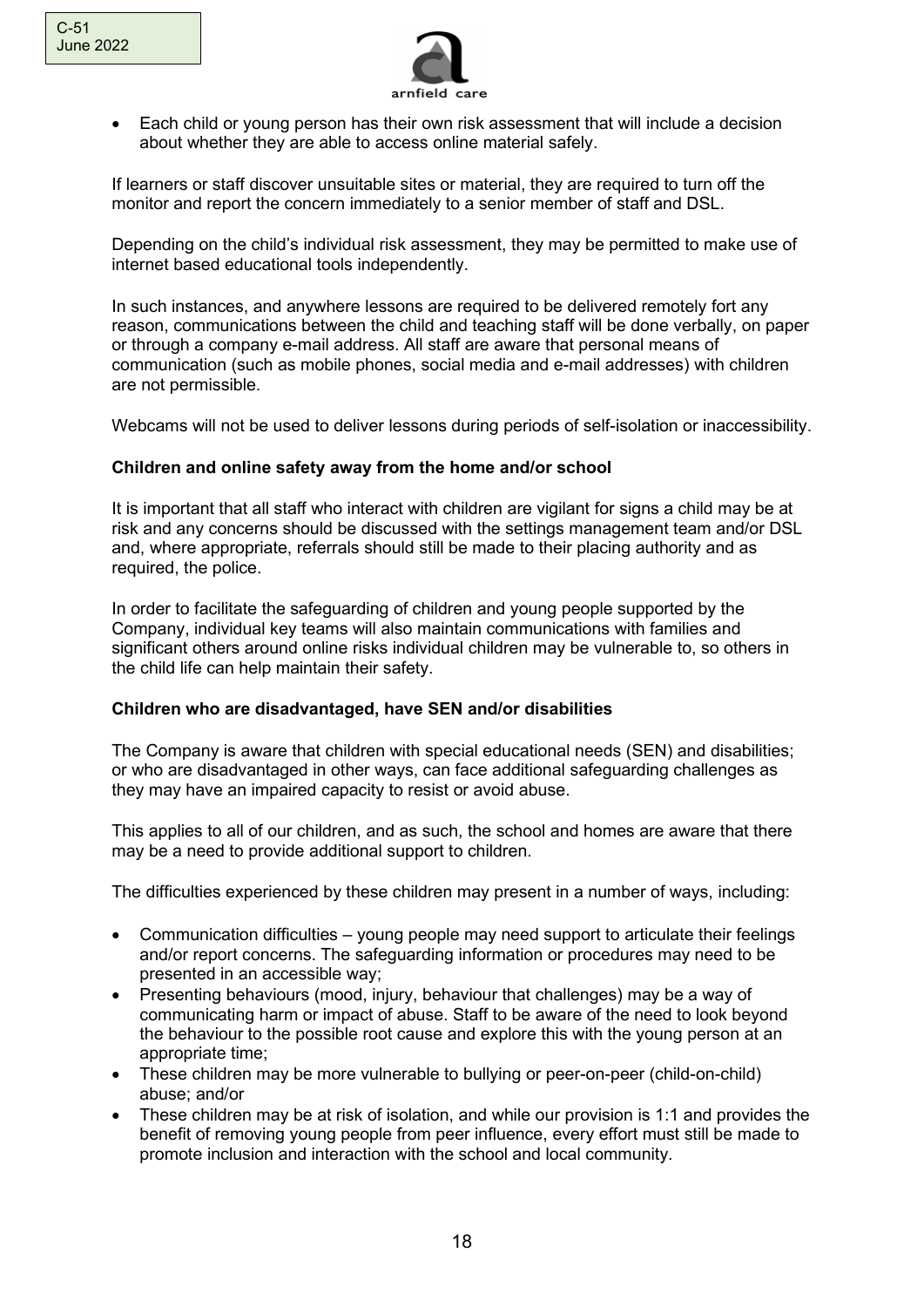

All members of staff will be encouraged to appropriately explore possible indicators of abuse such as behaviour/mood change or injuries and not to assume that they are related to any SEN or disability and be aware that such children may not always outwardly display indicators of abuse.

### **Recording and evidence**

It is essential that any concern about a child protection issue and any discussions with children, young people or others are accurately recorded as soon as possible, and are clearly signed and dated. Any such records may be required as part of a subsequent investigation, and they could be used as evidence in Court if there is a criminal prosecution. Consequently, it is vital that all written records are accurate and factual. Any allegations or statements made by a child or by any other person should be recorded verbatim - recording the exact words used - wherever possible. The person who made the allegation or statement, and any witness who was present should countersign the written record.

As soon as a child protection issue or concern has been raised, a timely and accurate record must be made of all events, reports and notifications made, and reports circulated. A standard form for this purpose is provided (see appendix F).

However, if there is any immediate concern for the safety or welfare of a child, the member of staff should consult with a DSL before completing the form as reporting urgent concerns takes priority.

On some occasions it may be deemed necessary to obtain photographic evidence of suspected injuries to a child or young person. This evidence will be obtained by the police; medical professionals or child protection services. Staff may record details in writing of any visible injuries or illustrate the position and extent of the injuries on a 'body map' type of diagram but must not take any photographs of a child or young person in these types of circumstances.

In addition, any member of staff who is present whilst a child or young person is making a disclosure should record what they felt the child or young person was expressing, and the reasons that they felt this. The perspective of a member of staff to whom they felt able to make a disclosure could provide useful provided it was made clear that this was the staff's own perspective from a professional point of view.

The need for these types of documents to be confidential is taken very seriously. All records of such discussions and any documents concerning safeguarding and child protection issues are kept in confidential files in each young person's folder on the home's secure computer server. Only Managers and the Responsible Individual will have access to these files and will make decisions about who they are to be shared with.

### **Historical safeguarding issues**

Where a disclosure is made, or information comes to light that a child or young person may have suffered significant harm in the past, before coming into the care of the Company, this information must still be passed on to the Registered Manager, DSL, and the Head of Care & Responsible Individual (as in paragraph 2). In this instance the referral process, either to the DDSCP or to the LADO, may be delayed until the situation has been clarified through an initial investigation and/or seeking and obtaining further advice and information.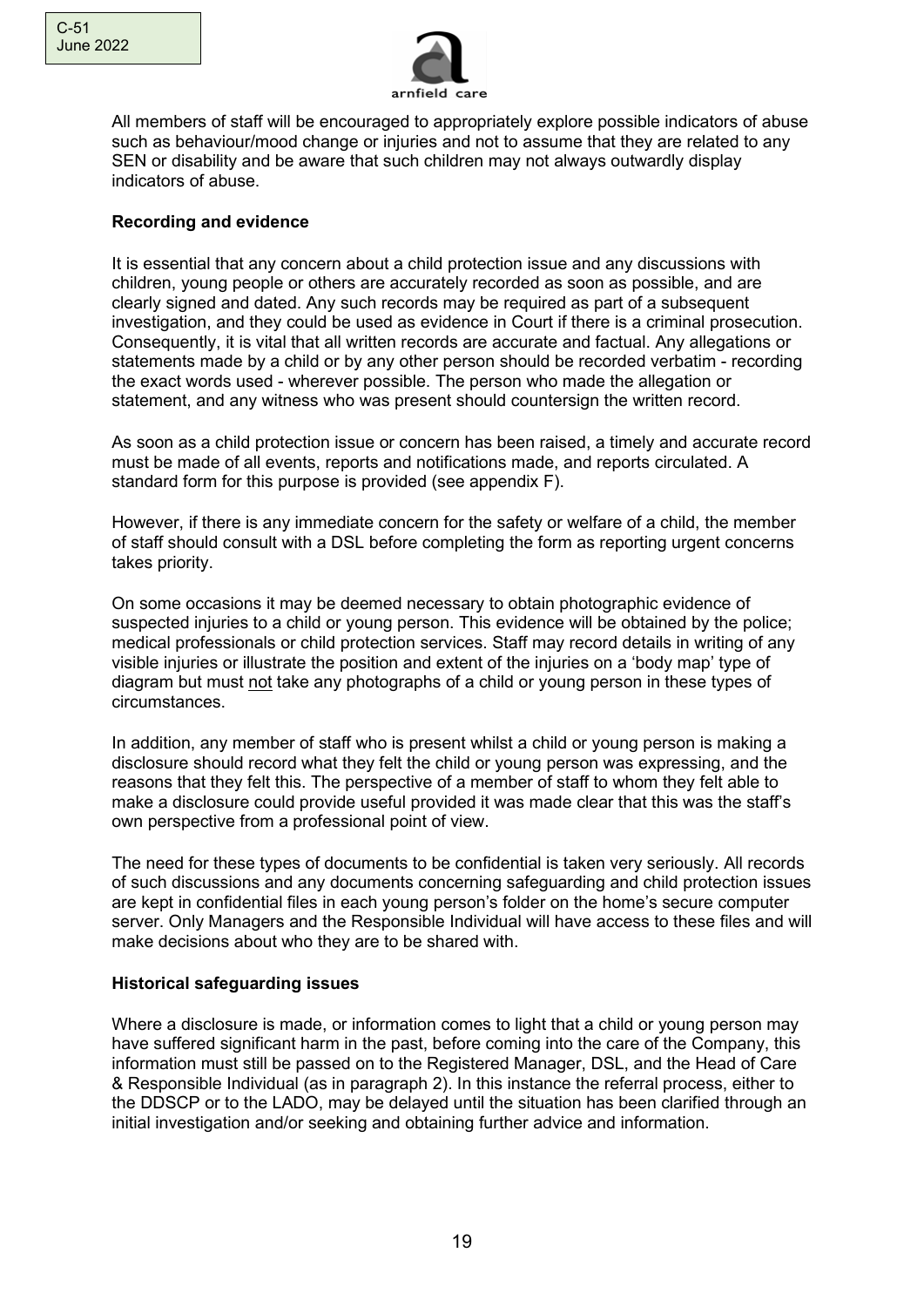



In any instance, the welfare and well-being of the child or young person will be considered paramount[34,](#page-19-0) and all necessary measures to keep them safe will be taken.

### **Sharing information and data protection**

Throughout any investigation of a child welfare concern, current guidance on information sharing, and data protection must be followed.

All staff should feel confident in knowing what information they are able to share, how and with who and should bear the following in mind when considering whether or not to share information regarding safeguarding concerns:

- Timely information sharing is essential to maintain the safety and welfare of children and young people who may be at risk;
- Where possible, a child or young person's consent to share information should be obtained, but current legislation and guidance<sup>35</sup> does not prevent, or limit, the sharing of information for the purposes of keeping children safe if this is not freely given;
- Fears about sharing information must not be allowed to stand in the way of the need to promote the welfare, and protect the safety, of children;
- Staff should never promise a child that they will not tell anyone about a report of abuse, as this may not be in the child's best interests;
- The government's [information sharing advice for safeguarding practitioners](https://www.gov.uk/government/publications/safeguarding-practitioners-information-sharing-advice) includes 7 'golden rules' for sharing information, and will support staff who have to make decisions about sharing information; and
- If staff are in any doubt about sharing information, they should speak to the DSL or Data Protection Officer (DPO-see below).

The Company has appointed a Data Protection Officer as required by the UK General Data Protection Regulations (GDPR) to oversee compliance with all matters relating to confidentiality and information sharing requirements.

The DPO is Mr Wayne Relf, Head of Care and Responsible Individual.

Staff should be confident of the 'processing conditions' that allow the sharing of sensitive and personal information for safeguarding purposes, understanding that safeguarding children and individuals at risk allows the sharing of 'special category personal data'. This allows the sharing of information without consent:

- Where there is 'good reason to do so';
- Where such sharing will 'enhance the safeguarding of a child in a timely manner; and
- Where gaining consent would place a child at risk.

### **Training, information, and support for staff**

All staff<sup>[36](#page-19-2)</sup> receive appropriate safeguarding training and direction to enable them to understand safe professional practice; to understand and adhere to our safeguarding and

<span id="page-19-2"></span><span id="page-19-0"></span><sup>34</sup> Children Act 1989, section 1

<span id="page-19-1"></span><sup>&</sup>lt;sup>35</sup>Data protection Act 2018, the UK General Data Protection Regulations, Working Together to Safeguard Children (2018), Information sharing: advice for practitioners providing safeguarding services 2018, Keeping Children Safe in Education 2021), Information Sharing Guidance for [Practitioners Derby and Derbyshire Safeguarding Partnership 2019,](https://www.ddscp.org.uk/media/derby-scb/content-assets/documents/procedures/guidance-docs/Information-Sharing-Guidance-for-Practitioners-FINAL-MAY-2019.pdf) Arnfield Care Policy S-23: Confidentiality and information sharing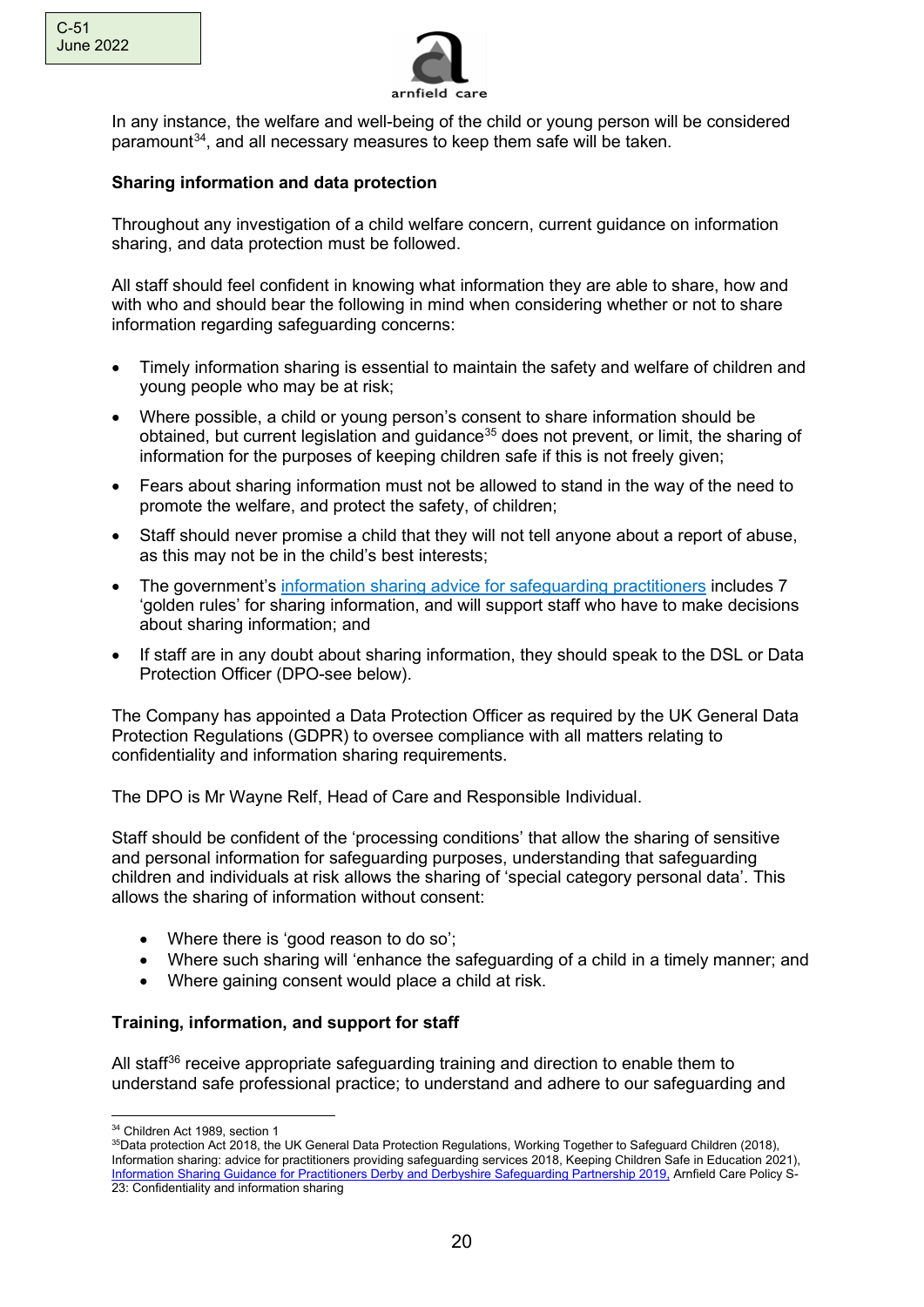

safer working policies; and are aware of their professional responsibilities around safeguarding and child protection (including outside of the homes and school) before they begin working with young people<sup>37</sup>. Until this is completed, staff and others are not allowed unsupervised or one-to-one contact with children or young people in the children's homes or school.

This training is refreshed annually and includes recognising and dealing with child protection issues, online safety, understanding the difficulties and barriers children face in making a disclosure, knowing what to do if a child discloses that they are suffering/have suffered abuse and/or neglect (including if a child inadvertently makes a disclosure through conversation for example, if they have been exploited and believe they made an informed choice), understanding the impact these can have on a child, including the psychological impact as well as in identifying and acting upon indicators that children are, or at risk of, developing mental health issues.

Staff are also provided with specific training in supporting young people who have previously been at risk, including through CSE, Criminal Exploitation, FGM, Online Safety and Radicalisation/Extremism (see Appendix B) as well as guidance around the Derby and Derbyshire Early Help and assessment scheme and thresholds including how to make a referral about children and young people in the community who they may have concerns around.[38](#page-20-1)

This helps to promote a holistic approach to safeguarding where staff in a variety of roles have the skills, knowledge and ability to support the safeguarding and protection of children, including through recognising signs of abuse and safeguarding concerns, being able to support children in raising concerns and reassure them that they will be taken seriously as well as knowing to whom and how they can convey information about concerns.

In addition to the formal annual refresher training, staff receive regular safeguarding and child protection updates through staff meetings, supervisions and information around changes in guidance and legislation, to provide them with the relevant skills and knowledge to work as a team to safeguard children effectively. Through these means and feedback following training sessions, individuals are also able to provide input into policies, procedures, arrangements, training, and local knowledge<sup>[39](#page-20-2)</sup> of safeguarding concerns.

Staff in specialist roles, such as Designated Safeguarding Leads, receive dedicated training in these areas and additional training may be provided as the needs and requirements of the home, school, staff teams and children change.

Specialist DSL training will be undertaken at least every 2 years with DSLs updating their knowledge and skills through annual refresher training on top of this.

Support for individual staff who are dealing with a safeguarding or child protection issue is available through the supervision system $40$ , as well as from senior colleagues, and managers. Support for teams will be provided through team meetings, training and information sharing sessions.

### **Resolving differences of opinion in respect of a child protection concern**

<span id="page-20-0"></span><sup>37</sup> S-44 Staff training policy, and S-45 Staff training plan

<sup>36</sup> Including Directors, management teams, residential care, teaching, administration, domiciliary and ancillary staff.

<span id="page-20-1"></span><sup>38</sup> [Starting Point is Derbyshire's contact and referral service for children's](https://apps.derbyshire.gov.uk/applications/formBuilder/starting-point/996FA446-5670-4083-AB96-D206B82553B0) services

<span id="page-20-2"></span><sup>39</sup> Local staff knowledge is used in developing Locality Risk Assessments carried out under Regulation 46 of the Children's

Home Regulations (England) 2015.

<span id="page-20-3"></span><sup>40</sup> S-41 Staff supervision, and S-42 Stress management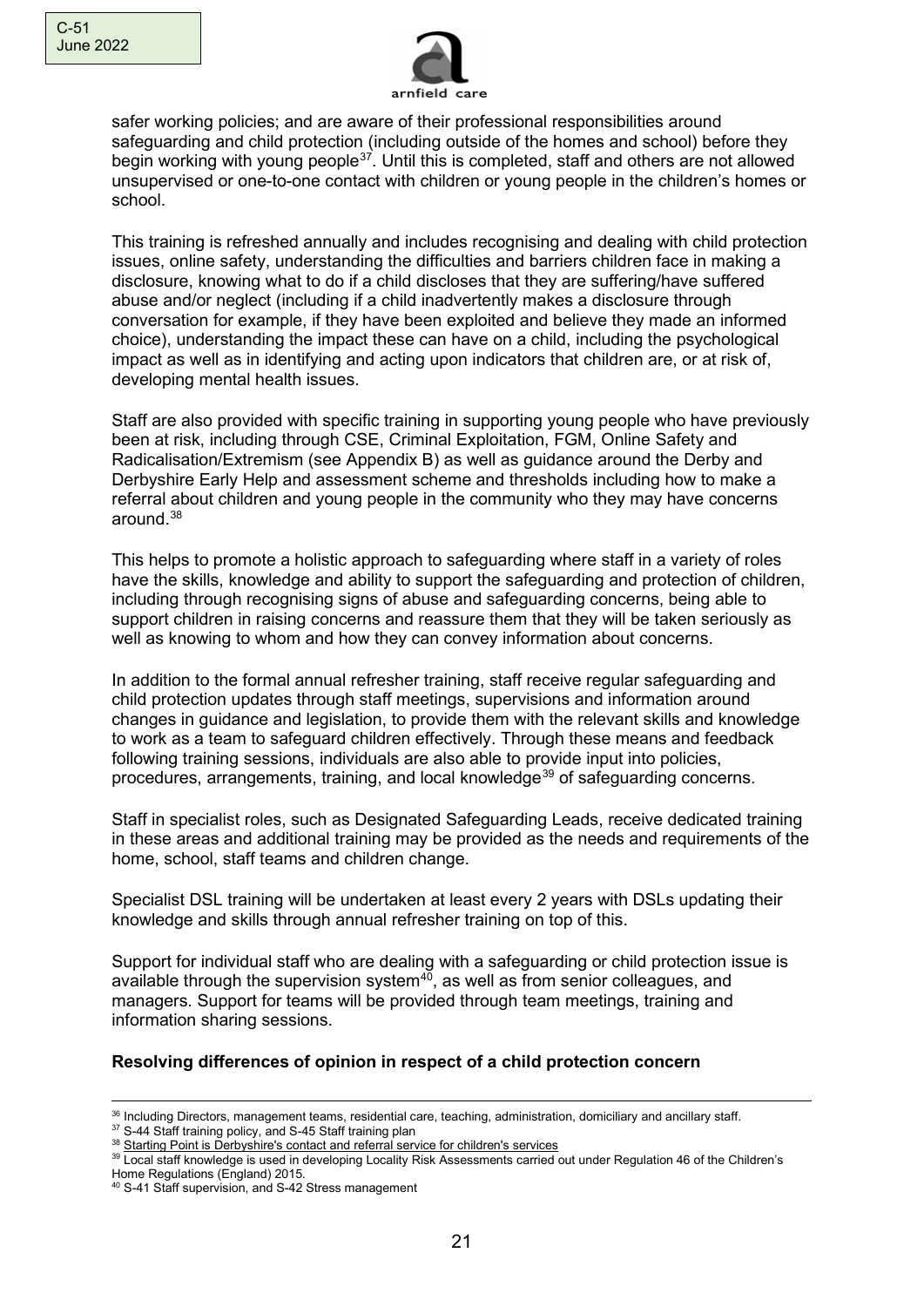

Where there is a difference of opinion between staff in respect of a child protection concern, or if a staff member is unhappy about a decision made by a more senior colleague, the matter should be referred to a manager, the Head DSL or the Head of Care and Responsible Individual so that the matter can be resolved without undue delay.

In the instance that the difference of opinion is between the manager and another staff member, the matter should be referred to the Head DSL or the Head of Care and Responsible Individual for them to decide.

Once a decision has been reached, any directions given must be followed.

#### **Resolving concerns about organisational child protection and safeguarding policies and procedures**

Any concerns about the content or application of these policies and procedures should be addressed to a member of the management team and/or the Head of Care & Responsible Individual.

All staff and volunteers should feel able to raise concerns about poor or unsafe practice and potential failures in the Company's safeguarding regime; and the Company takes all concerns or allegations received seriously.

In such an event, the individual should raise their concern with a member of the management team, DSL, or the Head of Care & Responsible Individual (as appropriate) so that the matter can be resolved without undue delay.

As a final step, if there are still concerns that a child or young person is suffering, or is at risk of suffering significant harm, after all normal organisational channels to report the concern have been used, then it may be appropriate to make a disclosure under the Public Interest Disclosure Act 1998 by 'whistleblowing'.

In any such instances, the staff member will be afforded protection by the Company's Whistleblowing policy<sup>41</sup>, which also provides quidance around making protected disclosures to prescribed bodies as well as contact details for these.

### **Review and implementation of this policy**

The Directors of the Company understand their statutory duty to ensure the procedures outlined in this policy are implemented, and that the policy is reviewed at least annually. This is done with support from external agencies (such as an Education Consultant), to ensure accurate and up to date information.

### **Other company and school policies that are in support of, or related to, safeguarding and child protection:**

| S-44 Staff training | C-53 Vetting of | <b>C-62 Positive</b>  | S-75 Whistleblowing |
|---------------------|-----------------|-----------------------|---------------------|
| policy              | <b>Visitors</b> | <b>Handling Plans</b> |                     |

<span id="page-21-0"></span><sup>41</sup> S-75 Whistleblowing policy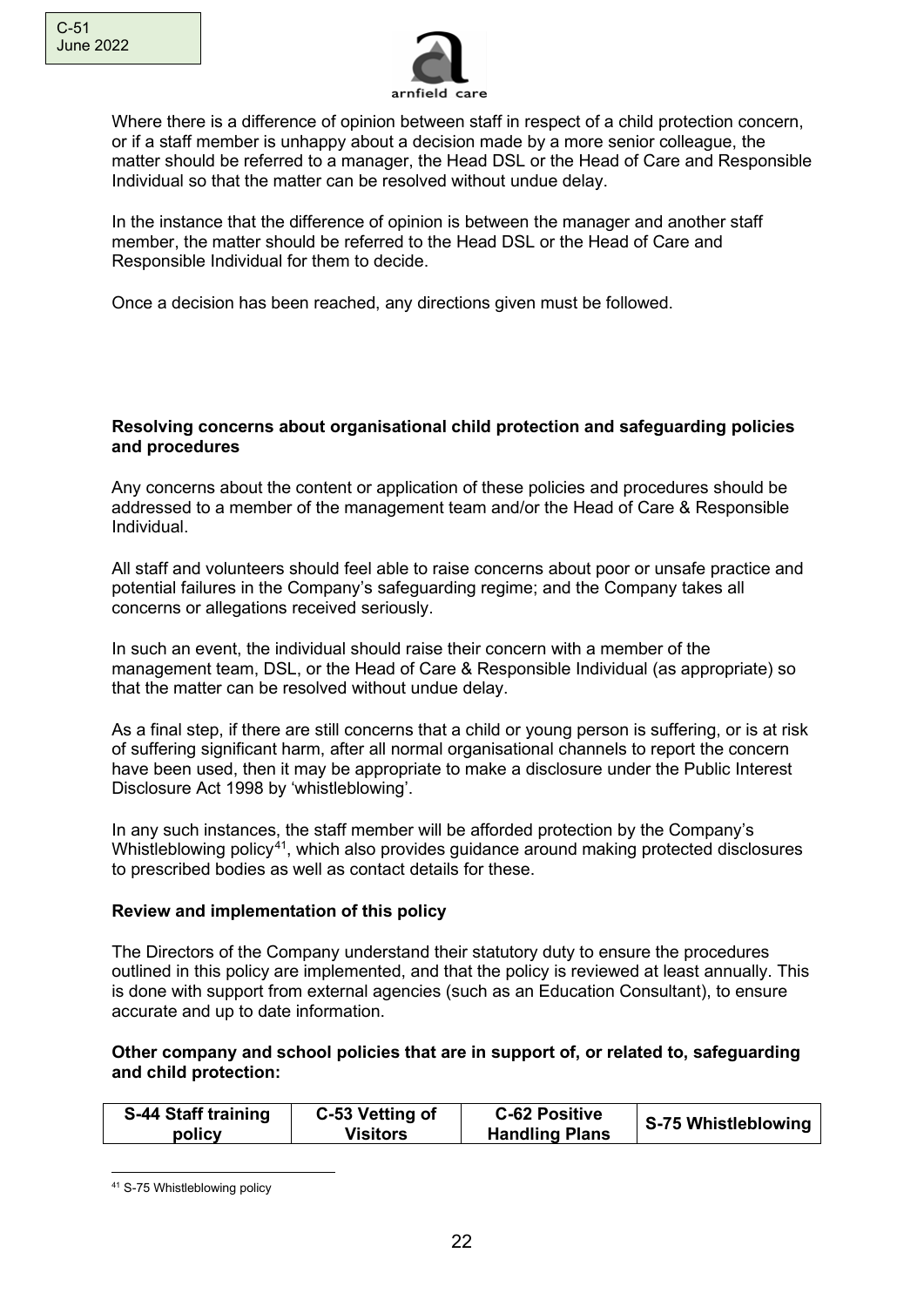

| S-45 Staff training<br>plan                                          | C-54 Internet<br><b>Access</b>                                                    | <b>C-63 Physical</b><br>Intervention      | S-78 Safer<br><b>Recruitment</b>                           |
|----------------------------------------------------------------------|-----------------------------------------------------------------------------------|-------------------------------------------|------------------------------------------------------------|
| C-46 Risk<br><b>Assessment and</b><br><b>Management</b>              | C-55 Access to<br><b>Age Classified</b><br><b>Audio-Visual</b><br><b>Material</b> | <b>C-65 Preventing</b><br><b>Bullying</b> | S-79 Safer Working<br><b>Practices</b>                     |
| <b>C-91 Contact and</b>                                              | <b>C-60 Care &amp;</b>                                                            | <b>C-72 Curriculum</b>                    | <b>C-76 Inclusion</b>                                      |
| <b>Communications</b>                                                | <b>Control</b>                                                                    | <b>Plan</b>                               | <b>Policy</b>                                              |
| <b>C-61 Promoting Positive Behaviour and</b><br><b>Relationships</b> |                                                                                   |                                           | C-64 Missing or Absent Children and<br><b>Young People</b> |

# **Appendix A: The four main categories of neglect and abuse of children**

'Keeping Children Safe in Education' September 2021 defines abuse, and the four broad categories this can fall into, as follows:

**ABUSE-** a form of maltreatment of a child. Somebody may abuse or neglect a child by inflicting harm or by failing to act to prevent harm. Children may be abused by other children or adults, in a family or in an institutional or community setting by those known to them or, more rarely, by others.

**NEGLECT-** the persistent failure to meet a child's basic physical and/or psychological needs, likely to result in the serious impairment of the child's health or development. Neglect may involve a parent or carer failing to provide adequate food, clothing and shelter (including exclusion from home or abandonment); protect a child from physical and emotional harm or danger; ensure adequate supervision (including the use of inadequate care-givers); or ensure access to appropriate medical care or treatment. It may also include neglect of, or unresponsiveness to, a child's basic emotional needs.

**PHYSICAL ABUSE-** a form of abuse that may involve hitting, shaking, throwing, poisoning, burning or scalding, drowning, suffocating or otherwise causing physical harm to a child.

**SEXUAL ABUSE-** involves forcing or enticing a child or young person to take part in sexual activities, not necessarily involving violence, whether or not the child is aware of what is happening. The activities may involve physical contact, including assault by penetration (for example, rape or oral sex) or non-penetrative acts such as masturbation, kissing, rubbing and touching outside of clothing. They may also include non-contact activities, such as involving children in looking at, or in the production of, sexual images, watching sexual activities, encouraging children to behave in sexually inappropriate ways, or grooming a child in preparation for abuse. Sexual abuse can take place online, and technology can be used to facilitate offline abuse. Sexual abuse is not solely perpetrated by adult males. Females can also be abusers as can other children. The sexual abuse of children by other children is a specific safeguarding issue (also known as peer-on-peer (child-on-child) abuse).

**EMOTIONAL ABUSE-** the persistent emotional maltreatment of a child such as to cause severe and adverse effects on the child's emotional development. It may involve conveying to a child that they are worthless or unloved, inadequate, or valued only insofar as they meet the needs of another person. Some level of emotional abuse is involved in all types of maltreatment of a child, although it may occur alone.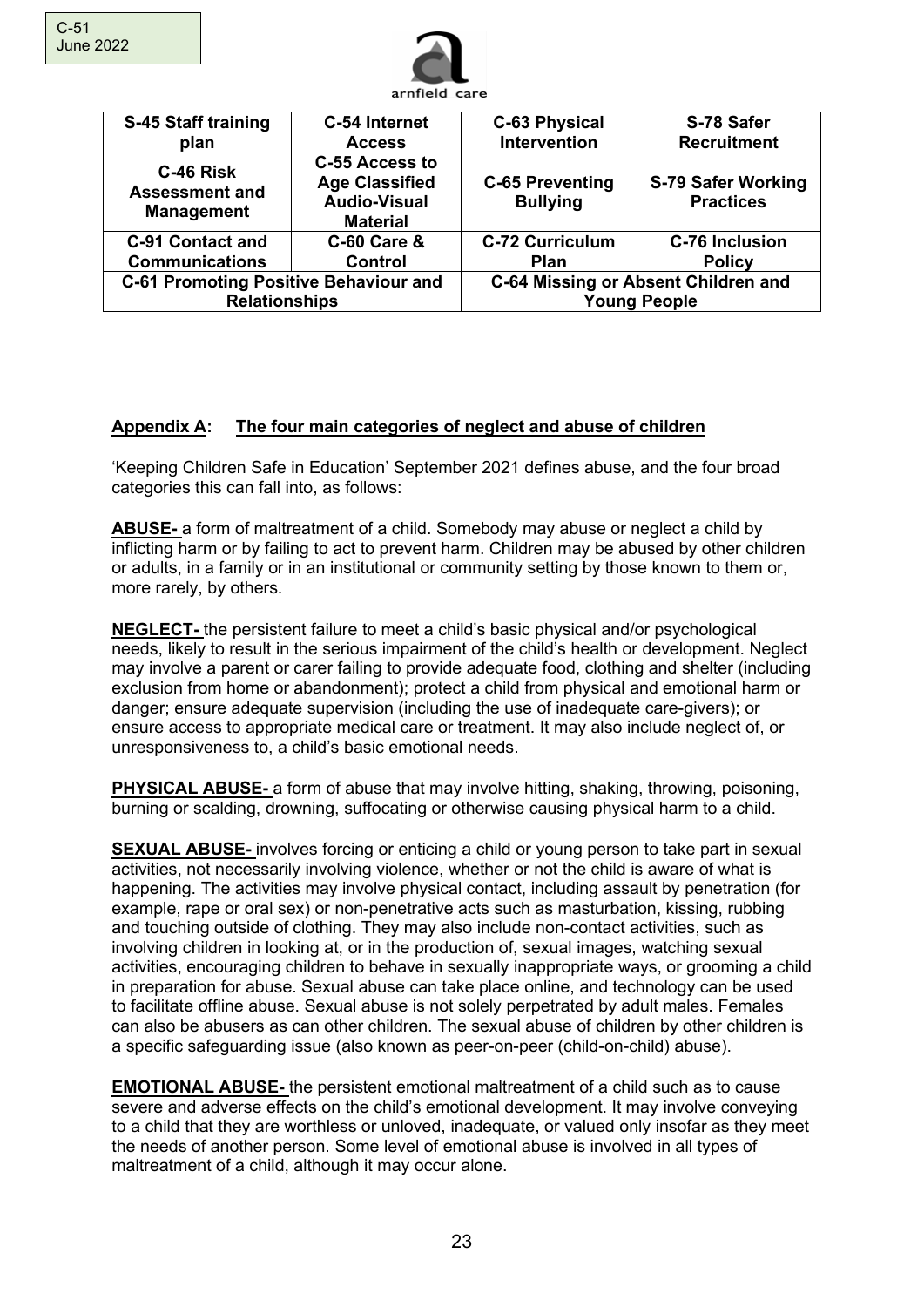

# **Appendix B: Safeguarding issues that can put children at risk of harm**

Young people who are placed with Arnfield Care have often already experienced abuse or exploitation in their lifetime and staff are aware of the ways in which this can influence their physical and mental health as well as the behaviours they may exhibit.

All staff also have an awareness of safeguarding issues that can put children at risk of harm, including knowledge of behaviours linked to issues such as drug taking, alcohol abuse, deliberately missing education and consensual and non-consensual sharing of nudes and semi-nude images and/or videos can be signs that children are at risk.

The Company is absolutely clear that any type of exploitation or radicalisation of children and young people must be viewed as a safeguarding concern.

# **Child Sexual Exploitation (CSE) and Child Criminal Exploitation (CCE)**

Both CSE and CCE are forms of abuse that occur where an individual or group takes advantage of an imbalance in power to coerce, manipulate or deceive a child into taking part in sexual or criminal activity, in exchange for something the victim needs or wants, and/or for the financial advantage or increased status of the perpetrator or facilitator and/or through violence or the threat of violence. CSE and CCE can affect children, both male and female and can include children who have been moved (commonly referred to as trafficking) for the purpose of exploitation.

In some cases the exploitation or abuse will be in exchange for something the victim needs or wants (for example, money, gifts or affection), and/or will be to the financial benefit or other advantage, such as increased status, of the perpetrator or facilitator.

Children can be exploited by adult males or females, as individuals or in groups. They may also be exploited by other children, who themselves may be experiencing exploitation – where this is the case, it is important that the child perpetrator is also recognised as a victim.

Whilst the age of the child may be a contributing factor for an imbalance of power, there are a range of other factors that could make a child more vulnerable to exploitation, including, sexual identity, cognitive ability, learning difficulties, communication ability, physical strength, status, and access to economic or other resources.

Some of the following can be indicators of both child criminal and sexual exploitation where children:

- appear with unexplained gifts, money or new possessions;
- associate with other children involved in exploitation;
- suffer from changes in emotional well-being:
- misuse drugs and alcohol;
- go missing for periods of time or regularly come home late; and
- regularly miss school or education or do not take part in education.

Children who have been exploited will need additional support to help maintain them in education.

CSE can be a one-off occurrence or a series of incidents over time and range from opportunistic to complex organised abuse. It can involve force and/or enticement-based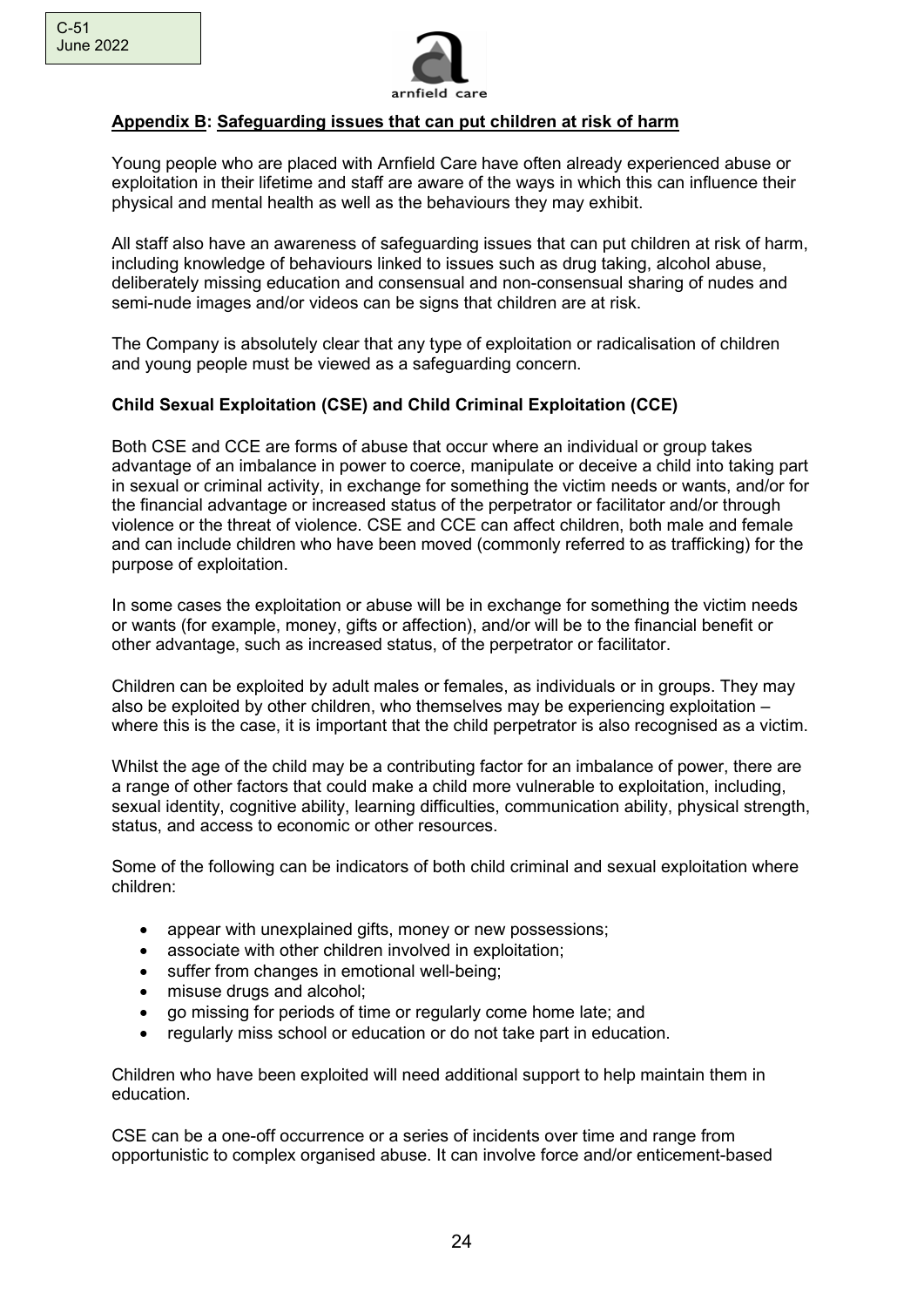



methods of compliance and may, or may not, be accompanied by violence or threats of violence.

Some additional specific indicators that may be present in CSE are children who:

- have older boyfriends or girlfriends; and
- suffer from sexually transmitted infections, display sexual behaviours beyond expected sexual development or become pregnant.

### **CSE – CHILD SEXUAL EXPLOITATION**

The DfE defines CSE as "*a form of child sexual abuse. It occurs where an individual or group takes advantage of an imbalance of power to coerce, manipulate or deceive a child or young person under the age of 18 into sexual activity (a) in exchange for something the victim needs or wants, and/or (b) for the financial advantage or increased status of the perpetrator or facilitator. The victim may have been sexually exploited even if the sexual activity appears consensual. Child sexual exploitation does not always involve physical contact; it can also occur through the use of technology."* [42](#page-24-0)

This is expanded upon in Keeping Children Safe in Education<sup>[43](#page-24-1)</sup> to add:

*"CSE is a form of child sexual abuse. Sexual abuse may involve physical contact, including assault by penetration (for example, rape or oral sex) or nonpenetrative acts such as masturbation, kissing, rubbing, and touching outside clothing. It may include non-contact activities, such as involving children in the production of sexual images, forcing children to look at sexual images or watch sexual activities, encouraging children to behave in sexually inappropriate ways or grooming a child in preparation for abuse including via the internet.*

*CSE can occur over time or be a one-off occurrence, and may happen without the child's immediate knowledge e.g. through others sharing videos or images of them on social media.*

*CSE can affect any child, who has been coerced into engaging in sexual activities. This includes 16, and 17-year-olds, who can legally consent to have sex. Some children may not realise they are being exploited e.g.; they believe they are in a genuine romantic relationship."*

Staff supporting children who may be at risk of sexual exploitation should be aware of their interactions with others, especially those who are older or have more power. Changes in behaviour or mood, and/or becoming isolated from previously positive relationships are some of the most regularly seen indicators of possible exploitation. Staff at Arnfield Care work to protect young people and pupils from exploitation and also to support them to reflect on previous exploitation (where relevant) to reduce their risk-taking behaviours in the future.

### **CRIMINAL EXPLOITATION OF CHILDREN (CCE)**

CCE is where an individual or group takes advantage of an imbalance of power to coerce, control, manipulate or deceive a child into any criminal activity (a) in exchange for something the victim needs or wants, and/or (b) for the financial or other advantage of the perpetrator or facilitator and/or (c) through violence or the threat of violence. The victim may have been

<span id="page-24-0"></span><sup>42</sup> Child Sexual Exploitation: Definition and Guidance, DfE February 2017

<sup>16</sup> Criminal Exploitation of Children and Vulnerable Adults: County Lines. Home Office, September 2018

<span id="page-24-1"></span><sup>43</sup> Keeping Children Safe in Education 2021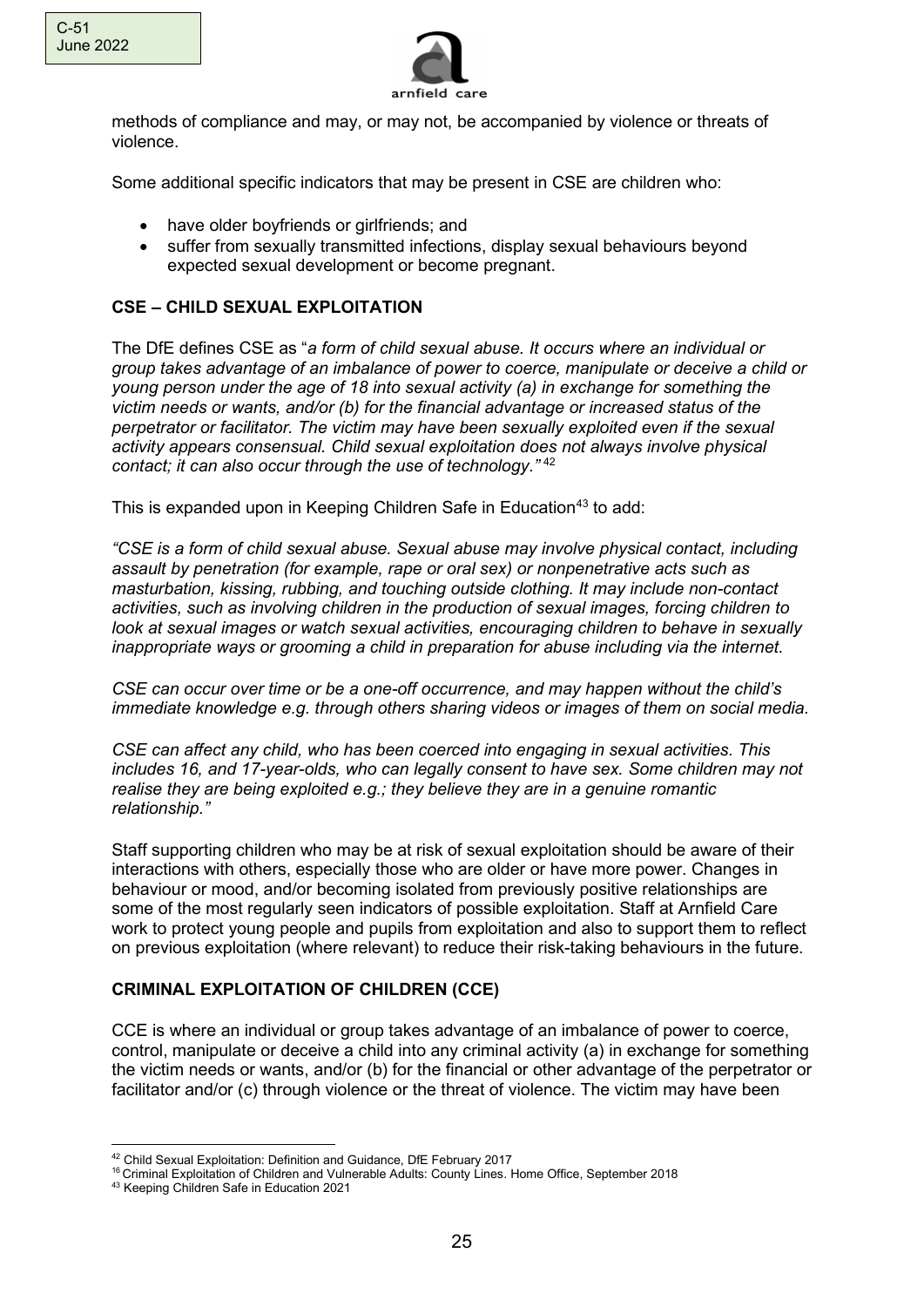

criminally exploited even if the activity appears consensual. CCE does not always involve physical contact; it can also occur through the use of technology.

CCE can include children being forced to work in cannabis factories, being coerced into moving drugs or money across the country (county lines-see below), forced to shoplift or pickpocket, or to threaten other young people.

CCE is defined by the Home Office[44](#page-25-0) as "*where an individual or group takes advantage of an imbalance of power to coerce, control, manipulate or deceive a child or young person under the age of 18. The victim may have been criminally exploited even if the activity appears consensual. Child Criminal Exploitation does not always involve physical contact; it can also occur through the use of technology."*

This is expanded upon in Keeping Children Safe in Education<sup>[45](#page-25-1)</sup> to add:

*"Some specific forms of CCE can include children being forced or manipulated into transporting drugs or money through county lines, working in cannabis factories, shoplifting or pickpocketing. They can also be forced or manipulated into committing vehicle crime or threatening/committing serious violence to others.*

*Children can become trapped by this type of exploitation as perpetrators can threaten victims (and their families) with violence, or entrap and coerce them into debt. They may be coerced into carrying weapons such as knives or begin to carry a knife for a sense of protection from harm from others. As children involved in criminal exploitation often commit crimes themselves, their vulnerability as victims is not always recognised by adults and professionals, (particularly older children), and they are not treated as victims despite the harm they have experienced. They may still have been criminally exploited even if the activity appears to be something they have agreed or consented to.*

*It is important to note that the experience of girls who are criminally exploited can be very different to that of boys. The indicators may not be the same, however professionals should be aware that girls are at risk of criminal exploitation too. It is also important to note that both boys and girls being criminally exploited may be at higher risk of sexual exploitation."* 

Staff at Arnfield Care again work to protect young people from exploitation and to support them to reflect on previous experiences where exploitation may have been present in order to understand how contextual issues may have increased their vulnerability as well as help develop strengths and abilities that can help safeguard them from this re-occurring in the future.

# **COUNTY LINES**

The UK Government defines county lines as<sup>[46](#page-25-2)</sup>:

*"County lines is a term used to describe gangs and organised criminal networks involved in exporting illegal drugs using dedicated mobile phone lines or other form of "deal line". This activity can happen locally as well as across the UK - no specified distance of travel is required. Children and vulnerable adults are exploited to move, store and sell drugs and* 

<span id="page-25-0"></span><sup>44</sup> 'Criminal exploitation of children and vulnerable adults', Home Office, 2018; [www.gov.uk/government/publications/criminal](http://www.gov.uk/government/publications/criminal-exploitation-of-children-and-vulnerable-adults-countylines)[exploitation-of-children-and-vulnerable-adults-countylines.](http://www.gov.uk/government/publications/criminal-exploitation-of-children-and-vulnerable-adults-countylines)<br>45 Keeping Children Safe in Education 2021

<span id="page-25-2"></span><span id="page-25-1"></span><sup>&</sup>lt;sup>46</sup> The Home Office 'Criminal Exploitation of children and vulnerable adults: County Lines guidance' accessible at [https://assets.publishing.service.gov.uk/government/uploads/system/uploads/attachment\\_data/file/863323/HOCountyLinesGuid](https://assets.publishing.service.gov.uk/government/uploads/system/uploads/attachment_data/file/863323/HOCountyLinesGuidance_-_Sept2018.pdf) ance - Sept2018.pdf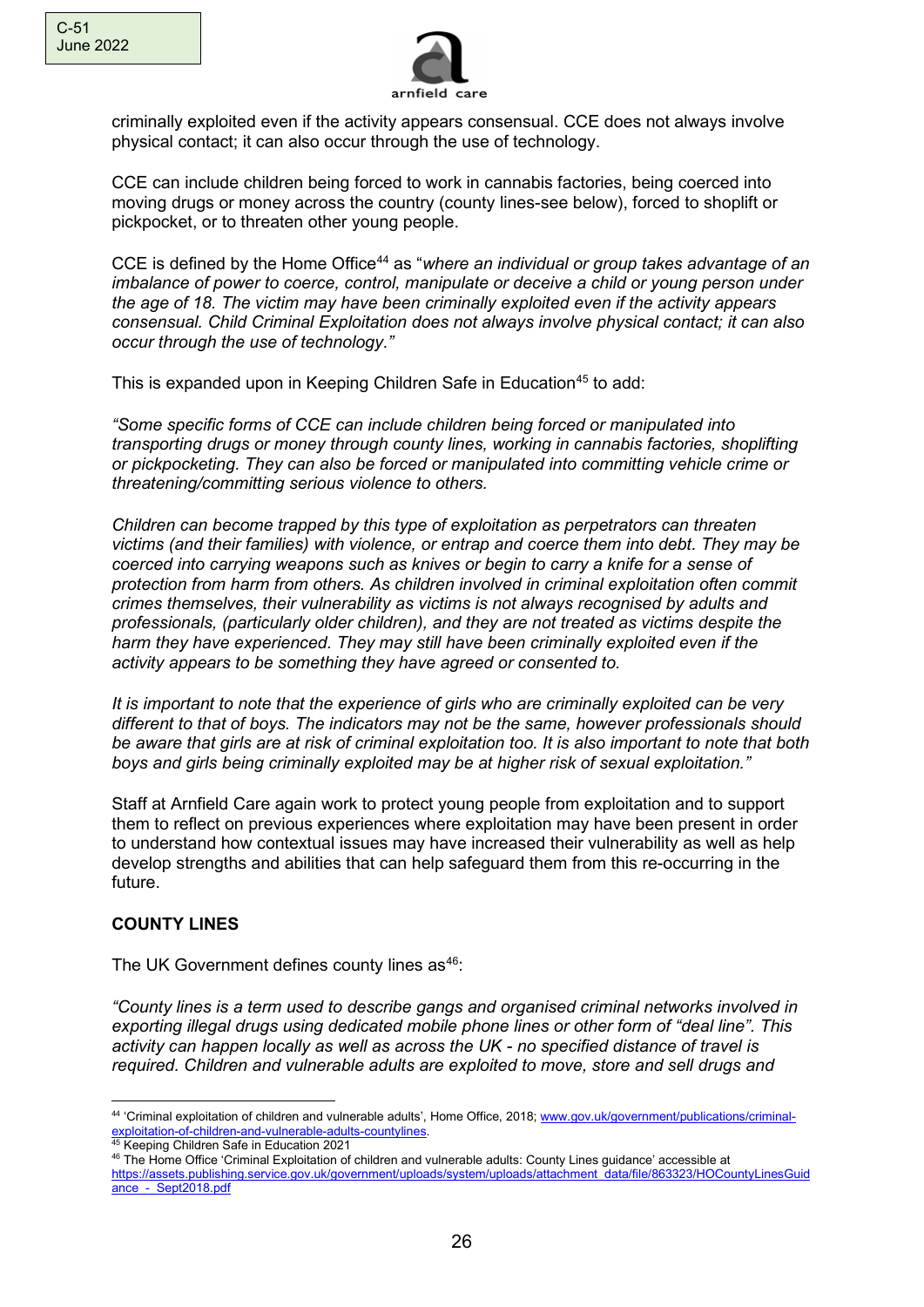

*money. Offenders will often use coercion, intimidation, violence (including sexual violence) and weapons to ensure compliance of victims."*

This is expanded upon in Keeping Children Safe in Education<sup>[47](#page-26-0)</sup> to add:

Children can be targeted and recruited into county lines in a number of locations including schools (mainstream and special), further and higher educational institutions, pupil referral units, children's homes and care homes.

Children are also increasingly being targeted and recruited online using social media. Children can easily become trapped by this type of exploitation as county lines gangs can manufacture drug debts which need to be worked off or threaten serious violence and kidnap towards victims (and their families) if they attempt to leave the county lines network.

A number of the indicators for CSE and CCE as detailed above may be applicable to where children are involved in county lines. Some additional specific indicators that may be present where a child is criminally exploited through involvement in county lines are children who:

- go missing and are subsequently found in areas away from their home;
- have been the victim or perpetrator of serious violence (e.g. knife crime);
- are involved in receiving requests for drugs via a phone line, moving drugs, handing over and collecting money for drugs;
- are exposed to techniques such as 'plugging', where drugs are concealed internally to avoid detection;
- are found in accommodation that they have no connection with, often called a 'trap house or cuckooing' or hotel room where there is drug activity;
- owe a 'debt bond' to their exploiters; and/or
- have their bank accounts used to facilitate drug dealing.

### **MENTAL HEALTH**

Mental health problems can, in some cases, be an indicator that a child has suffered or is at risk of suffering abuse, neglect or exploitation and so all staff are aware of how a child's experiences can impact on their mental health, behaviour and education.

Whilst only appropriately trained professionals should attempt to make a diagnosis of a mental health problem, staff are well placed to observe children day-to-day and identify those whose behaviour suggests that they may be experiencing a mental health problem or be at risk of developing one.

Where children have suffered abuse and neglect, or other potentially traumatic adverse childhood experiences, this can have a lasting impact throughout childhood, adolescence and into adulthood. It is key that staff are aware of how these children's experiences, can impact on their mental health, behaviour, and education.

If staff have a mental health concern about a child that is also a safeguarding concern, immediate action should be taken by speaking to the DSL, Registered Manager or the Head of Care & Responsible Individual.

Additionally staff are able to discuss mental health concerns regarding children with the Company's in-house Educational Psychologist, as well as seek advice and guidance.

<span id="page-26-0"></span><sup>47</sup> Keeping Children Safe in Education 2021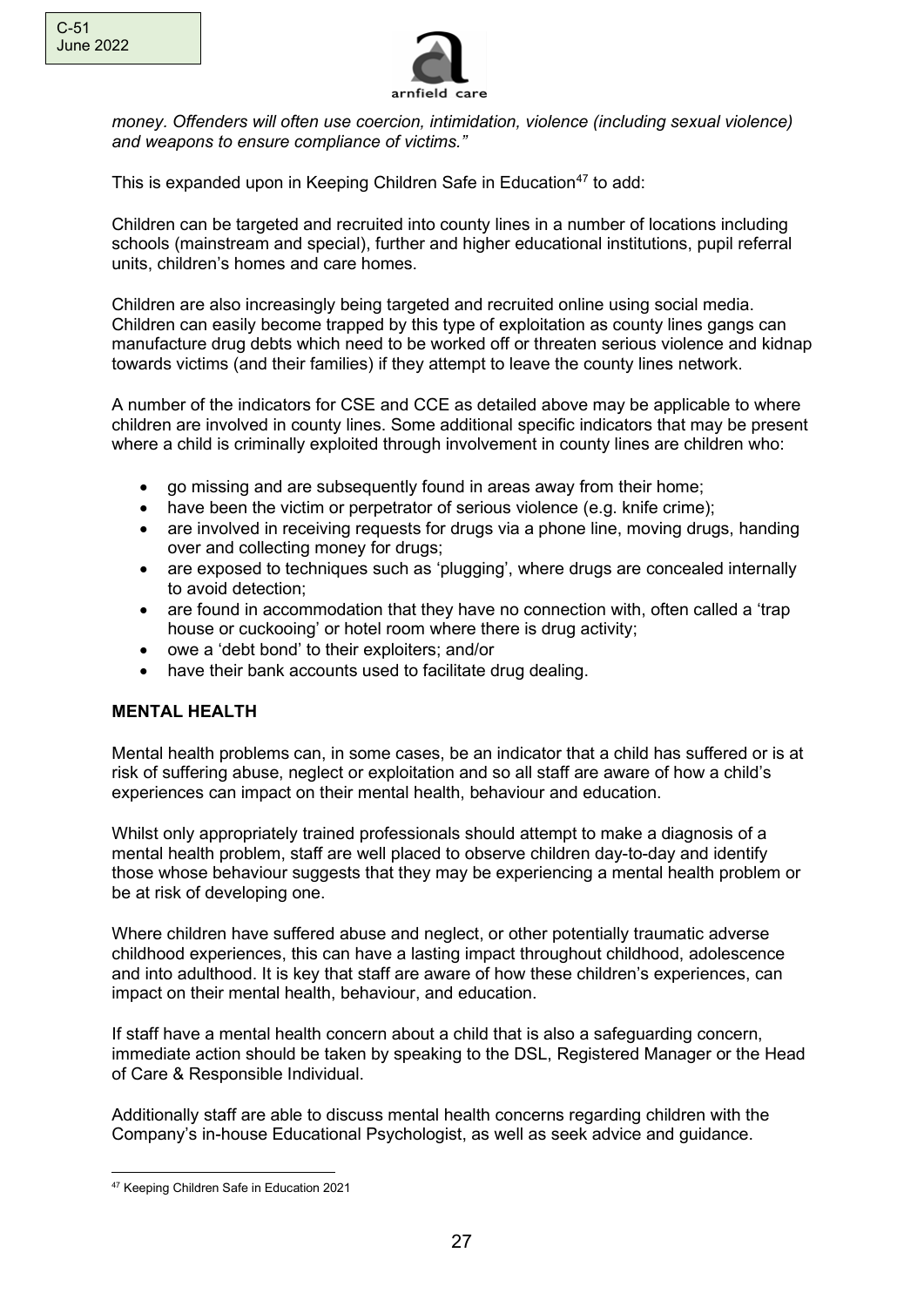

### **RADICALISATION AND EXTREMIST BEHAVIOUR**

Children who have experienced an array of adverse experiences may be vulnerable to extremist ideology and radicalisation. Similar to protecting children from other forms of harms and abuse, protecting children from risks associated with radicalisation form a part of the Company's approach to safeguarding.

Radicalisation is defined by H.M. Government as: *"The process by which a person comes to support terrorism and extreme ideologies associated with terrorist groups"<sup>18</sup>*

Extremism is defined by H.M. Government as: *"Vocal or active opposition to fundamental British values, including democracy, the rule of law, individual liberty and mutual respect and tolerance of different faiths and beliefs. We also include in our definition of extremism calls for the death of members of our armed forces."[48](#page-27-0)*

Terrorism is defined by H.M. Government as: *"an action that endangers or causes serious violence to a person/people; causes serious damage to property; or seriously interferes or disrupts an electronic system. The use or threat must be designed to influence the government or to intimidate the public and is made for the purpose of advancing a political, religious or ideological cause" [49](#page-27-1)*

The Prevent duty Departmental advice for schools and childcare providers (June 2015) expands on this: *"We also include in our definition of extremism calls for the death of members of our armed forces, whether in this country or overseas. Terrorist groups very often draw on extremist ideas developed by extremist organisations."*

The Company recognises that there is no single way of identifying whether a child is likely to be susceptible to an extremist ideology. Background factors combined with specific influences such as family and friends may contribute to a child's vulnerability - it is known that violent extremists exploit vulnerabilities in individuals to drive a wedge between them and their families and communities.

Similarly, radicalisation can occur through many different methods (such as social media or the internet) and settings. However, it is possible to protect vulnerable people from extremist ideology and intervene to prevent those at risk of radicalisation from being radicalised.

All staff, including management, care, education<sup>[50](#page-27-2)</sup>, domestic and ancillary staff, are supported through both safeguarding training as well as specific training in Radicalisation and Extremism to provide them with the knowledge and confidence to identify children at risk of being drawn into terrorism, be aware of the signs that a child requires protection from extremist elements and ideologies, to challenge extremist ideas which can be used to legitimise terrorism and are shared by terrorist groups, as well as to support the development of children and young people's resilience to radicalisation by promoting fundamental British values and empowering them to challenge extremist views.

All staff, including DSL staff, are aware of their duties regarding supporting children and young people who may be vulnerable to radicalisation and recognise this as part of their safeguarding duties, including being aware of their duty to report concerns to the Derbyshire County Council's Prevent Lead.

<span id="page-27-0"></span><sup>48</sup> Revised Prevent Strategy: H.M. Government Updated 10 April 2019, paragraph 7

<span id="page-27-1"></span><sup>49</sup> As defined in the Terrorism Act 2000 (TACT 2000) <http://www.legislation.gov.uk/ukpga/2000/11/contents>

<span id="page-27-2"></span><sup>&</sup>lt;sup>50</sup> all schools are subject to a duty under section 26 of the Counter-Terrorism and Security Act 2015, in the exercise of their functions, to have "due regard to the need to prevent people from being drawn into terrorism". The Prevent duty, Departmental advice for schools and childcare providers, June 2015.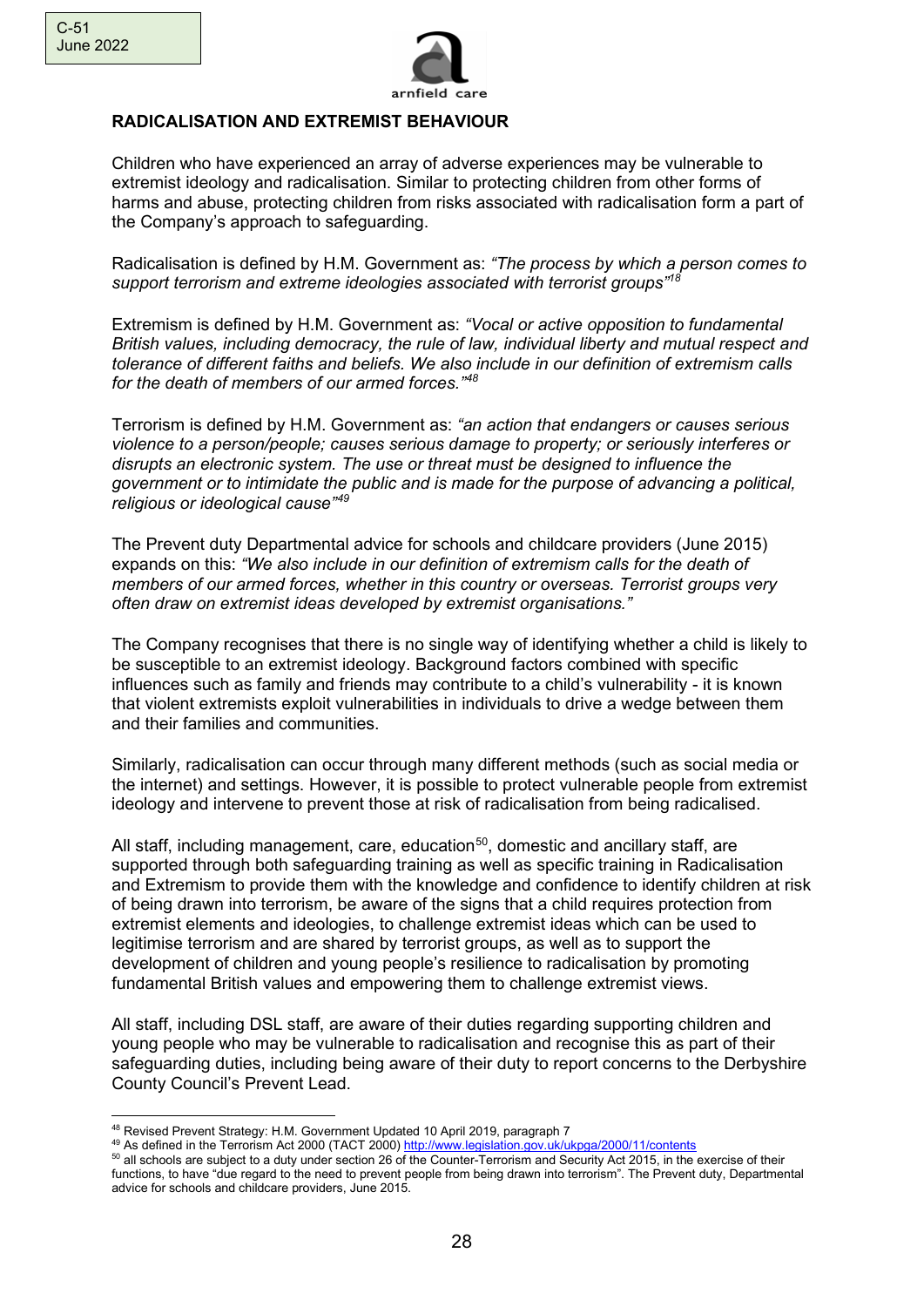

Freedom of speech and the expression of beliefs and ideology are fundamental rights that underpin our society's values, and within the Company's children's homes and at Arnfield Independent School, children and young people have the right to speak freely and voice their opinions. However, free speech that is designed to manipulate the vulnerable, or which leads to violence or harm to others goes against the same moral principles that place a high value on free speech. Free speech is, therefore, not an unqualified privilege: it is subject to the laws and policies that govern equality, human rights, community safety and cohesion. As such any speech or behaviour that is deemed to be manipulative or hateful towards any one group will be challenged.

# **PEER-ON-PEER / CHILD ON CHILD ABUSE[51](#page-28-0)**

Children can abuse other children (often referred to as peer-on-peer (child-on-child) abuse) and this can take many forms and occur in different areas and through different mediums including both inside and outside of the Company's homes, at outside education providers, in the community and online.

Peer-on-peer (child-on-child) abuse can include, though is not limited to:

- bullying (including cyberbullying, prejudice-based and discriminatory bullying);
- abuse within intimate partner relationships; physical abuse such as hitting, kicking, shaking, biting, hair pulling, or otherwise causing physical harm;
- sexual violence and sexual harassment; consensual and non-consensual sharing of nudes and semi-nude images and/or videos;
- causing someone to engage in sexual activity without consent, such as forcing someone to strip, touch themselves sexually, or to engage in sexual activity with a third party;
- upskirting and initiation/hazing type violence and rituals.

Whilst a child or young person being LGBT or identifying as a gender not assigned to them at birth is not in itself an inherent risk factor for harm, it is recognised that such children may be targeted by other children, including a child who is perceived as being such by other children (whether they are or not).

These risks can be compounded where children who are LGBT lack a trusted adult with whom they can be open and so carers discuss the differences between individuals in an open and non-judgemental way to help reduce the additional barriers faced, and provide a safe space for children to speak out or share their concerns with members of staff.

Given the context of the young people accessing care and education from Arnfield Care, staff must be acutely aware of the likelihood of peer-on-peer (child-on-child) abuse and the increased vulnerability of some of the children to exploitation or abuse by their peers as well as the demarcation of what the Company may see as inappropriate and what individual children and young people see as appropriate.

Addressing inappropriate behaviour (even if it appears to be relatively innocuous) can be an important intervention that helps prevent problematic, abusive and/or violent behaviour in the future.

The Company believes that abuse is abuse and it will never be tolerated. All victims will be taken seriously and offered appropriate support, regardless of where the abuse takes place

<span id="page-28-0"></span><sup>51</sup> See also C-65 Preventing Bullying policy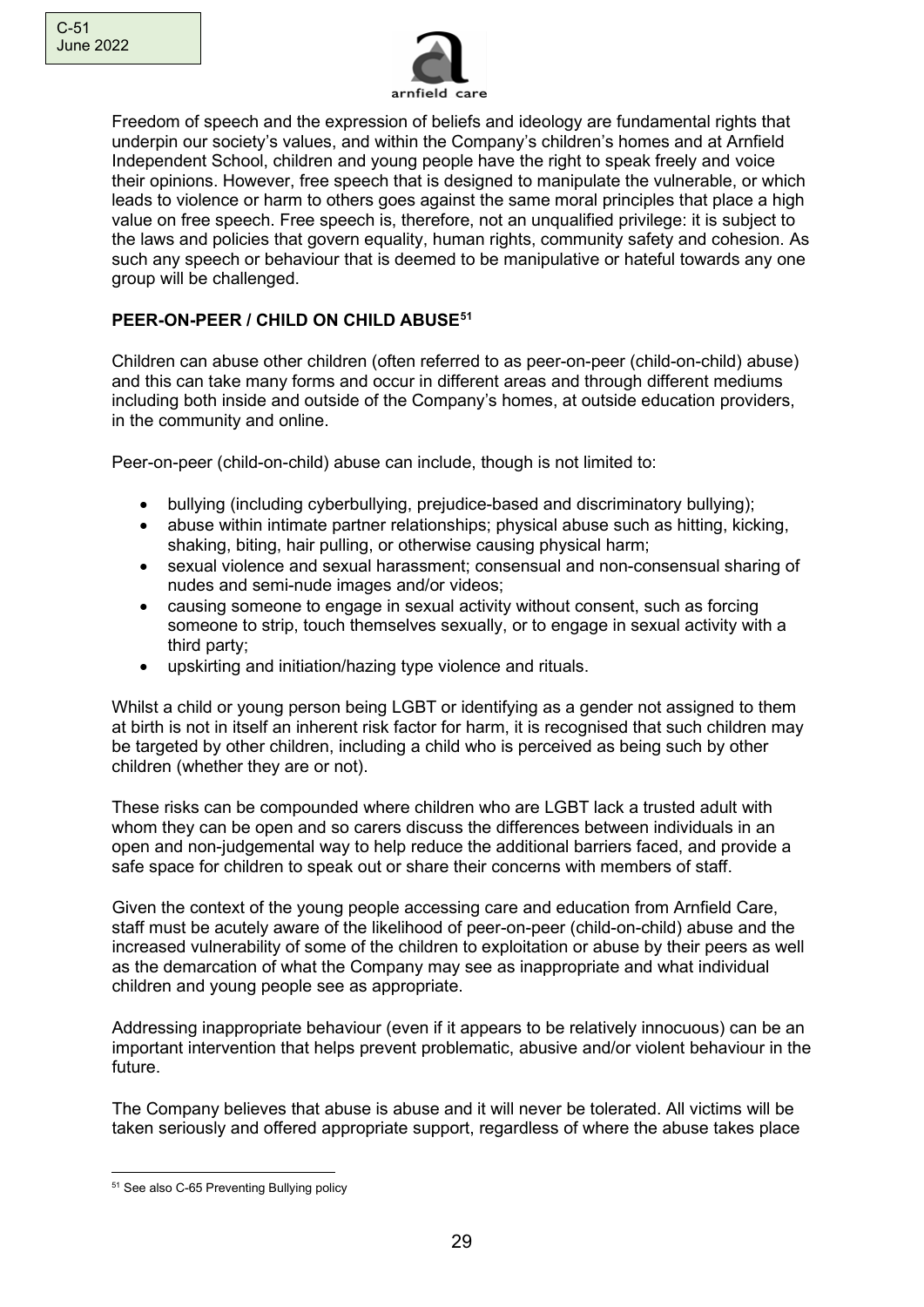

The homes and school maintain a clear ethos that bullying and abuse in any form is unacceptable, and children are made aware of this when they join us, being reassured that they can approach staff if they feel unhappy or unsafe and any incidents of peer-on-peer (child-on-child) abuse will be dealt with promptly and appropriately.

Staff proactively work to manage social dynamics within the homes and classrooms, encouraging children and young people to manage conflict through discussions and problem solving, reinforcing this through modelling of using compassion and discourse in resolving conflicts between staff and children. To augment this, children and young people are provided with safe spaces where they can discuss their concerns and frustrations with individual staff members.

Arnfield Independent School also teaches strategies for managing online safety, bullying, and developing resilience as part of the PSHE curriculum.

Whilst children within the homes are supported by staff and are closely supervised, the use of digital technology can enable abuse to be carried out without their knowledge and so children are encouraged to report any instances of peer-on-peer (child-on-child) abuse, including any that they become aware of though may not be actively involved with.

To support this, all young people who have access to devices capable of accessing the internet will be required to sign a 'Safe and Responsible Usage Contract'<sup>[52](#page-29-0)</sup> before having access to the internet or devices capable of this. This will be discussed in appropriate terms with the young person and will include provisos that staff may need to manage the access to, and check, their devices to maintain their safety and the safety of their peers.

To augment this culture of respect and dignity, all staff undergo training that supports them to recognise the indicators and signs of peer-on-peer (child-on-child) abuse, understand how to identify it and respond to reports from children, young people, fellow staff members and other professionals involved with the children in our care, such as outside education providers etc.

In all cases where a child or young person has been bullied or subjected to peer-on-peer (child-on-child) abuse, support and/or counselling will be offered through key work sessions with staff, and/or consultation with the Educational Psychologist, and/or through access to an independent advocate. Appropriate safeguarding and child protection procedures will always be followed, and all staff are made aware that bullying may constitute significant harm and, if so, must be reported in accordance with the Child Protection and Safeguarding Policy and Procedure.

Following any complaint or allegation of bullying, a review of the risk assessment and the child or young person's placement plan will be carried out, to identify any further action that needs to be taken.

Whilst being mindful of the needs of any victim of bullying; counselling and/or support will also be offered to the perpetrator through key work sessions with staff, and/or consultation with the Educational Psychologist, and/or through access to an independent advocate.

### **DOMESTIC ABUSE**

Children can witness and be adversely affected by domestic abuse and/or violence where it has occurred prior to them coming to Arnfield Care and, in some cases, may blame

<span id="page-29-0"></span><sup>52</sup> See also C-54 Internet Access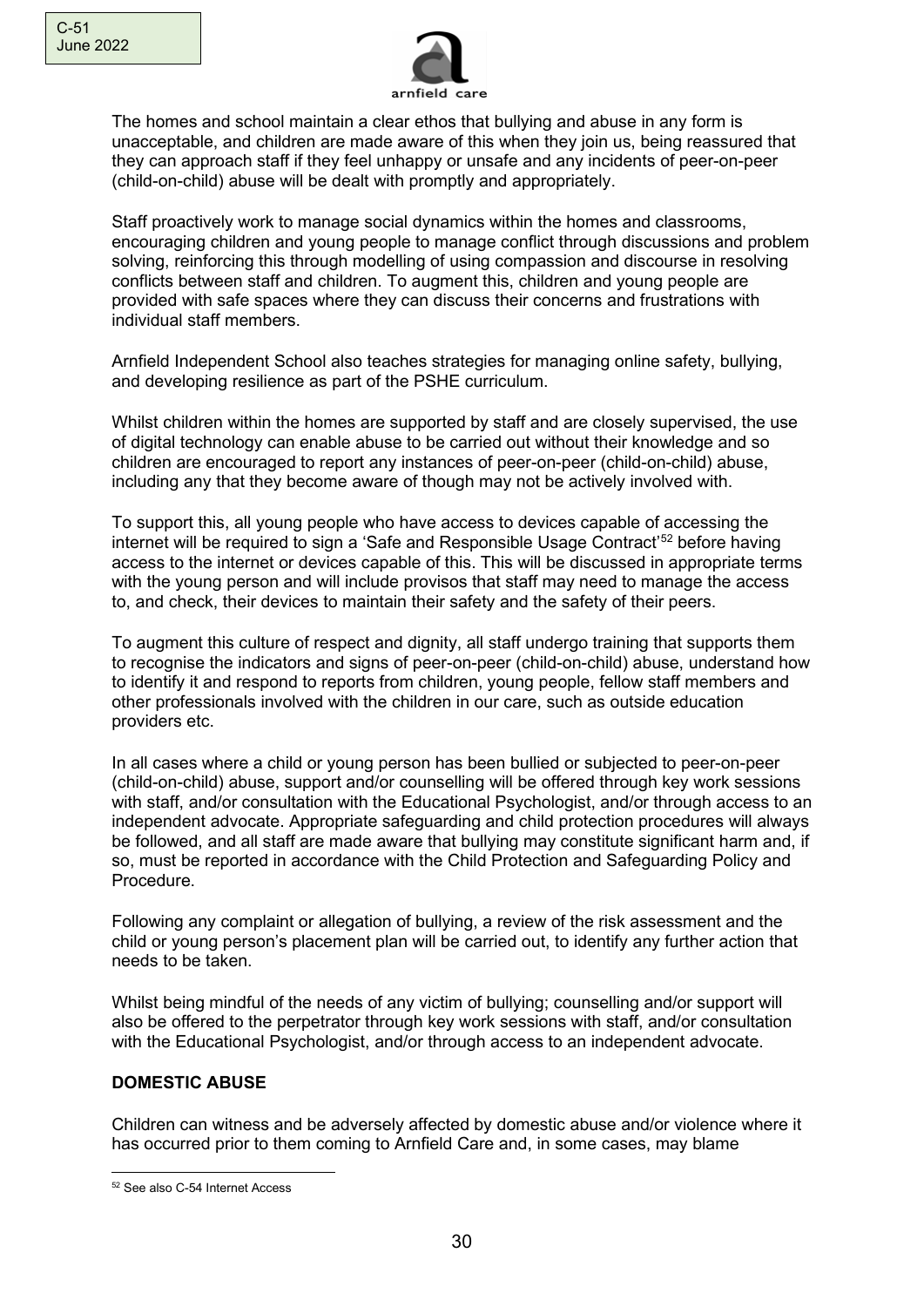

themselves for the abuse or this may have been the reason (or part of) them leaving the family home as a result.

Domestic abuse can encompass a wide range of behaviours and may be a single incident or a pattern of incidents. That abuse can be, but is not limited to, psychological, physical, sexual, financial or emotional. Children can be victims of domestic abuse. They may see, hear, or experience the effects of abuse at home and/or suffer domestic abuse in their own intimate relationships (teenage relationship abuse). All of which can have a detrimental and long-term impact on their health, well-being, development, and ability to learn.

Types of domestic abuse include intimate partner violence, abuse by family members, teenage relationship abuse and child/adolescent to parent violence and abuse. Anyone can be a victim of domestic abuse, regardless of gender, age, ethnicity, socioeconomic status, sexuality or background, and domestic abuse can take place inside or outside of the home.

Older children may also experience domestic abuse and/or violence in their own personal relationships.

Exposure to domestic abuse and/or violence can have a serious, long-lasting emotional and psychological impact on children.

Whilst children and young people resident with Arnfield Care are safeguarded against domestic violence whilst under our care, they may encounter it if it takes place during a Family Time session or in relationships they have formed in the community.

### **ONLINE SAFETY**

Young people can be especially vulnerable to exploitation, abuse or bullying when accessing the internet, other forms of communication and social media. The PSHE curriculum at Arnfield Independent School and the staff training plan at Arnfield Care both have a clear focus on the possible risks of using online communication tools, and how young people can navigate these risks to protect their identity and keep themselves safe from harm.

This also includes education in what constitutes online harassment and acting in a positive and responsible manner online.

### **SERIOUS VIOLENCE**

All staff are aware of indicators that may signal that children are at risk from, or are involved with, serious violent crime. These may include increased instances or periods of being missing from care, absence from mainstream school (if attending), a change in friendships or relationships with older individuals or groups, a significant decline in performance, signs of self-harm or a significant change in wellbeing, or signs of assault or unexplained injuries.

Unexplained gifts or new possessions could also indicate that children have been approached by, or are involved with, individuals associated with criminal networks or gangs.

### **HONOUR BASED ABUSE**

So-called 'honour-based' abuse (HBA) encompasses incidents or crimes which have been committed to protect or defend the honour of the family and/or the community.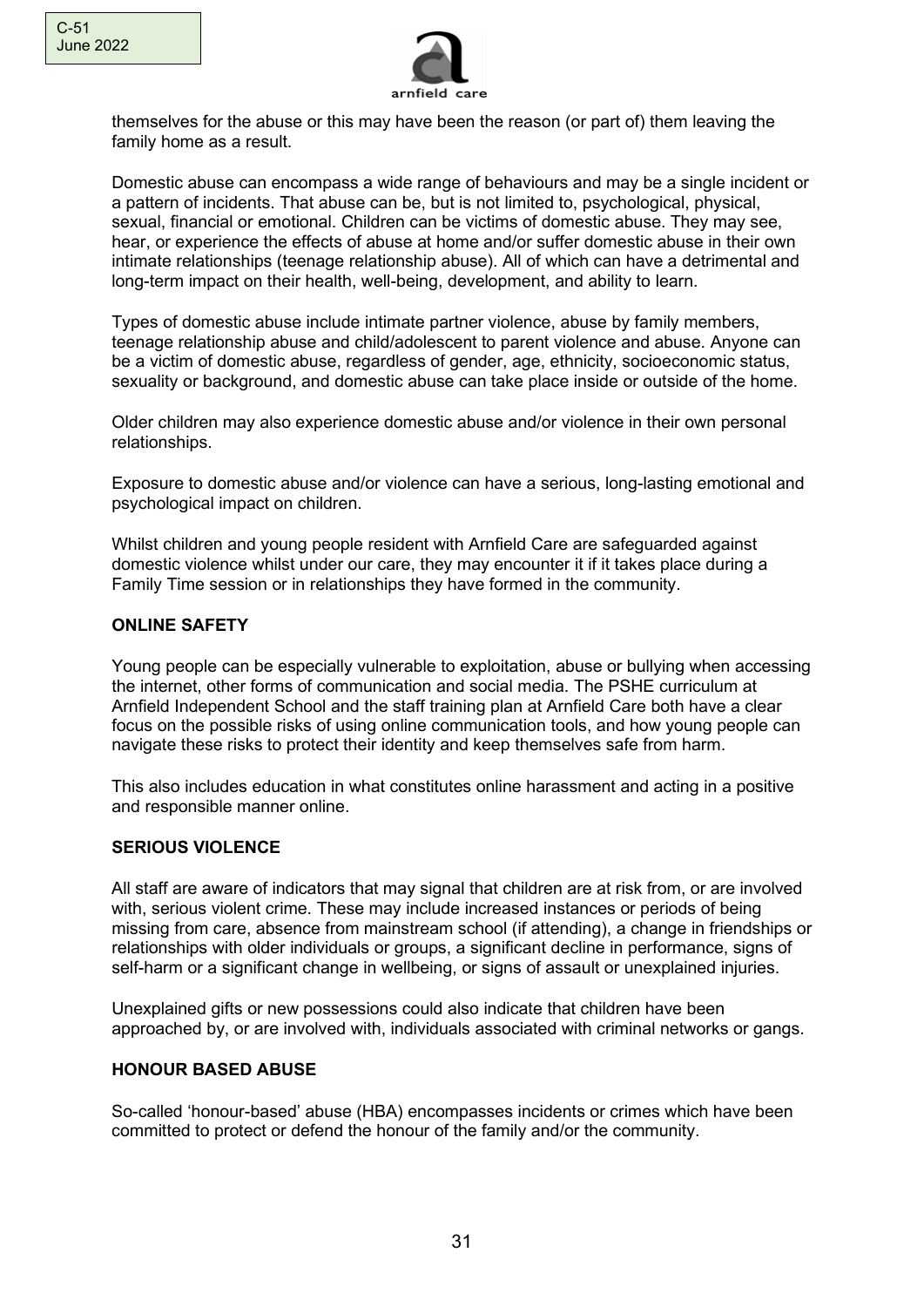

Abuse committed in the context of preserving "honour" often involves a wider network of family or community pressure and can include multiple perpetrators who mistakenly believe someone has brought shame to their family or community by doing something that is not in keeping with the traditional beliefs of their culture.

For example, honour-based violence might be committed against people who:

- Become involved with a boyfriend or girlfriend from a different culture or religion
- Want to get out of an arranged marriage
- Want to get out of a forced marriage
- Wear clothes or take part in activities that might not be considered traditional within a particular culture
- All forms of HBA and associated maltreatment such as female genital mutilation (FGM), forced marriage, and practices such as breast ironing, are abuse (regardless of the motivation) and will be handled as such by Arnfield Care.

Staff at Arnfield Care and Arnfield Independent School receive training in how to approach potentially difficult conversations sensitively, and who to share information with if they suspect a young person is at risk of any of these safeguarding concerns. Young people are provided with information of who they can contact confidentially if they have concerns about themselves or others.

# **FORCED MARRIAGE**

Forcing a person into a marriage is a crime in England and Wales.

A forced marriage is one entered into without the full and free consent of one or both parties and where violence, threats or any other form of coercion is used to cause a person to enter into a marriage. Threats can be physical or emotional and psychological. A lack of full and free consent can be where a person does not consent or where they cannot consent (if they have learning disabilities, for example). Nevertheless, some perpetrators use perceived cultural practices as a way to coerce a person into marriage.

Arnfield Care understands the danger of involving family and/or community members in suspected cases of forced marriage and so will report any immediate concerns directly to the police.

Where staff members require advice or information about the issue which surpasses our shared knowledge and experience, we will contact the Forced Marriage Unit if they need advice or information: Contact: 020 7008 0151 or email [fmu@fcdo.gov.uk.](mailto:fmu@fcdo.gov.uk)

# **FGM – FEMALE GENITAL MUTILATION**

FGM comprises all procedures involving partial or total removal of the external female genitalia or other injury to the female genital organs. It is illegal in the UK and a form of child abuse with long-lasting harmful consequences.

Current legislation<sup>53</sup> places a statutory duty upon teachers such as those at Arnfield Independent School to report to the police where they discover (either through disclosure by the victim or visual evidence) that FGM appears to have been carried out on a girl under 18. Those failing to report such cases may face disciplinary sanctions.

<span id="page-31-0"></span><sup>53</sup> Section 5B of the Female Genital Mutilation Act 2003 (as inserted by section 74 of the Serious Crime Act 2015)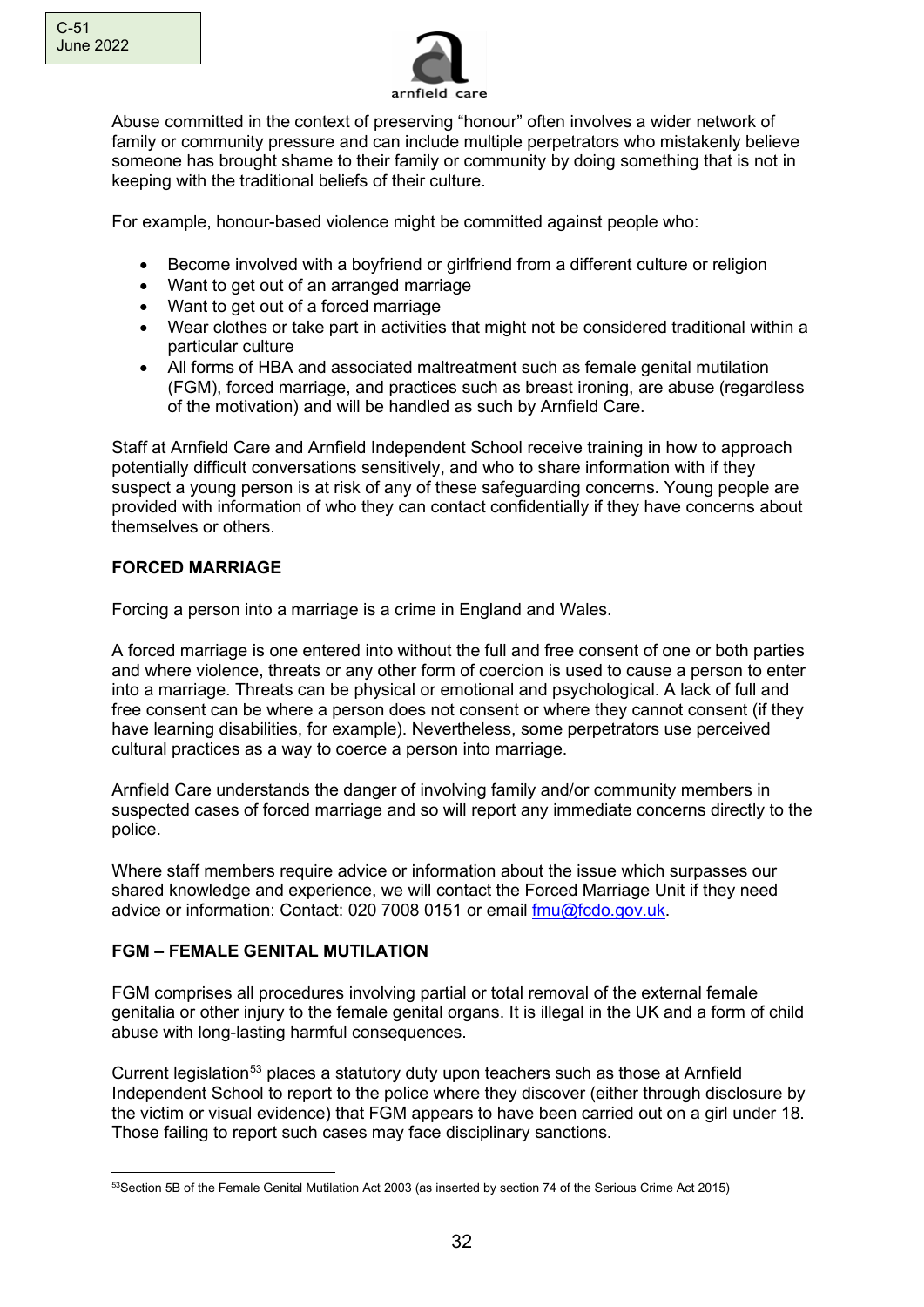

Non-regulated practitioners, such as care staff, also have a responsibility to take appropriate safeguarding action in relation to any identified or suspected case of  $FGM<sup>54</sup>$  $FGM<sup>54</sup>$  $FGM<sup>54</sup>$ , and it is Arnfield Care's policy that any staff member who suspects that FGM has been carried out on a girl under 18 should report this to the DSL, their Line Manager or Head of Care at the soonest available opportunity.

# **UPSKIRTING**

'Upskirting' typically involves taking a picture under a person's clothing (not necessarily a skirt) without their permission and/or knowledge, with the intention of viewing their genitals or buttocks (with or without underwear) to obtain sexual gratification, or cause the victim humiliation, distress or alarm.

This can apply to young persons of any gender as well as members of staff.

All young people with access to mobile devices and cameras are required to sign a safe and responsible usage contract which includes regular checks of the device and media contained by staff.

Upskirting is a criminal offence<sup>[55](#page-32-1)</sup>, and any instances will be reported to the Police. Offenders face up to 2 years in jail, as well as being placed on the sex offenders' register.

### **Appendix C: Recognising a safeguarding or child protection issue**

A child or young person may appear with minor injuries for which a logical explanation can be readily given by them or their parent or carer. The majority of injuries to children and young people do occur accidentally but should always be discussed with their parent or carer and recorded.

There may be occasions when there are further causes for concern, for example:

- the child or young person and/or their parent or carer is unwilling to talk about the injury; or
- there are a series of unexplained injuries.

Residential staff should be aware that it may be inappropriate to discuss a child or young person's injuries with the parent or carer in the first instance. If there is any suspicion that a parent, carer or family member might be responsible for an injury, the social worker should be notified, and advice sought before any information is passed on to the parent(s). <sup>[56](#page-32-2)</sup>

Similarly, a child or young person's mood, attitude towards other people or behaviour can sometimes change suddenly and unexpectedly. In most cases there will be a clear reason for this, but any concerns should always be discussed with a senior colleague or Manager and recorded. Further concern may arise if, for example:

<span id="page-32-0"></span><sup>54</sup> Multi-agency statutory guidance on female genital mutilation, HM Government April 2016

<span id="page-32-1"></span><sup>55</sup> Under the Voyeurism (Offences) Act, which came into force on 12 April 2019.

<span id="page-32-2"></span><sup>&</sup>lt;sup>19</sup> S-30: Policy and guidance on recording, reporting and communication.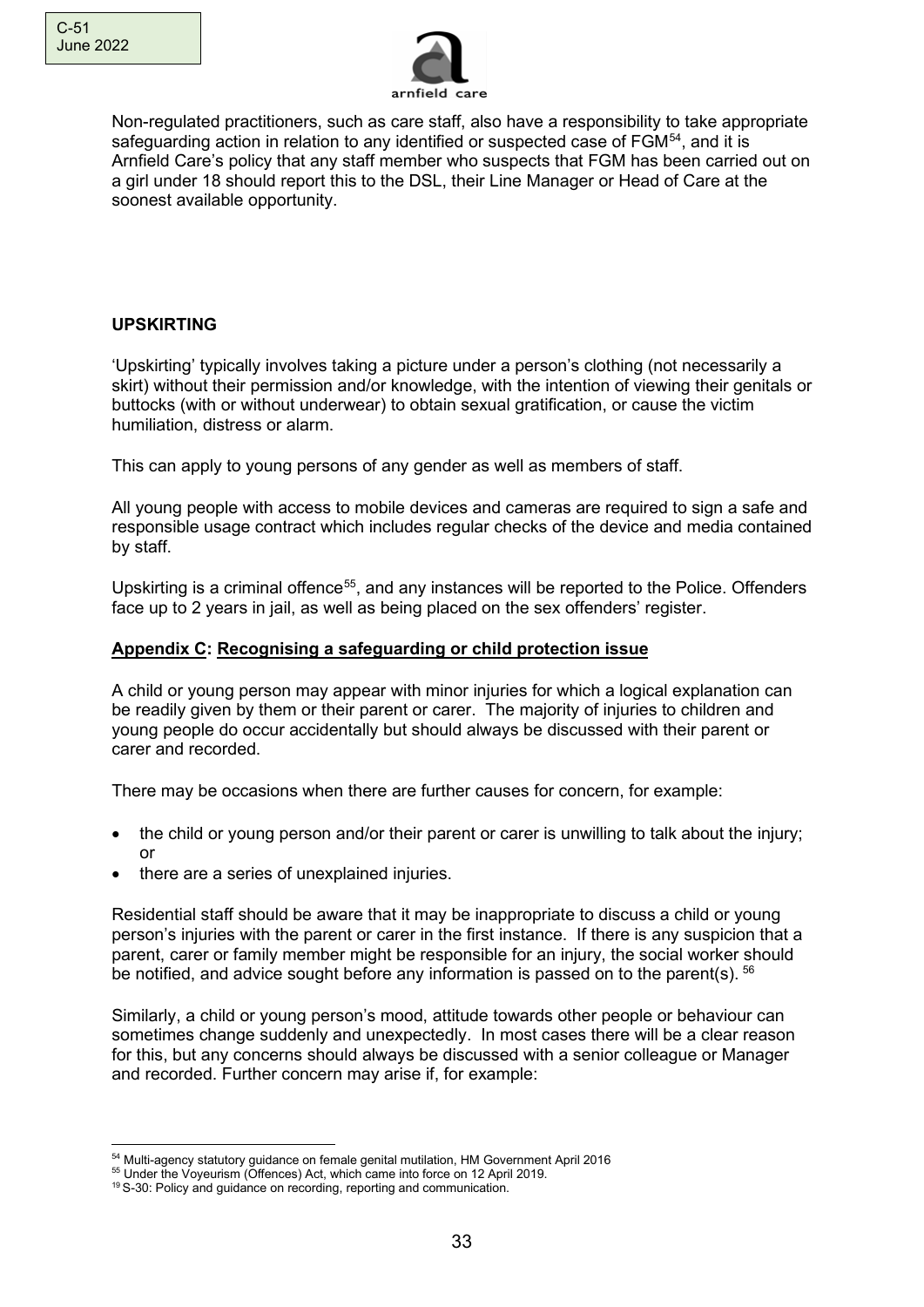

- the child or young person's mood changes for no obvious reason, and they become more withdrawn and upset; and/or
- a child or young person shows fear of another person, or of particular situations, which cannot be readily explained; and/or
- a child or young person's behaviour suddenly and unexpectedly changes often becoming more challenging.

It is important to remember that when bullying occurs this is a safeguarding children issue, too<sup>57</sup>. There may be other signs that indicate that there may be a safeguarding issue in relation to a particular child or young person. These signs may include any kind of self-harm; bullying; cruelty to, or abuse of animals, fire setting, etc.

### **Appendix D: Statutory Notifications**

Under the current regulations<sup>58</sup>, the following notifications must be made, without delay, following a serious event.

| <b>Serious event:</b>                                                                                                                                                | Notification to be made to:                                                                                                                                                                                                                                                                                                                          |
|----------------------------------------------------------------------------------------------------------------------------------------------------------------------|------------------------------------------------------------------------------------------------------------------------------------------------------------------------------------------------------------------------------------------------------------------------------------------------------------------------------------------------------|
| The death of a child or young person<br>accommodated in a children's home                                                                                            | Ofsted;<br>$\bullet$<br>The child or young person's placing authority<br>$\bullet$<br>The Secretary of State;<br>$\bullet$<br>The local authority in whose area the children's<br>home is situated;<br>The clinical commissioning group in whose area the<br>$\bullet$<br>children's home is situated; and<br>Any other relevant person<br>$\bullet$ |
| A referral of an individual working in<br>the home under section 35 of the<br><b>Safeguarding Vulnerable Groups Act</b><br>2006*                                     | Ofsted;<br>$\bullet$<br>The child or young person's placing authority; and<br>Any other relevant person                                                                                                                                                                                                                                              |
| An incident requiring police<br>involvement that occurs in relation to<br>a child or young person, which the<br><b>Registered Manager considers to be</b><br>serious | Ofsted;<br>$\bullet$<br>The child or young person's placing authority; and<br>$\bullet$<br>Any other relevant person                                                                                                                                                                                                                                 |
| An allegation of abuse against the<br>home, or any person working there <sup>59</sup>                                                                                | Ofsted;<br>$\bullet$<br>The child or young person's placing authority;<br>$\bullet$<br>The LADO; and<br>Any other relevant person<br>$\bullet$                                                                                                                                                                                                       |
| A child protection enquiry involving a<br>child or young person is instigated or<br>concluded <sup>60</sup>                                                          | Ofsted:<br>$\bullet$<br>The child or young person's placing authority; and<br>$\bullet$<br>Any other relevant person<br>$\bullet$                                                                                                                                                                                                                    |
| Any other serious event that affects<br>the welfare of a child or young person                                                                                       | The child or young person's placing authority;<br>$\bullet$<br>The child or young person's parent [unless to do so<br>is not reasonably practicable, or would place the<br>child or young person's welfare at risk]; and<br>Any other relevant person                                                                                                |
| <b>Concerns around possible FGM</b>                                                                                                                                  | The police<br>$\bullet$                                                                                                                                                                                                                                                                                                                              |

<span id="page-33-0"></span><sup>57</sup> C-65: Preventing bullying

<span id="page-33-1"></span><sup>58</sup> Children's Homes (England) Regulations 2015, regulation 42.

<sup>59</sup> The Local Authority Designated Officer (LADO) must be notified of any allegation made against a member of staff or any other professional

<span id="page-33-3"></span><span id="page-33-2"></span>working with children and young people within 24 hours. Normally this notification will be made by the Head of Care & Responsible Individual.<br><sup>60</sup> When a child protection enquiry is concluded, Ofsted must also be notified

the first instance must be confirmed in writing as soon as possible.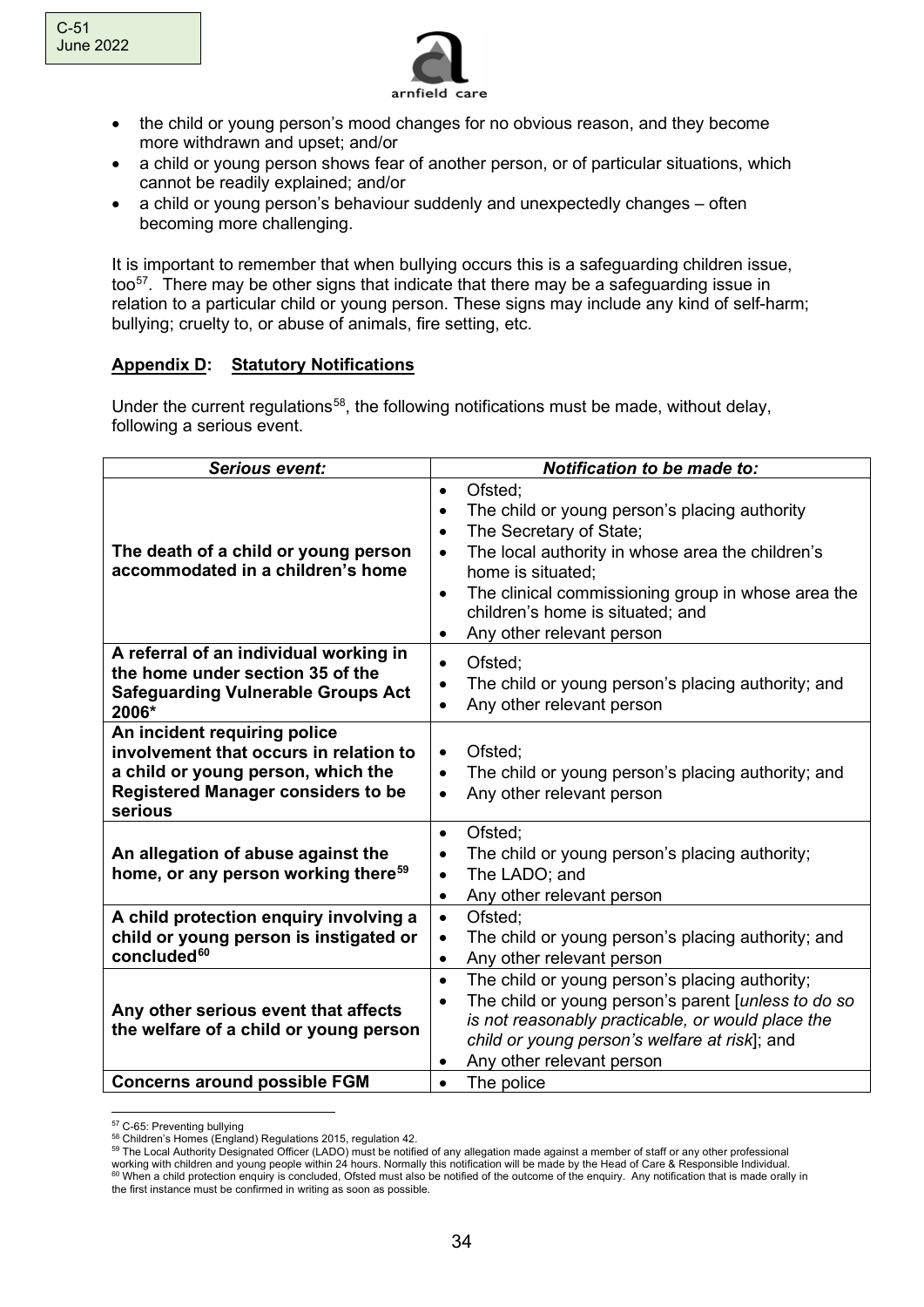

# **Appendix E: Organisational Notifications**

In any of the following serious events as listed in the current Regulations<sup>[61](#page-34-0)</sup>, and set out in the table below, notification must be made at the earliest possible opportunity to the Manager concerned, and to the Head of Care, without delay.

- The death of a child or young person accommodated in a children's home
- A referral of an individual working in the home under section 35 of the Safeguarding Vulnerable Groups Act 2006
- An incident requiring police involvement that occurs in relation to a child or young person, which the Registered Manager considers to be serious
- An allegation of abuse against the home, or any person working there
- A child protection enquiry involving a child or young person is instigated or concluded
- Any other serious event that affects the welfare of a child or young person

If any employee of Arnfield Care, any student on placement, any volunteer, or any person visiting any premises in a professional capacity is involved, or is suspected of being involved, or against whom an allegation has been made in respect of any of these incidents, then notifications must be made, without delay, to the following individuals as follows:

| Role or position of the individual<br>within the organisation who is                         | Notifications must be made without delay to:         |                        |                                       |                               |                         |             |
|----------------------------------------------------------------------------------------------|------------------------------------------------------|------------------------|---------------------------------------|-------------------------------|-------------------------|-------------|
| involved, or suspected of being<br>involved, or against whom an<br>allegation has been made. | <b>Outdoor</b><br><b>Education</b><br><b>Manager</b> | Head<br><b>Teacher</b> | Children'<br>s Home<br><b>Manager</b> | <b>Head of</b><br>Care & R.I. | All<br><b>Directors</b> | <b>LADO</b> |
| Any domestic or ancillary staff                                                              |                                                      |                        |                                       |                               |                         |             |
| Students on placement, volunteers                                                            |                                                      |                        |                                       |                               |                         |             |
| and other visiting professional                                                              |                                                      |                        |                                       |                               |                         |             |
| people                                                                                       |                                                      |                        |                                       |                               |                         |             |
| <b>Residential Care Workers</b>                                                              |                                                      |                        |                                       |                               |                         |             |
| <b>Outdoor Education Instructor</b>                                                          |                                                      |                        |                                       |                               |                         |             |
| <b>Classroom Assistant</b>                                                                   |                                                      |                        |                                       |                               |                         |             |
| Teacher                                                                                      |                                                      |                        |                                       |                               |                         |             |
| <b>Children's Home Assistant</b>                                                             |                                                      |                        |                                       |                               |                         |             |
| Manager                                                                                      |                                                      |                        |                                       |                               |                         |             |
| <b>Outdoor Education Manager</b>                                                             |                                                      |                        | ٦                                     |                               |                         |             |
| <b>Head Teacher</b>                                                                          |                                                      |                        |                                       |                               |                         |             |
| Children's Home Registered                                                                   |                                                      |                        |                                       |                               |                         |             |
| Manager                                                                                      |                                                      |                        |                                       |                               |                         |             |
| Head of Care & Responsible                                                                   |                                                      |                        |                                       |                               |                         |             |
| Individual                                                                                   |                                                      |                        |                                       |                               |                         |             |

<span id="page-34-0"></span><sup>61</sup> The Children's Homes (England) Regulations 2015, regulation 42.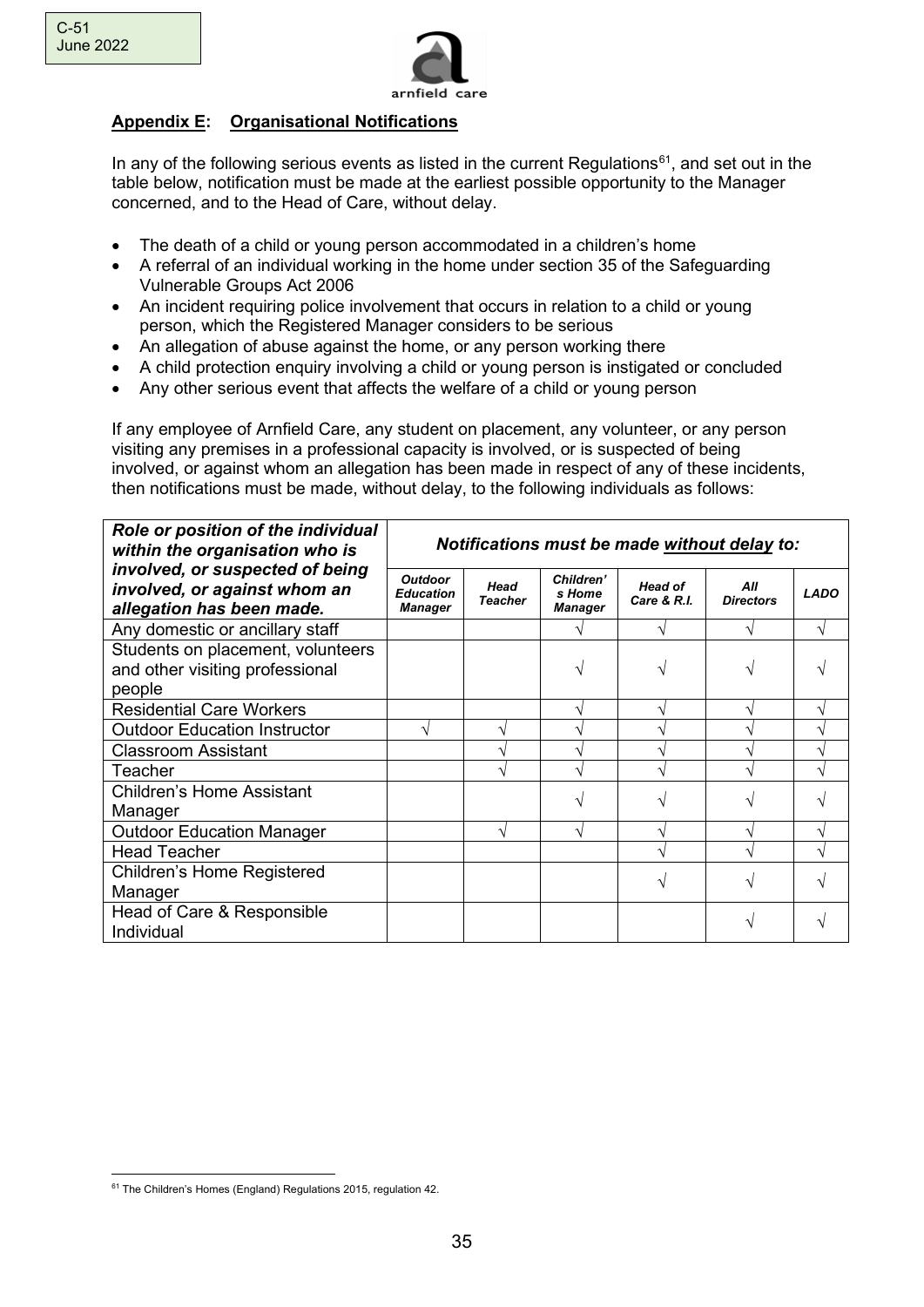

# **Appendix F: Standard report form for a Child Protection incident or issue of concern**

Copies of this standard report form, with the name and address of the children's home or school are available at all premises. An example of the form is provided below:

#### **CHILD PROTECTION – REPORT OF AN INCIDENT OR ISSUE OF CONCERN**

*This form must be completed without delay in the event of any incident or issue - or any complaint, allegation or disclosure which gives rise to a child protection concern. The person completing each section of this form must sign and date their recording. Additional numbered sheets may be added if required.* 

### **Part 1: Initial reporting of the child protection concern**

| 1.1 How was the child protection concern first raised?                                 |  |  |
|----------------------------------------------------------------------------------------|--|--|
| A complaint or concern has been made or raised by (name and position – if appropriate) |  |  |
|                                                                                        |  |  |
|                                                                                        |  |  |
|                                                                                        |  |  |
| 1.2 Details of the child(ren) and/or young person(s) involved.                         |  |  |
|                                                                                        |  |  |
|                                                                                        |  |  |
|                                                                                        |  |  |
|                                                                                        |  |  |
| 1.3 Details of any adult(s) involved.                                                  |  |  |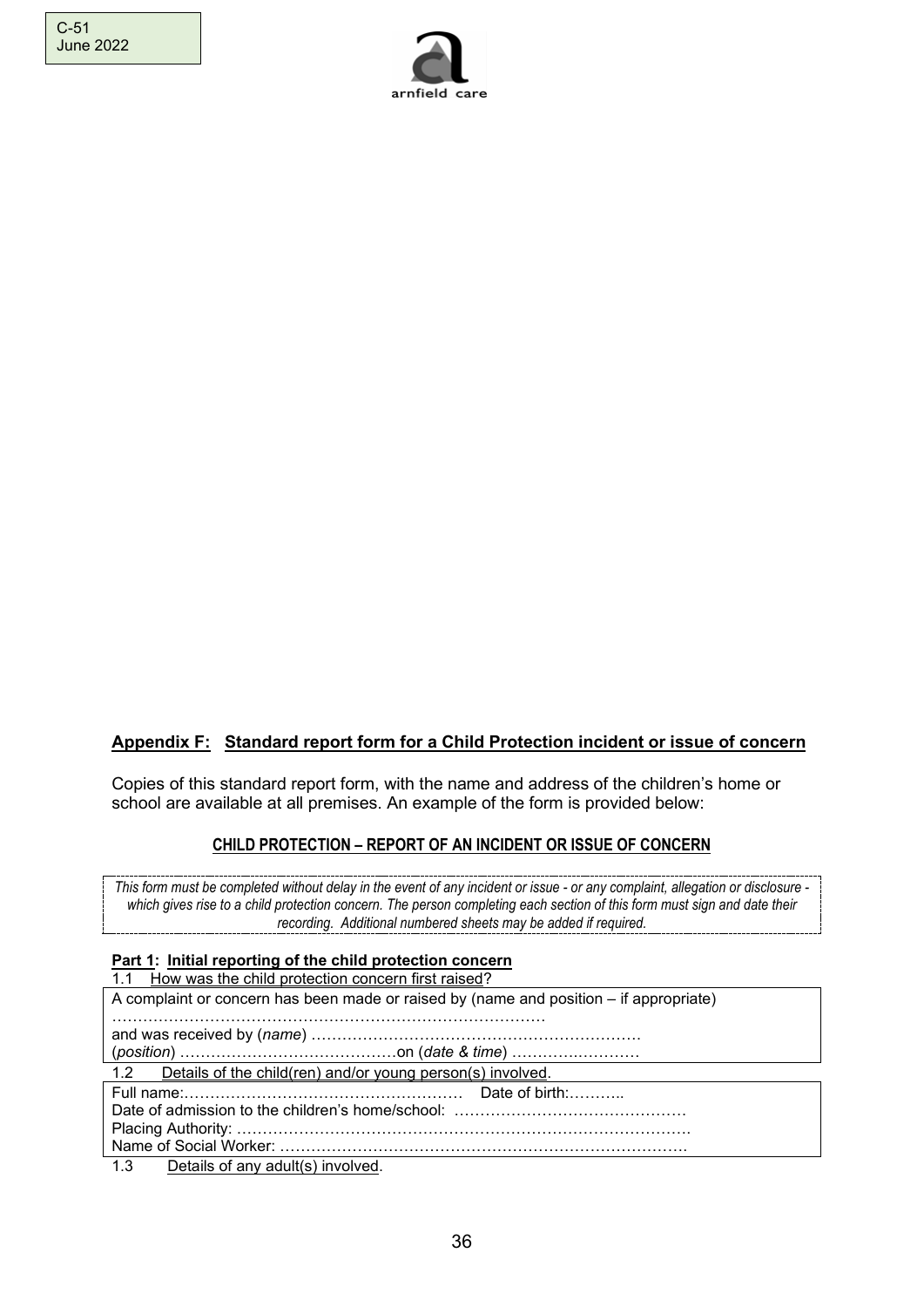

Adult's Name:..……………………………………………………………….. ……… Role or position, if the adult is an employee or someone in a professional role\*, otherwise state the relationship or connection between adult and child(ren) or young person(s) involved

………………………………………………………………………….

*\* If a child protection issue or concern involves an employee, or a person working with children and young people in a professional capacity, a report to the Local Authority Designated Officer (LADO) must be made within 24 hours.* 

*In normal circumstances, this report will be made by the Head of Care.* 

1.4. Brief outline of the incident or issue causing concern.

………………………………………………………………………………………… Details provided by *(name and position – if different to the person completing this section of the* 

*report) ………………………………………………………………………* 

1.5 Chronology of the incident or issue or concern.

Include all relevant details including antecedents, location, witnesses, details of any assault or physical injury, details of the child or young person's emotional state, etc., with dates and times.

…………………………………………………………………………………………

Details provided by *(name and position – if different to the person completing this section of the report) ………………………………………………………………………* 

1.6 Details of the person completing Part 1 of this report.

Part 1 of this report was completed by (*name and role or position*):

………………………………………………………………………………………… on (*date)………………………………………………* at *(time*) …….………………...

**Part 2: Subsequent reporting of the child protection concern – within Arnfield Care Limited**

*This child protection concern has been reported to the following people within Arnfield Care Limited. Complete all sections that are appropriate.*

*If a notification is made orally in the first instance, it must be followed up by a written notification as soon as possible.*

| Reported in writing or electronically by (name and position) |
|--------------------------------------------------------------|
|                                                              |

| Arnfield Care Head of Care & R.I. or Director (name and position) |  |  |
|-------------------------------------------------------------------|--|--|
|                                                                   |  |  |
|                                                                   |  |  |
|                                                                   |  |  |
|                                                                   |  |  |

Part 2 of this report was completed by (*name and role or position*) …………………………………… on (*date)………………………………………………* at *(time*) …….………………...

#### **Part 3: Subsequent reporting, and statutory notification of the child protection concern - to other individuals and organisations**

3.1 This child protection issue or concern has been notified to the following individuals or organisations under Regulation 42 of the Children's Homes (England) Regulations 2015. *These notifications will normally be made by the Head of Care, a Manager, or the Head Teacher. See the Safeguarding Policy & Procedures for further details and guidance (document C-51). If a notification is made orally in the first instance, it must be followed up by a written notification as soon as possible.*

The child or young person's Placing Authority (*name of the Local Authority with responsibility for the child/young person*) …………………………………………………

(*name and position of the individual to whom the report was made*) ……………………………… Reported orally face-to-face or by telephone by (*name and position*) ………………………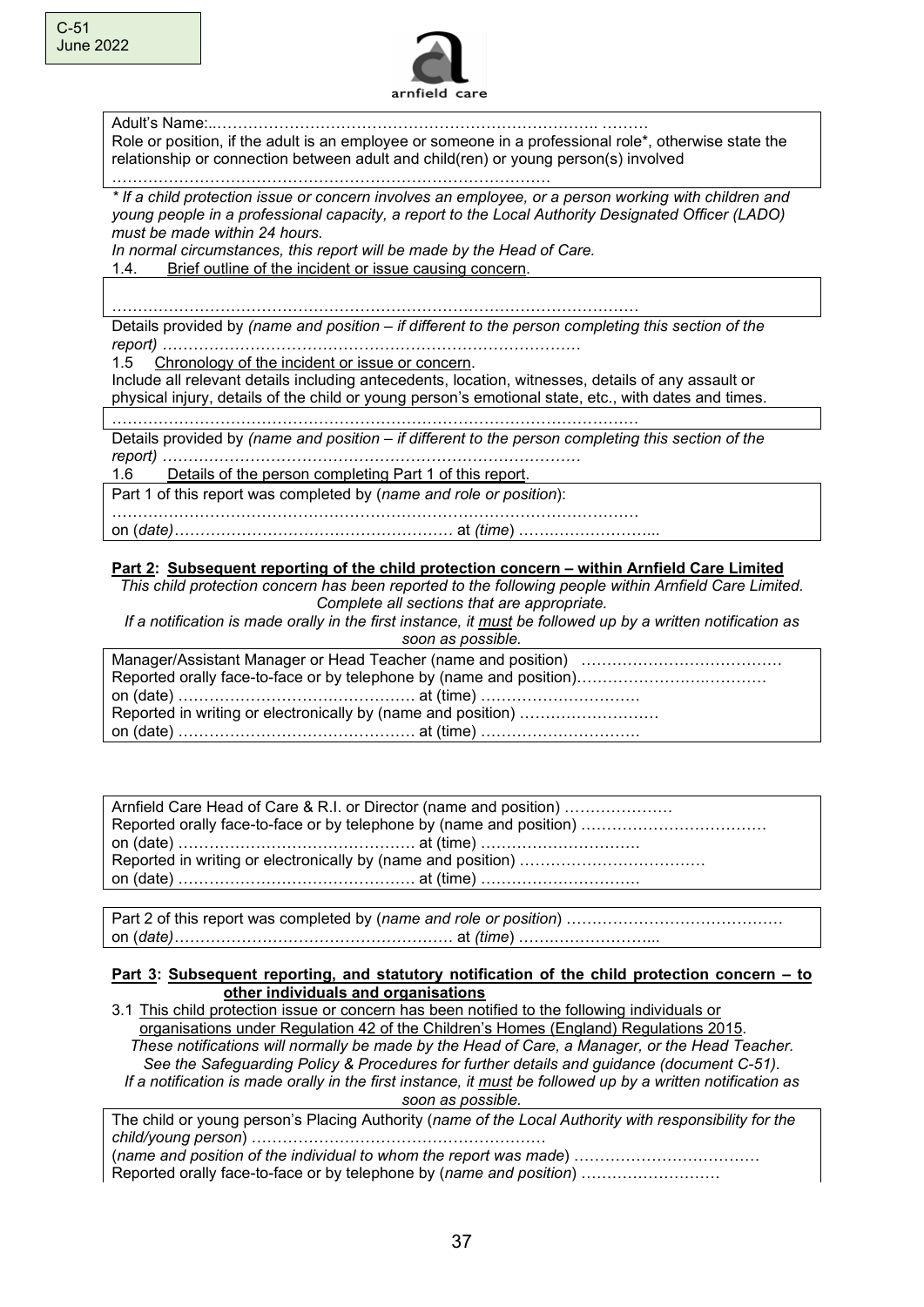

Safeguarding Children Social Worker for (*district*) ………………….………………… Name of Social Worker ……………….…………………………………………………. Reported orally face-to-face or by telephone by (*name and position*) …………………… on (*date*) ………………………………………. at (*time*) ………………………………… Reported in writing or electronically by (*name and position*) ……………….……………… on (*date*) ………………………………………. at (*time*) ……………………………….

| Reported orally face-to-face or by telephone by |  |
|-------------------------------------------------|--|
|                                                 |  |
|                                                 |  |
| Reported in writing or electronically by        |  |
|                                                 |  |
|                                                 |  |

| Reported orally face-to-face or by telephone by |  |
|-------------------------------------------------|--|
|                                                 |  |
|                                                 |  |
| Reported in writing or electronically by        |  |
|                                                 |  |
|                                                 |  |

#### 3.2 Informing the child or young person's parent or carer.

*It is important to note that it is not always appropriate for residential or school staff to inform the child or young person's parent or carer about a safeguarding concern. Advice should always be sought before conveying this information to a parent or carer.* 

| On the advice of (name and position of child's Social Worker or another responsible person) |
|---------------------------------------------------------------------------------------------|
| was informed about this safeguarding concern by                                             |
|                                                                                             |

| Part 3.2 of this report was completed by (name and role or position): |  |
|-----------------------------------------------------------------------|--|
|                                                                       |  |

#### **Part 4: Circulation of this report.**

Written copies of this report have been (*or are about to be*) circulated to the following agencies and/or individuals, including employees or Directors of Arnfield Care Limited.

| A copy of this report has been provided by (name and position) |  |
|----------------------------------------------------------------|--|
|                                                                |  |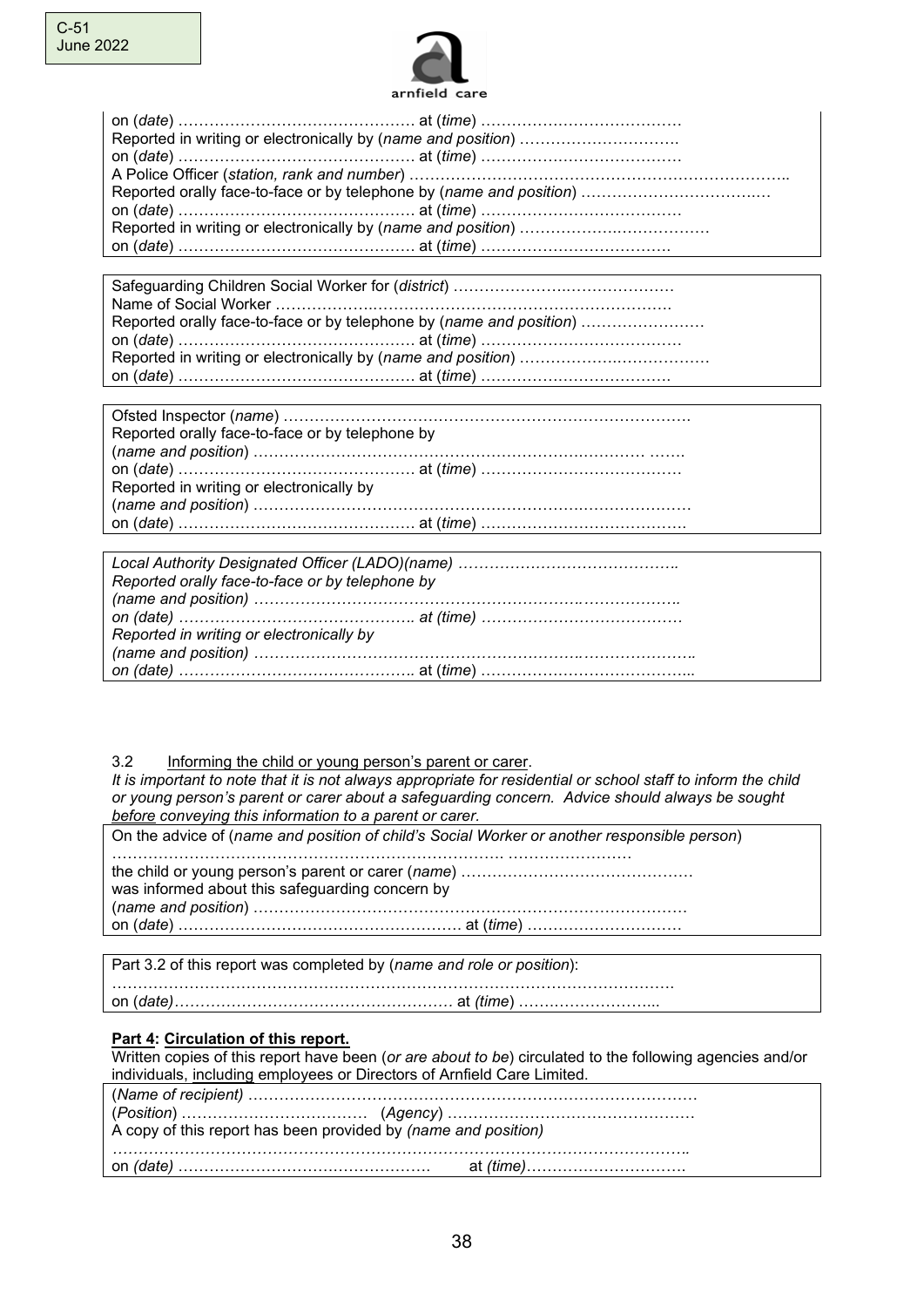

Part 4 of this report was completed by (*name and role or position*): ………………………………………………………………………………………… on (*date)………………………………………………* at *(time*) …….………………...

### **Appendix G: Derbyshire LADO referral form**



**You should make a referral to the LADO if there is reasonable cause to believe that a person who works with or has responsibility for children, in connection with his/her employment or voluntary activity, has:**

- **Behaved in a way that has or may have harmed a child;**
- **Possibly committed a criminal offence against or related to a child; or**
- **Behaved towards a child or children in a way that indicates they may pose a risk of harm to children.**

**See [Working Together to Safeguard Children](https://www.gov.uk/government/publications/working-together-to-safeguard-children--2) (2018) and DDSCP's Safeguarding Children [Allegations against Staff, Carers and Volunteers procedure.](http://derbyshirescbs.proceduresonline.com/p_alleg_staff_carer_volunteer.html)** 

**Once completed please return your form marked 'for the attention of the Duty LADO via secure email:** 

- **For Derby email: [cypsafeguarding@derby.gov.uk](mailto:cypsafeguarding@derby.gov.uk)**
- **For Derbyshire email: [professional.allegations@derbyshire.gov.uk](mailto:professional.allegations@derbyshire.gov.uk)**

| <b>NAME OF PERSON</b><br><b>COMPLETING REFERRAL:</b> |  |
|------------------------------------------------------|--|
| <b>DATE OF REFERRAL:</b>                             |  |
| <b>WORK ROLE:</b>                                    |  |
| <b>ORGANISATION:</b>                                 |  |
| <b>TELEPHONE NUMBER/S:</b>                           |  |
| <b>EMAIL ADDRESS:</b>                                |  |

| DETAILS OF PERSON OF CONCERN /SUBJECT (if the allegation is about a Head Teacher, please<br>refer immediately to the Chair of Governors) |  |  |
|------------------------------------------------------------------------------------------------------------------------------------------|--|--|
| <b>FULL NAME:</b>                                                                                                                        |  |  |
| DOB:                                                                                                                                     |  |  |
| <b>HOME ADDRESS:</b>                                                                                                                     |  |  |
| <b>WORK ROLE:</b>                                                                                                                        |  |  |
| <b>EMPLOYER &amp; WORK</b>                                                                                                               |  |  |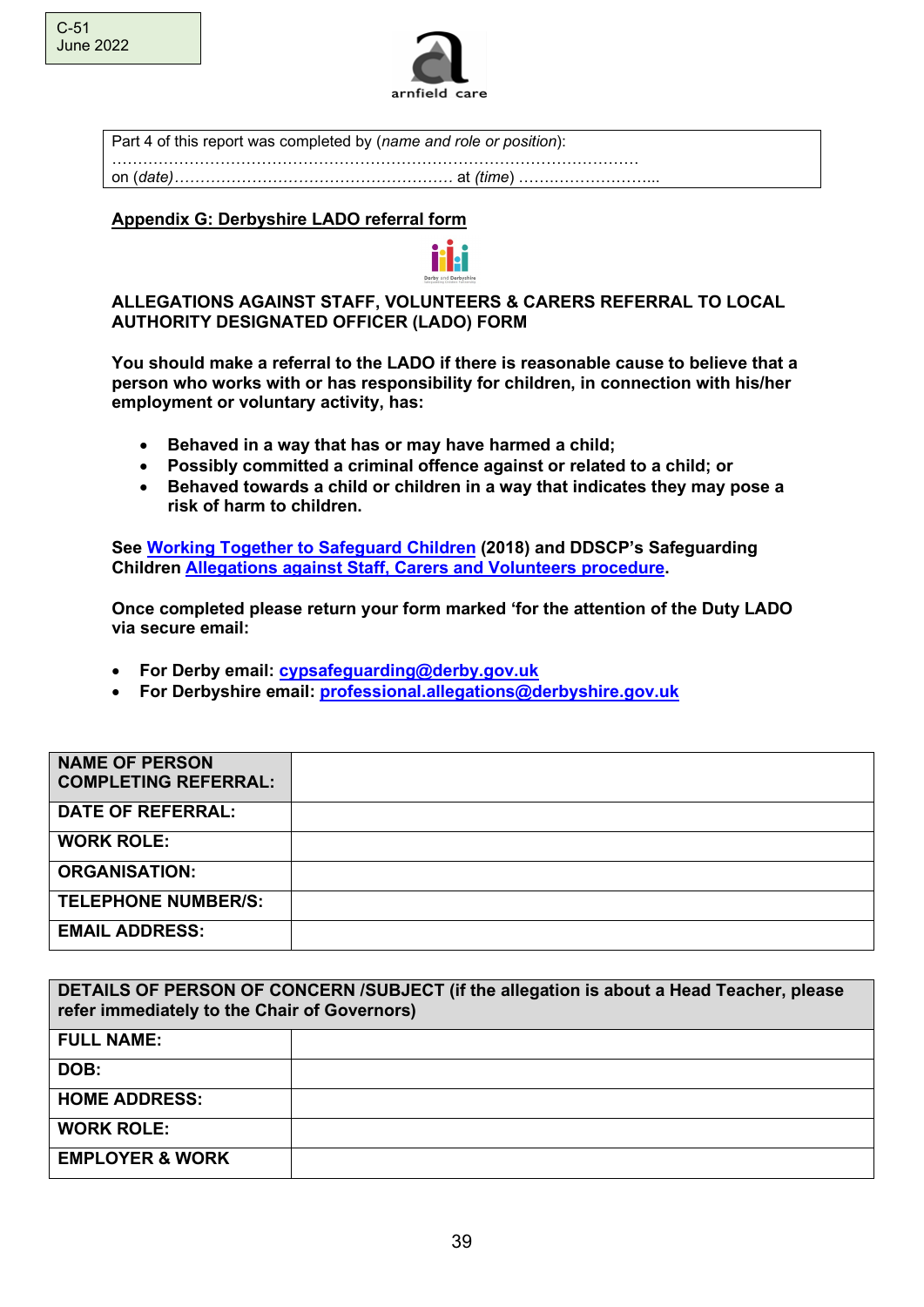

| <b>ADDRESS:</b>                                                           |                                                                                       |        |
|---------------------------------------------------------------------------|---------------------------------------------------------------------------------------|--------|
| <b>TELEPHONE NUMBER:</b>                                                  |                                                                                       |        |
| WHAT HAS BEEN ALLEGED? Include dates, times, witnesses (where known) etc. |                                                                                       |        |
|                                                                           |                                                                                       |        |
|                                                                           | WHAT IN YOUR OPINION IS THE NATURE OF THE ALLEGED HARM? Please tick which one applies |        |
| <b>Physical</b><br>$\bullet$                                              | Inappropriate Behaviour (in Work)<br>$\bullet$                                        | $\Box$ |
| <b>Sexual</b><br>$\bullet$                                                | Grooming<br>$\bullet$                                                                 |        |
| <b>Neglect</b><br>$\bullet$                                               | <b>Sexual Images</b><br>$\bullet$                                                     |        |
| Conduct (outside work)<br>$\bullet$                                       |                                                                                       |        |
|                                                                           |                                                                                       |        |

| DOES THE SUBJECT LIVE WITH OR HAVE OTHER CONTACT WITH CHILDREN?               |            |                                                                              |
|-------------------------------------------------------------------------------|------------|------------------------------------------------------------------------------|
| Details:<br>$\bullet$                                                         | Yes $\Box$ | $\mathsf{No}\ \Box$ Unknown $\Box$                                           |
| <b>VOLUNTEERING ROLE WITH RESPONSIBILITY FOR CHILDREN?</b>                    |            | DOES THE SUBJECT HAVE ANY OTHER OUT OF HOURS, PART TIME PLACE OF EMPLOYMENT/ |
| • Details:                                                                    | Yes $\Box$ | $\mathsf{No}\ \Box$ Unknown $\Box$                                           |
| ANY PREVIOUS LADO OR CONCERN? Please put dates and outcome if known           |            |                                                                              |
| • Details:                                                                    | Yes $\Box$ | $\mathsf{No}\ \Box$ Unknown $\Box$                                           |
| ANY OTHER PROFESSIONALS/VOLUNTEERS INVOLVED IN THIS ALLEGATION?               |            |                                                                              |
| Yes $\Box$<br>Unknown $\Box$<br>$No \square$                                  |            |                                                                              |
| • IF YES, AND FOR DATA PROTECTION PURPOSES, PLEASE COMPLETE SEPARATE REFERRAL |            |                                                                              |

|                                         | IF APPLICABLE, FULL DETAILS OF CHILD VICTIM/COMPLAINANT                                                                                                          |
|-----------------------------------------|------------------------------------------------------------------------------------------------------------------------------------------------------------------|
| <b>NAME:</b>                            |                                                                                                                                                                  |
| DOB:                                    |                                                                                                                                                                  |
| <b>ANY DISABILITY?</b>                  | No $\Box$ If yes, what is the nature of the disability?<br>Yes $\Box$                                                                                            |
| before?)                                | HAS THE CHILD BEEN DISCUSSED BEFORE AS A VICTIM UNDER ALLEGATIONS AGAINST<br>STAFF, CARERS AND VOLUNTEERS PROCEDURES? (Has the child made complaints about staff |
| If yes, when and brief details:         | Unknown $\Box$<br>Yes $\Box$<br>No <sub>1</sub>                                                                                                                  |
| <b>HOME ADDRESS OF</b><br><b>CHILD:</b> |                                                                                                                                                                  |
| <b>IS THE CHILD/YOUNG</b>               | Yes $\Box$<br>No $\Box$                                                                                                                                          |
| <b>PERSON LOOKED</b><br>AFTER?          | If Yes:                                                                                                                                                          |
|                                         | Name of IRO and contact details:<br>$\bullet$                                                                                                                    |
|                                         | <b>Placing Authority:</b><br>٠                                                                                                                                   |
|                                         | Name of Social Worker and contact details:<br>$\bullet$                                                                                                          |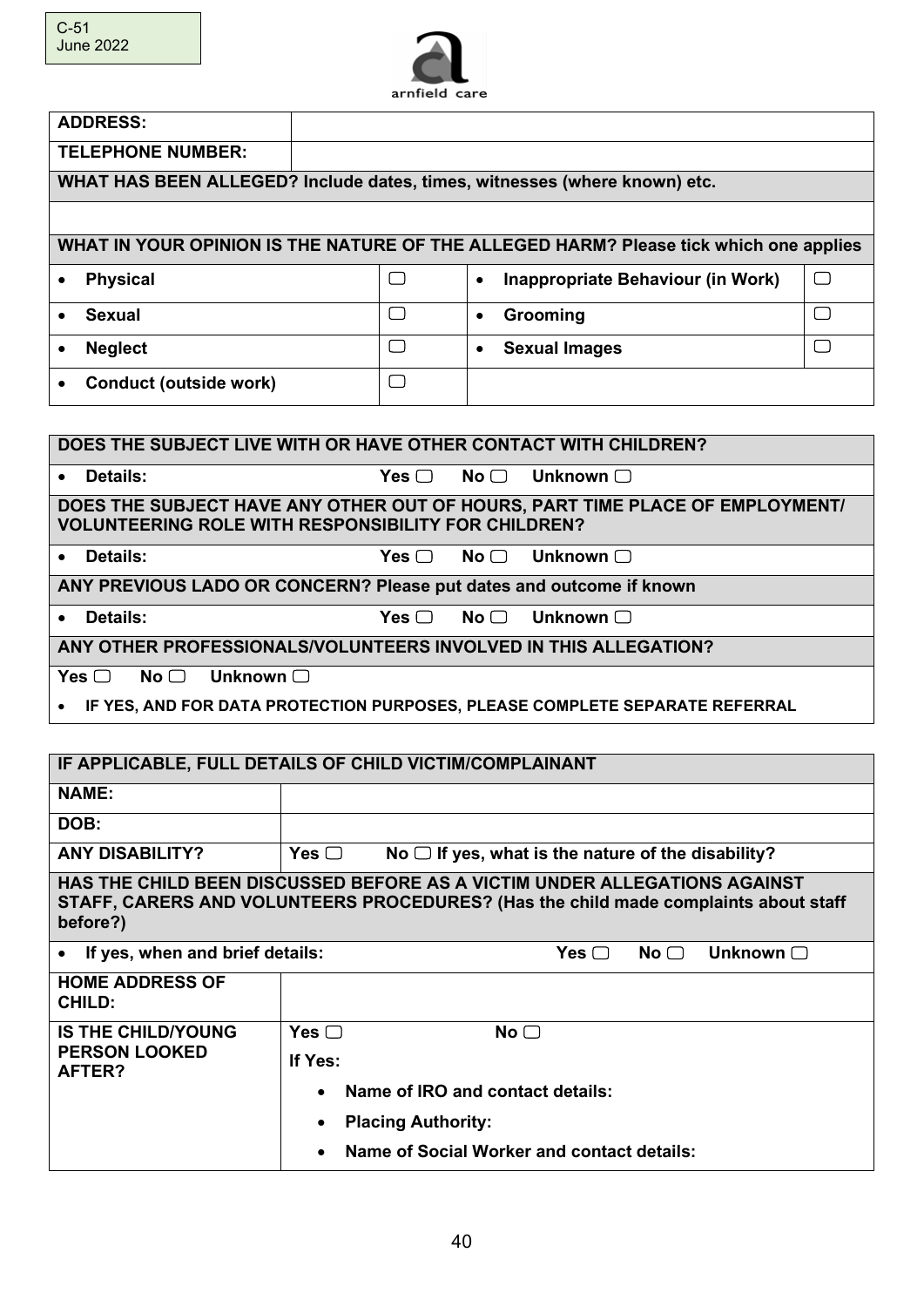

| $\bullet$ | Has the Social Worker/ IRO been informed?                               | Yes $\Box$ | No <sub>1</sub> |
|-----------|-------------------------------------------------------------------------|------------|-----------------|
| If No:    |                                                                         |            |                 |
| $\bullet$ | Who has Parental Responsibility?                                        |            |                 |
|           | • Are the child's parents aware of the allegation? Yes $\Box$ No $\Box$ |            |                 |
| $\bullet$ | What do they know?                                                      |            |                 |

| INITIAL CONTACT TO BE MADE VIA THIS REFERRAL FORM IF YOU FEEL THE CRITERIA IS MET.                                                                                         |                         |  |  |
|----------------------------------------------------------------------------------------------------------------------------------------------------------------------------|-------------------------|--|--|
| WHAT ACTION HAVE YOU TAKEN SO FAR TO MANAGE THE IDENTIFIED RISK?                                                                                                           |                         |  |  |
|                                                                                                                                                                            |                         |  |  |
|                                                                                                                                                                            |                         |  |  |
| 1. HAVE YOU REFERRED TO CHILDREN'S SOCIAL CARE/CHILDREN'S SERVICES? (In Derby via<br>First Contact Team via 01332 641172 or in Derbyshire via Starting Point 01629 533190) |                         |  |  |
| Yes $\Box$<br>No <sub>1</sub>                                                                                                                                              |                         |  |  |
| If no, give reasons:                                                                                                                                                       |                         |  |  |
| If yes, referred to:                                                                                                                                                       | Date:                   |  |  |
| <b>Agreed action:</b>                                                                                                                                                      |                         |  |  |
| 2. HAVE YOU REFERRED TO POLICE? Urgent 999 or non-urgent 101                                                                                                               |                         |  |  |
| Yes $\Box$<br>$No \bigcap$                                                                                                                                                 |                         |  |  |
| If no, give reasons:                                                                                                                                                       |                         |  |  |
| If yes, date you referred?                                                                                                                                                 | <b>Incident Number:</b> |  |  |
| <b>Agreed Action:</b>                                                                                                                                                      |                         |  |  |
| 3. HAVE YOU INFORMED YOUR HR/PERSONNEL DEPARTMENT?                                                                                                                         |                         |  |  |
| Yes $\Box$<br>No <sub>1</sub>                                                                                                                                              |                         |  |  |
| If no, give reasons:                                                                                                                                                       |                         |  |  |
| If yes, name of your HR person:<br>٠                                                                                                                                       | Date you referred:      |  |  |
| <b>Agreed Action:</b>                                                                                                                                                      |                         |  |  |
| 4. HAVE YOU INFORMED ANY REGULATORY BODY or OFSTED/CCG/CQC?                                                                                                                |                         |  |  |
| Yes $\Box$<br>$No$ $\Box$                                                                                                                                                  |                         |  |  |
| If no, give reasons:                                                                                                                                                       |                         |  |  |
| If yes, who informed and date you referred:<br>$\bullet$                                                                                                                   |                         |  |  |
| <b>Agreed actions:</b>                                                                                                                                                     |                         |  |  |
| Case number, if referral appropriate:                                                                                                                                      |                         |  |  |
| IS THE SUBJECT AWARE OF THE REFERRAL?                                                                                                                                      |                         |  |  |
| Yes $\Box$<br>No <sub>1</sub>                                                                                                                                              |                         |  |  |
| THANK YOU FOR COMPLETING THIS REFERRAL FORM.                                                                                                                               |                         |  |  |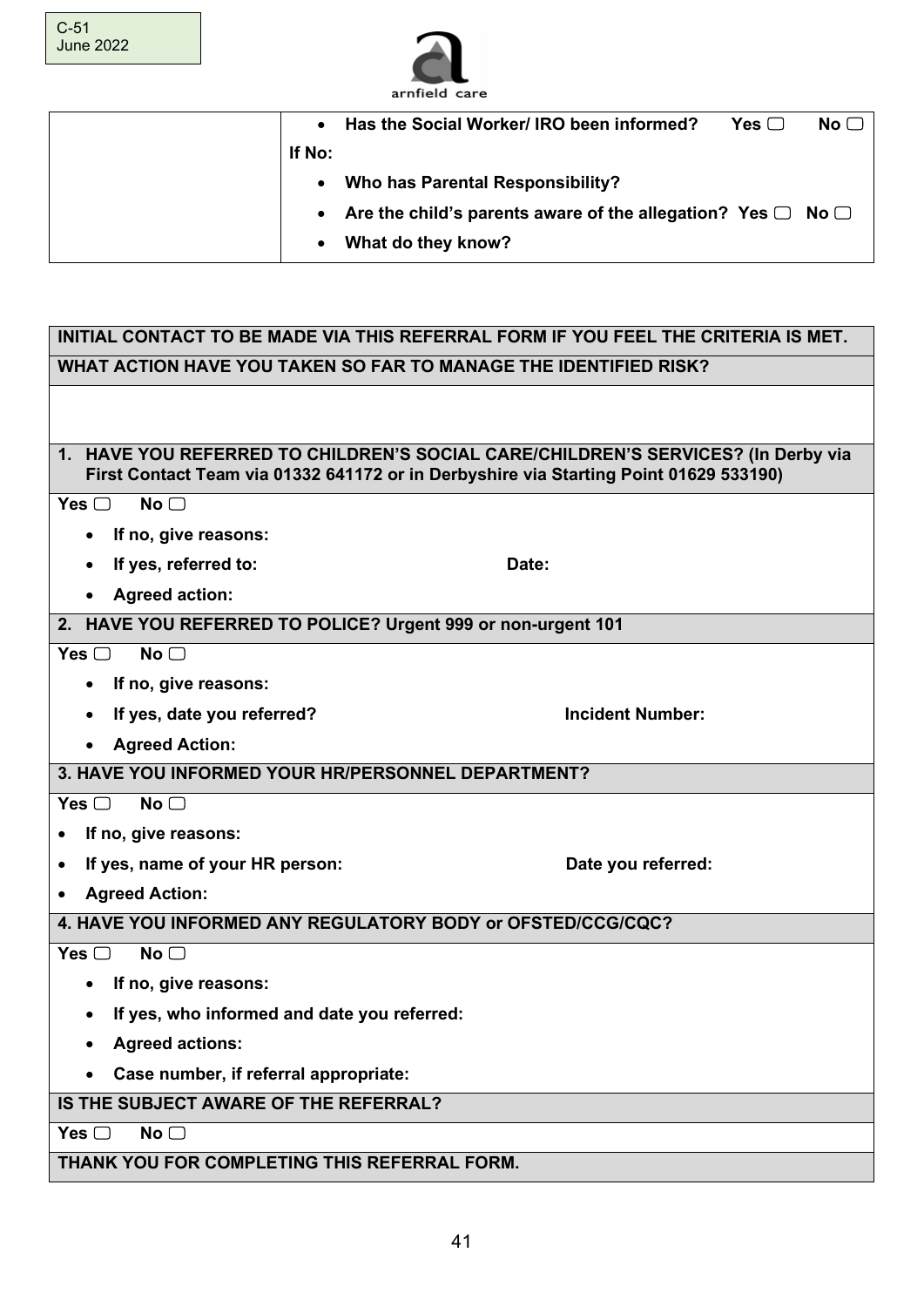

#### **THE LADO WILL SEEK TO RESPOND WITHIN 24 HOURS OF RECEIPT OF YOUR REFERRAL.**

#### **How is your information used?**

Information contained within this form will be used by the LADO during the management and oversight of allegations against people who work with children. The legal basis for processing is compliance with a legal obligation to safeguard and promote the welfare of children (s. 11 Children Act 2004), and duties imposed by the Working Together to Safeguard Children statutory guidance 2018.

#### **Who will your information be shared with?**

The information provided may be shared with other departments within the Council as appropriate, for example HR. It may also be shared with relevant third-party organisations including Health, Police, Schools, educational settings or voluntary groups. Sharing will only be carried out where necessary and proportionate, and where there is an identifiable legal basis for doing so.

Information may also be shared with the Department for Education, Ofsted, DBS and HCPC as required by law and in certain circumstances the information will be shared with the subject in line with Subject Access Request.

Further information about how your personal information will be used please visit for Derby cases Derby City Council or for Derbyshire cases Derbyshire County Council, where you can see a full copy of our privacy notices. Alternatively you can request a hard copy from Derby Child Protection Admin Team by phoning 01332 642376 or emailing cypsafeguarding@derby.gov.uk or from Derbyshire Professional Allegations Team by phoning 01629 531299 or emailing Professional.Allegations@Derbyshire.gov.uk.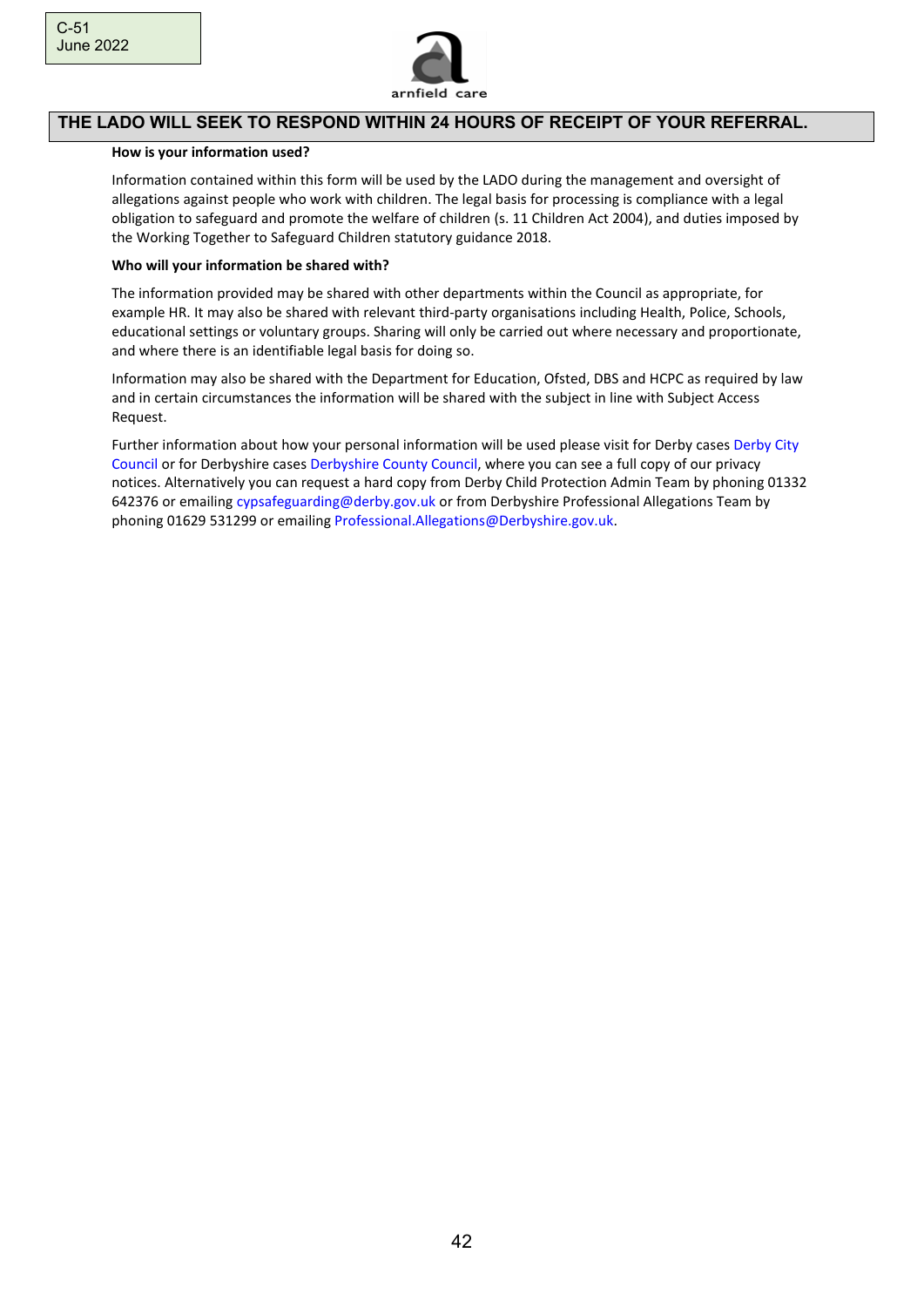

# **Appendix H: Derby and Derbyshire CRE Information Report Operation Liberty**





**CRE Information Report Operation Liberty** (Note which form of Exploitation you are reporting)

Date/Time of report:

| Name:                      |                   |               |
|----------------------------|-------------------|---------------|
| Post/Job Title:            |                   |               |
| Agency:                    |                   |               |
| <b>Contact details:</b>    |                   |               |
| <b>Witnessed Incident?</b> | Member of Public? | Practitioner? |

Are you reporting the information as a third party? If so, details of witness, if known:

Would they be willing to engage with the Police?

| Please provide information about specific events/incidents. Include as much detail as possible<br>(where known) regarding name's / descriptions / nicknames / vehicle details / addresses / risks i.e.<br>weapons. Do not use abbreviations.                                                                                                                  |
|---------------------------------------------------------------------------------------------------------------------------------------------------------------------------------------------------------------------------------------------------------------------------------------------------------------------------------------------------------------|
| Date/time/location and details of incident:                                                                                                                                                                                                                                                                                                                   |
|                                                                                                                                                                                                                                                                                                                                                               |
|                                                                                                                                                                                                                                                                                                                                                               |
| Alleged offender(s)(if known):                                                                                                                                                                                                                                                                                                                                |
| Details of other persons present at incident (if known):                                                                                                                                                                                                                                                                                                      |
| (Please use one form for each victim) Note: Use this space to report an incident even if this does not<br>relate to a victim.                                                                                                                                                                                                                                 |
| Victim (if known):<br>DOB:                                                                                                                                                                                                                                                                                                                                    |
|                                                                                                                                                                                                                                                                                                                                                               |
| Name(s) and contact details of persons/professionals this information has been shared with:                                                                                                                                                                                                                                                                   |
| Send all referrals to the Police Referral Unit: email                                                                                                                                                                                                                                                                                                         |
| RiskandReferralUnit@Derbyshire.PNN.Police.UK                                                                                                                                                                                                                                                                                                                  |
| PLEASE NOTE THIS IS NOT A REFERRAL FORM TO CHILDREN'S SOCIAL CARE<br>If you believe there are serious/complex needs or child protection concerns you must make a referral to Children's<br>Social Care as per DSCBs' safeguarding procedures. If the child is already known to Social Care you must also send<br>a copy to their Social Worker or MAT Worker. |

Taken from DSCBs CRE Risk Assessment Toolkit, May 2019